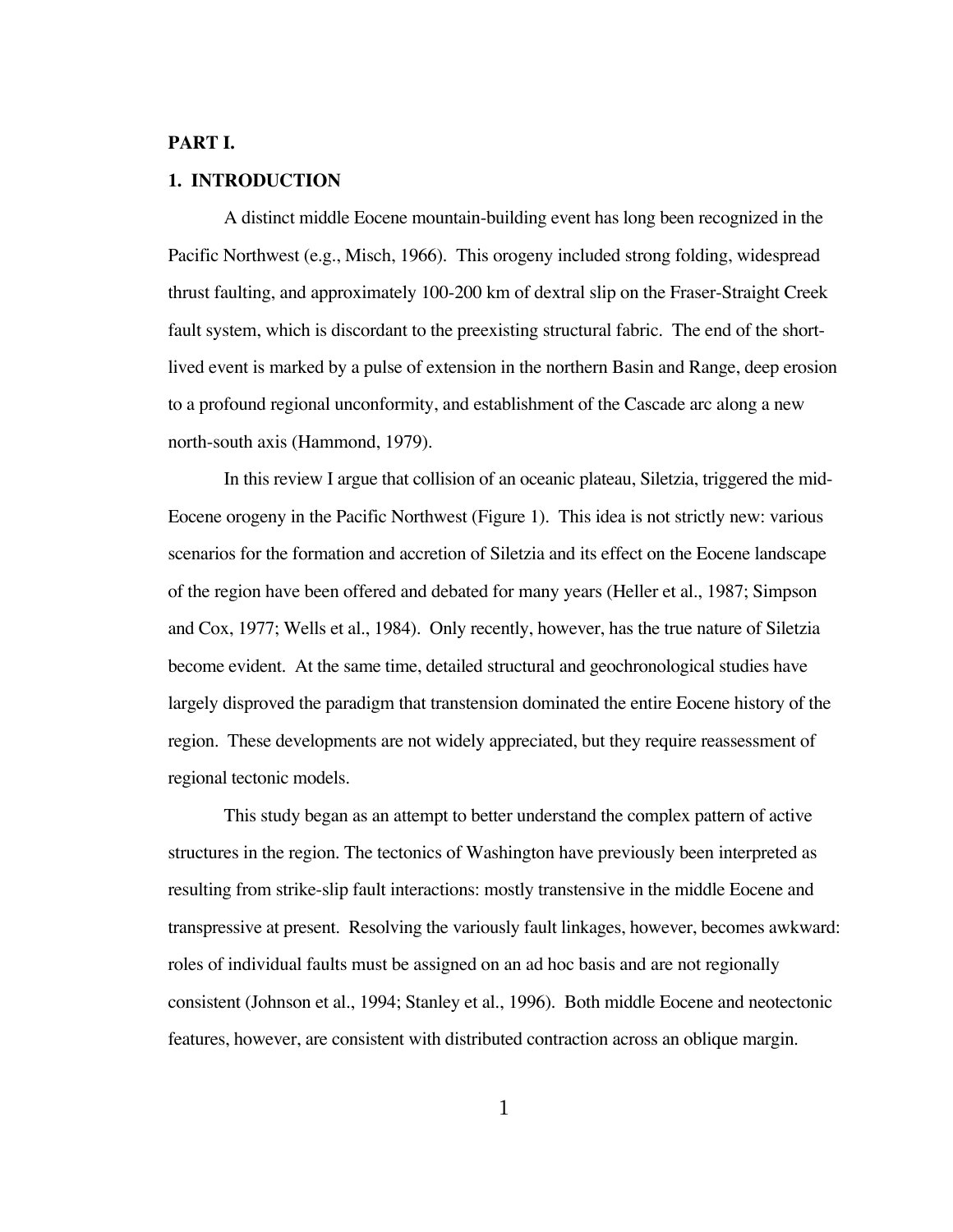### **2. SILEZTIA: ORIGIN AND HISTORY**

#### **2.1. Nature of Siletzia**

Siletzia includes a number of mainly basaltic units, their intrusive equivalents, and subordinate interbedded sedimentary rocks. Microfossils and Ar-Ar dates suggest that the terrane formed c. 62-49 Ma (Duncan, 1982), with dates of c. 55-51 Ma particularly well represented (Pyle et al., 1997). Siletzia is bounded below by thrust faults and structurally above, variously, by thrust faults, oblique/strike slip faults and an unconformity of early to middle Eocene age. The definition of Siletzia as a terrane specifically excludes younger volcanics of the Coast Ranges that can be shown to have erupted in a forearc setting, after accretion of the older basaltic basement (Wells and Heller, 1988). In contrast to interpretations that Siletzia formed in-place (Babcock et al., 1994), it also excludes most of the sediments overlying the basaltic basement, which are overlap assemblages. The cutoff is about 48-49 Ma, i.e. earliest middle Eocene (Garver and Brandon, 1994). A 45 Ma date emphasized by Babcock et al. (1994) for a sample from Hurricane Ridge Road on the northern Olympic Peninsula is anomalous and likely reset; if accurate it complicates but does not disprove the definition of Siletzia as a terrane.

Siletzia in Oregon is dominated by thick sections of pillowed flows and breccias shoaling upsection, locally culminating in subaerial basalts. The basalts are mostly subalkalic and silica-saturated, becoming alkalic high in the section (Snavely et al., 1968). Seismic refraction studies demonstrate that the crust is thick (20-30 km) and mafic (Shor et al., 1968), similar to the crust of the Ontong-Java plateau of the southwest Pacific (Trehú et al., 1994). This part of Siletzia presently seems to be translating northward as a more or less coherent block, but paleomagnetic and structural studies suggest it is moderately distorted and internally strained (Graven, 1990; Wells and Heller, 1988). Northeasttrending fold axes predominate (Graven, 1990); the Oregon Coast Range is a relatively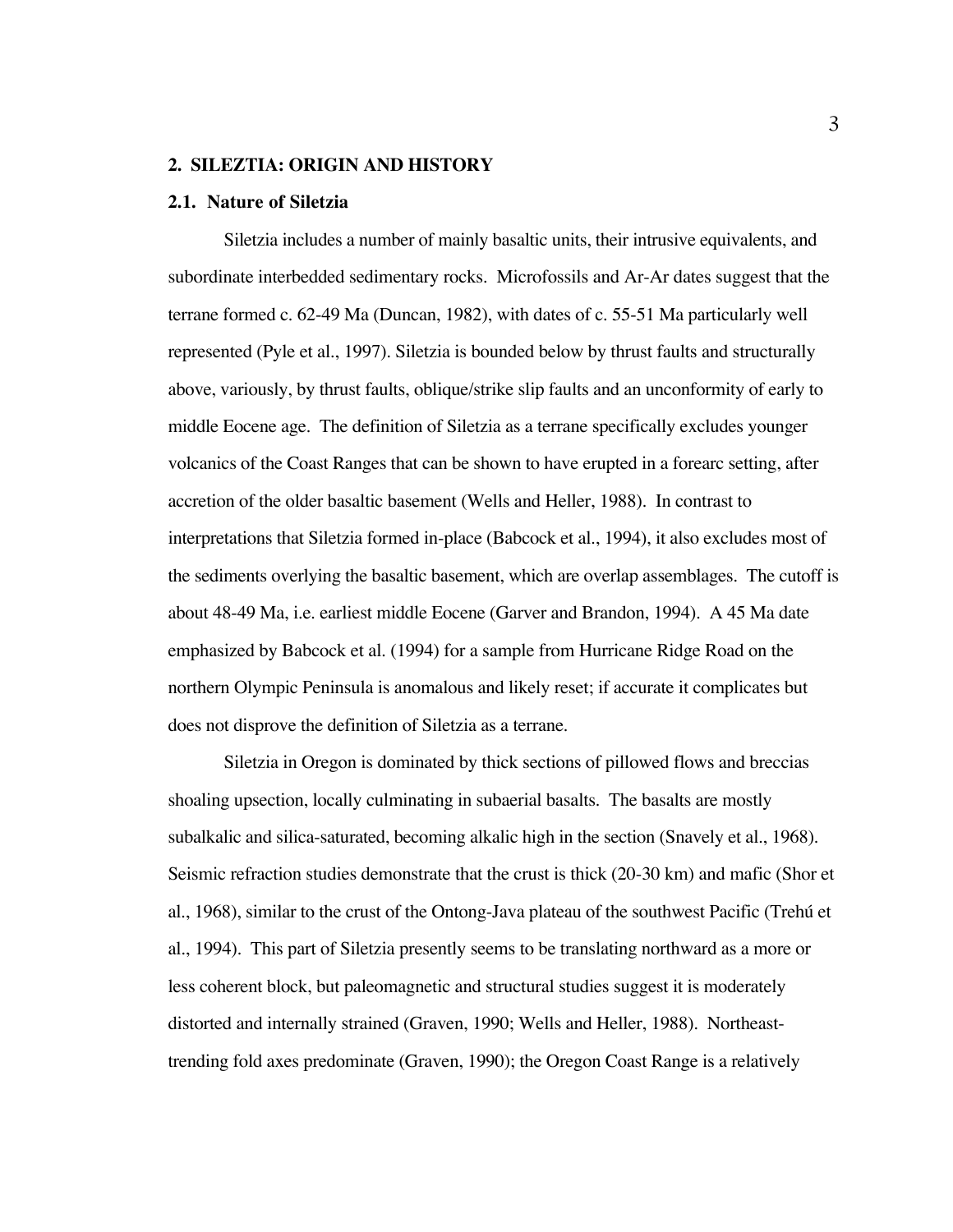young north-south anticlinorium (Beeson et al., 1989). In Washington the basaltic terrane appears to thin somewhat and is complexly folded about NW-SE, NE-SW (?) and east-west axes. It is also cut by a number of major faults into large blocks (Figure 2) that are themselves internally strained (Wells and Coe, 1985).

In the northeastern Olympic Peninsula the otherwise laterally continuous Crescent basalts are interrupted by a thick section of conglomerate and sandstone, in part basaltic. This section appears to represent a persistent paleochannel between two separate basalt sections (Babcock et al., 1994). The break is marked by a prominent gravity low; to the south the basalts become thicker and in part subaerial (Figure 2). The paleochannel is mapped as an upward continuation of the Blue Mountain unit, which generally underlies or is interbedded with the lower Crescent Formation around the entire "horseshoe" of the Olympic Peninsula (Tabor and Cady, 1978). The lower Blue Mountain unit has resisted dating, but is presumed to be Paleocene, and represents the seafloor sediments onto which the Crescent basalts erupted. Its basement is conspicuously missing, but may be represented by a prominent mafic wedge in the lower crust or upper mantle below Puget Sound and southern Vancouver Island (Clowes et al., 1987; Stanley et al., 1999).

Massey (1986) interpreted the Metchosin complex of Vancouver Island to be an incomplete but unusually thick ophiolite, analogous to Iceland. His "sheeted dikes" are very suggestive but perhaps not conclusive evidence of seafloor spreading. Muller (1979) earlier favored an Icelandic, "ridge-island" origin for the Metchosin, based on trace element geochemistry, the overwhelmingly marine character of the volcanics, and evidence for widespread emergence high in the section. Based on gravity surveys, the Metchosin complex is continuous below the Straight of Juan de Fuca with the Crescent basalts of the northern Olympic Peninsula, and is their probable source. The Crescent Formation seems to represent the progressively erupted margins of large edifices erupted elsewhere.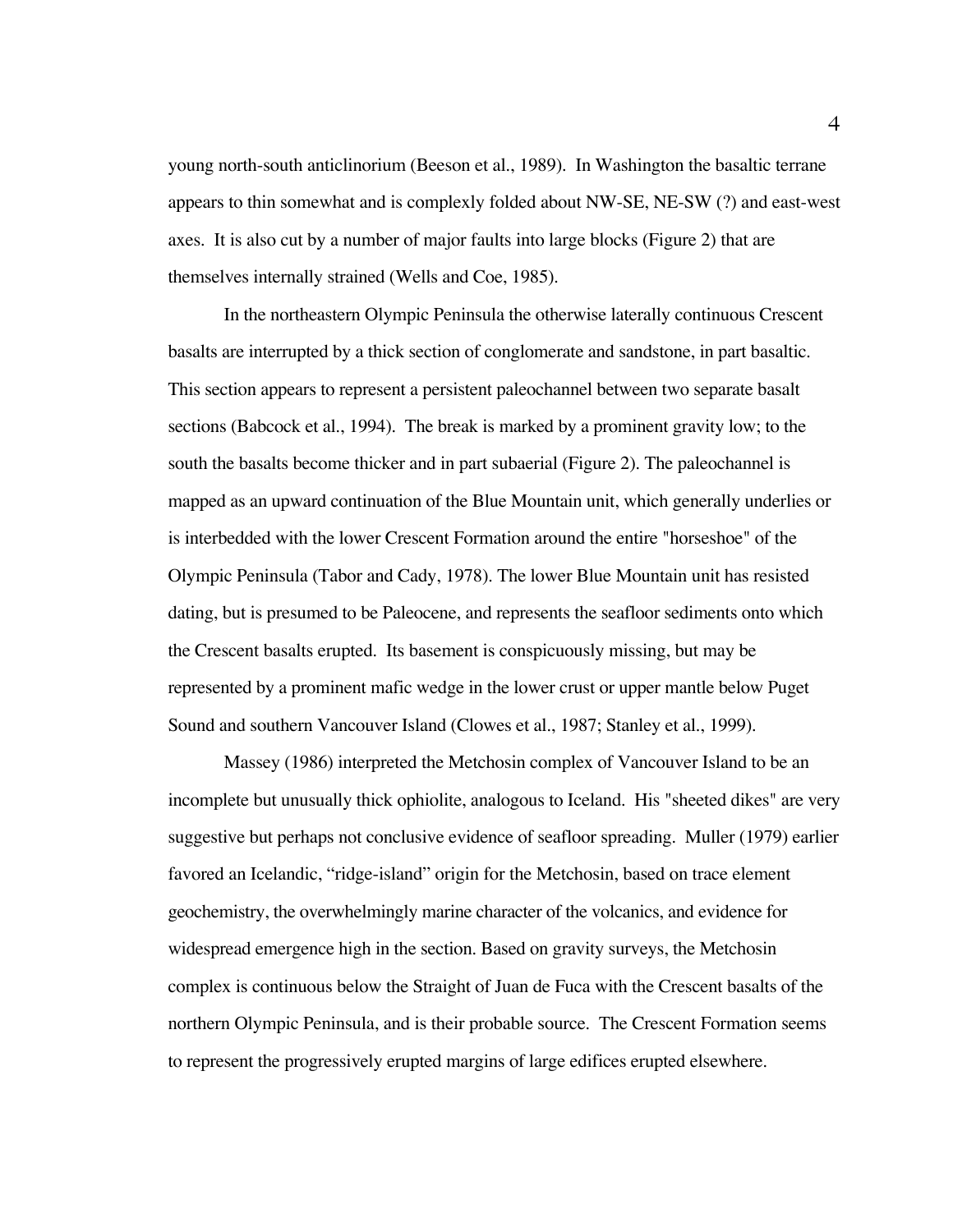The thinner submarine basalts west of the Blue Mountain paleochannel are presumably the distal edge of the Metchosin complex, while the rather thicker and partly subaerial section of the eastern Olympics thickens southward and may be have been erupted from the south or east, perhaps the Bremerton area (Massey, 1986).

There is some consensus that Siletzia basalts were generated, at least in part, by a hot spot. All three possible eruptive settings discussed by Wells et al. (1984)--at a spreading center, along leaky transform faults, or in a marginal rift--involve a hot spot. Large ion lithophile element (LILE) and helium-3 enrichments (mantle plume signatures) increase steadily from the Metchosin southward to the Siletz River volcanics (Babcock et al., 1994; Pyle et al., 1997). The great thickness of Coast Range basalts, which also increases southward, appears to be mostly primary. Despite locally intense deformation (Baldwin and Perttu, 1980; Wells and Coe, 1985), pervasive structural thickening has not been demonstrated. A fairly consistent section 3-10+ km thick has been mapped around the Olympic Peninsula and on Vancouver Island (Massey, 1986; Tabor and Cady, 1978).

Siletzia appears to be an accreted oceanic plateau, although it may contain subordinate tracts of normal to transitional oceanic crust as well (Trehú et al., 1994). Most oceanic plateaus are flood basalts, which are more politely known as Large Igneous Provinces (LIPs). The largest flood basalt provinces appear to result not merely from the influence of a hotspot, but the initiation of one (Richards et al., 1989). Because they are so inaccessible and difficult to date, the significance of oceanic flood basalts was not appreciated as early as continental flood basalts. The huge volume and petrologic similarity of Siletzia basalts to the Miocene Columbia River basalts, however, had been noted much earlier (McKey, 1972). Babcock et al. (1995), in suggesting that Siletzia was a Large Igneous Province, considered that it formed in a forearc setting. Pyle et al. (1997), however, favored an open ocean setting.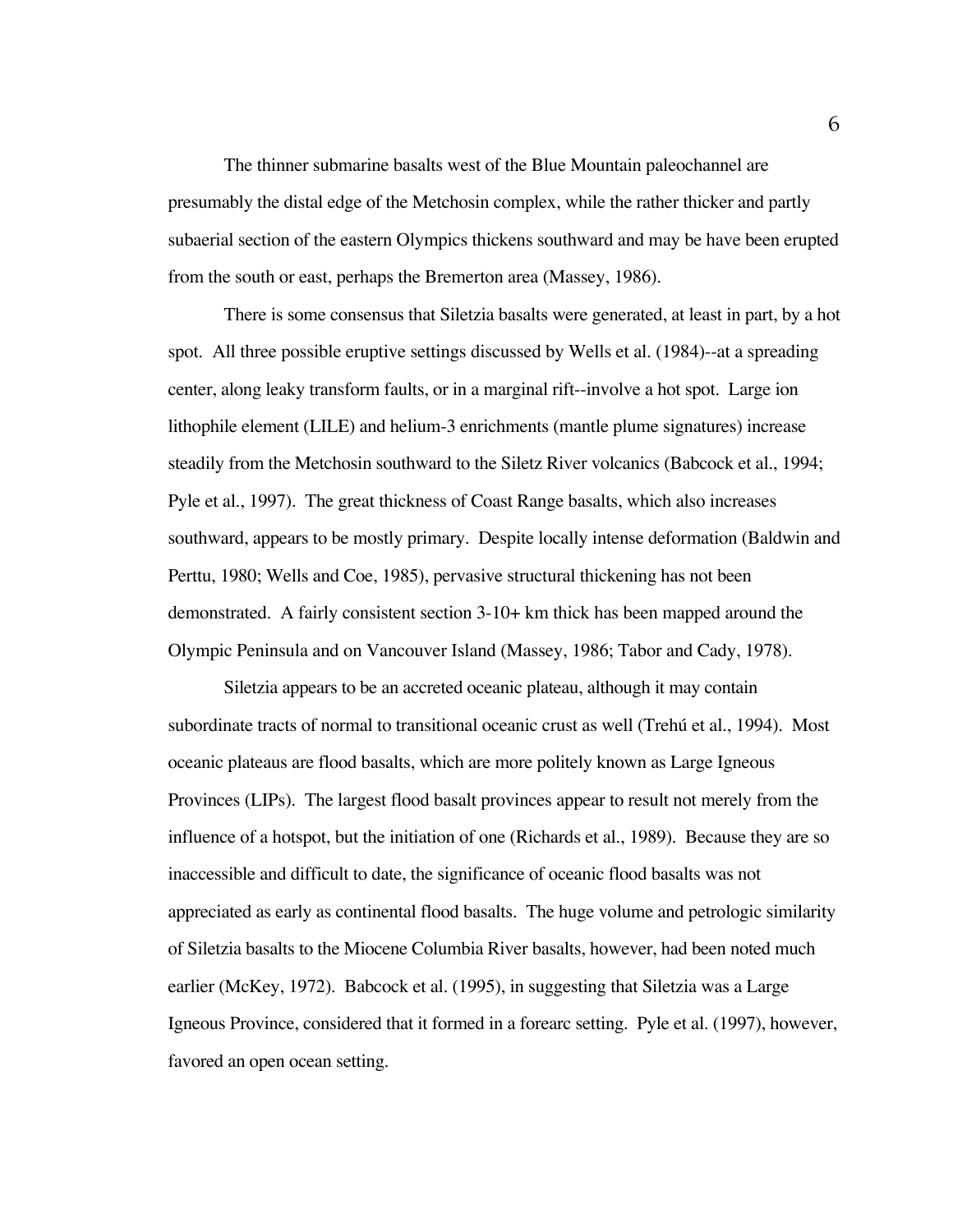The preserved area of Siletzia is somewhat greater than that of the Columbia River Basalt Group. Because they built up in deep water and were less free to flow, Siletzia basalts are generally thicker, and their volume substantially greater (the extrusive volume may be on the order of a million cubic kilometers). Furthermore, Siletzia appears to be sharply truncated on its seaward side (Brandon and Vance, 1992; Snavely and Wells, 1989; Trehú et al., 1995), so that it may have been rather larger. Davis and Plafker (1986) suggested that the Yakutat terrane, presently accreting to the soft underbelly of Alaska, quite likely originated at the latitude of Washington; its age and stratigraphy, so far as is known, are very similar in all respects to the Crescent Formation.

Numerous workers have noted that Siletzia may have formed over the Yellowstone hot spot, which in the early Eocene should have lain just west of what is now Cape Mendocino (Engebretson et al., 1985). The Yellowstone hot spot, however, may not have originated until 16-17 million years ago, marked by the Steens Mountain basalt-rhyolite sequence (Alt et al., 1988; Hooper et al., 2002). If the Siletzia hot spot is not the Yellowstone hot spot, the two should have distinct tracks within western North America. This is not clearly the case, and resurgence of a hot spot to form a second flood basalt remains an attractive and significant possibility. If the Siletzia and Yellowstone hot spots are one and the same, and the hotspot was fixed, Siletzia presumably migrated north several hundred kilometers latitudinally before and during accretion. Slight systematic flattening of paleomagnetic poles supports this, albeit not very conclusively (Beck, 1984).

# **2.2. Accretion of Siletzia**

Siletzia is deeply underthrust both below rocks of the Klamath Mountains as well as those of southern Vancouver Island. In southern Oregon the suture appears to be a subduction zone that failed in the early to middle Eocene (Baldwin and Perttu, 1980; Heller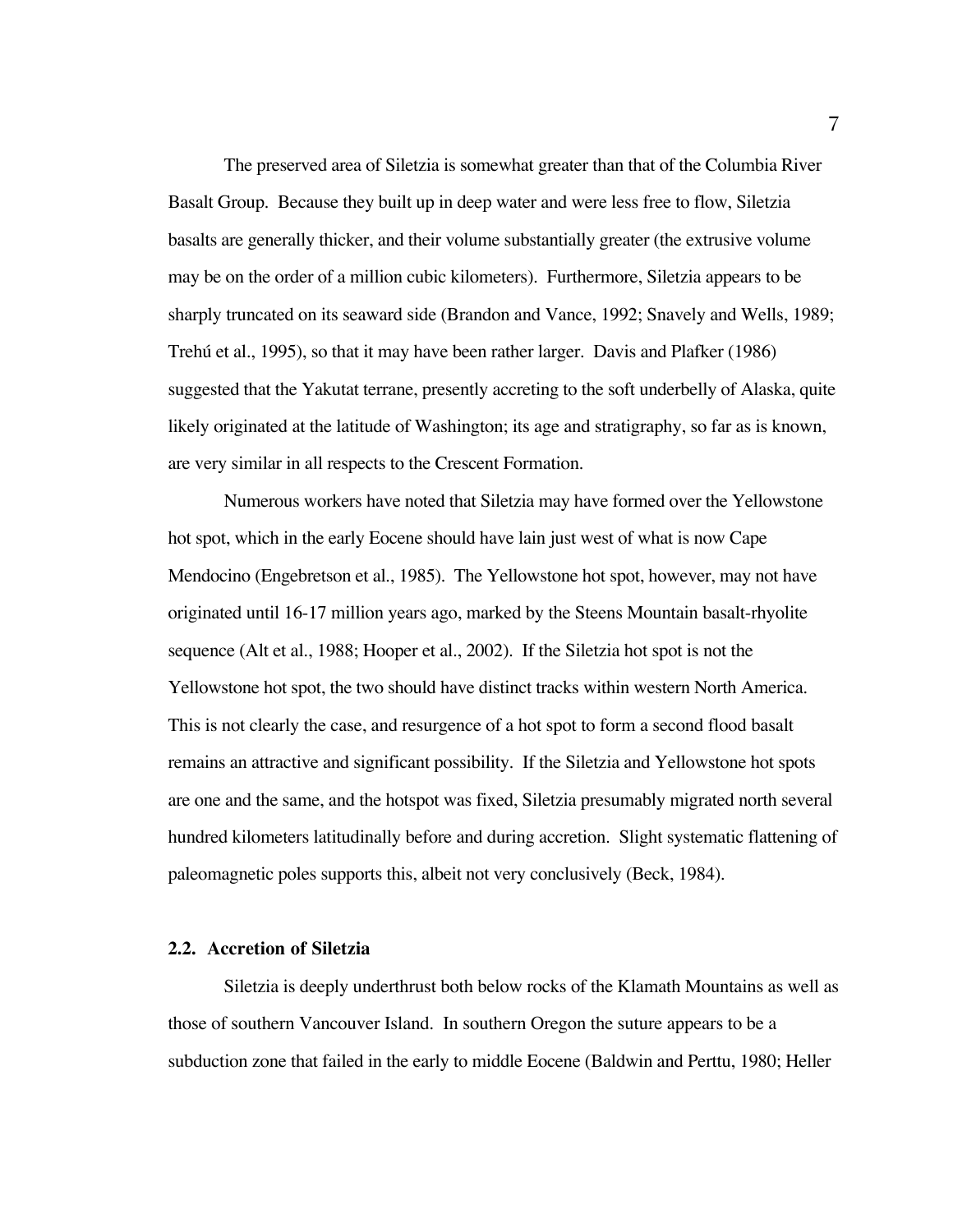and Ryberg, 1983). Accretion was partly accommodated by strike slip on the ENE-striking, dextral Canyonville fault, which Perttu (1976) suggested might bend northward and feed into the Straight Creek fault. This is probably not the case, because the Canyonville fault appears to be a little older than the Straight Creek fault, but the suggestion was a perceptive one. The Tyee Formation was deposited across the suture, with little subsequent displacement. Ages from fossils and laser Ar-Ar dates on detrital white mica show that the beginning of the Tyee deposition was 49-46 Ma (Heller et al., 1992); detrital zircons in the Tyee are as young as c. 45 Ma (Wooden et al., 1999).

On the north side of the Olympic Peninsula, coarse detritus of the Aldwell and Lyre Formations (late Narizian, c. 44-42 Ma) was mostly derived from terranes of southern Vancouver Island (Shilhanek, 1992). Underthrusting of the Metchosin complex beneath southern Vancouver Island appears to have caused uplift of the hanging wall and deposition in a foredeep (England and Calon, 1991; Garver and Brandon, 1994). Small igneous bodies, mostly quartz diorite, intruded rocks on both sides of the Leech River fault, the presumed suture, at about 43-39 Ma (England et al., 1997; Muller, 1979). The suture is beveled and overlain by Oligocene strata.

Younger strata obscure the eastern margin of Siletzia. Seismic refraction studies, however, suggest that the thickest part of the terrane extends well under the western Cascades of southwestern Washington and Oregon (Stanley et al., 1992; Trehú et al., 1994), forming a "shoulder" that seems to be echoed in arcuate magnetic trends inland (Figure 3). In southern Washington, middle Eocene forearc sediments interfinger with both hot-spot related Goble volcanics and the early Cascade-derived Northcraft volcanics (c. 39 Ma), so that accretion was largely complete by that time (Wells and Heller, 1988). The Grays River volcanics (Siletzia) are much more strongly deformed than the Goble volcanics.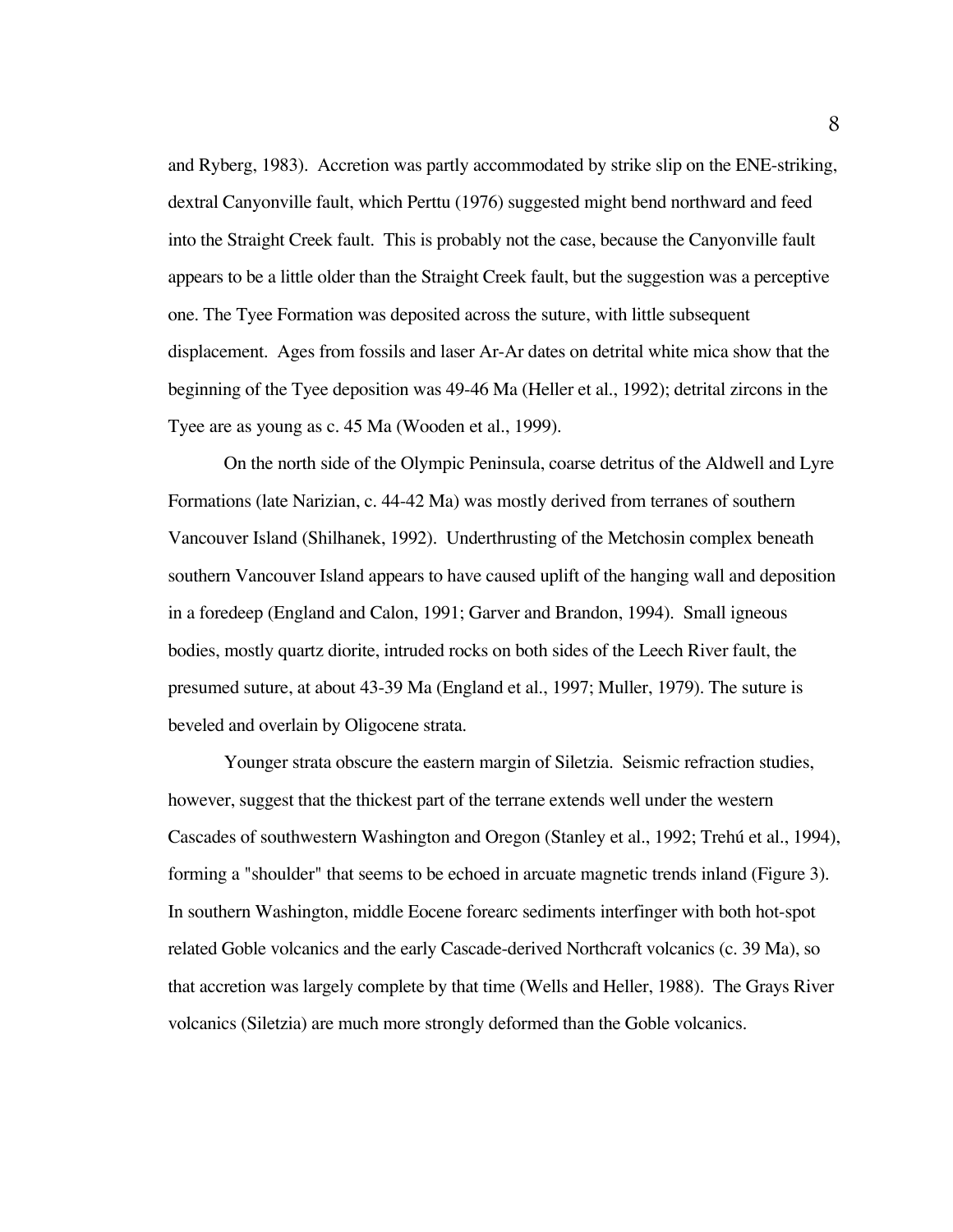In contrast to the moderate and fairly uniform rotations of the Goble paleomagnetic poles, those from the Grays River are much more variable and appear to define blocks bounded by major faults (Wells and Coe, 1985). These include north-striking fault zones that accommodated both dextral shear and contraction, and WNW-striking faults that Wells and Coe (1985) interpreted as sinistral R' shears.

The stratigraphy of the east side of the Olympic Peninsula and the Puget lowland suggests that as the Crescent basalt pile thickened, its height increasingly isolated it from continent-derived sediments. At about 52 Ma, however, the plateau submerged to midbathyal depths, and about 750 meters of Penutian and Ulatisian sediments accumulated unconformably upon it (Johnson et al., 1994). This likely represents approach and impingement of the plateau on the early Eocene trench. This trench appears to be defined by a wedge of late early to middle Eocene marine sedimentary and volcanic rocks between the gently dipping top of Siletzia and the pre-Tertiary basement of the Cascade Range (Figure 4). Where exposed, these rocks are similar to rocks of the Klamath-Roseburg suture: the older sandstones, deposited in deeper water, are very strongly deformed, while younger shallow marine and terrestrial deposits are progressively less deformed (Frizzell et al., 1984).

Seismicity and high-velocity crust typical of Siletzia continue to the western side of the Cascades and the end of the Seattle fault, suggesting that Siletzia dips gently to the east, about parallel to the Juan de Fuca slab (Figure 4, top). The reactivated backstop most apparent at Duvall appears to continue to the south under the western foothills of the Cascade Range (Figure 4, bottom). Stanley et al. (1988) suggested that the upper crust between the western Rainier and Saint Helens seismic zones, which has high conductivity and low density, might represent a late Cretaceous to early Tertiary accretionary wedge, and that Siletzia dipped gently underneath it along a failed subduction zone.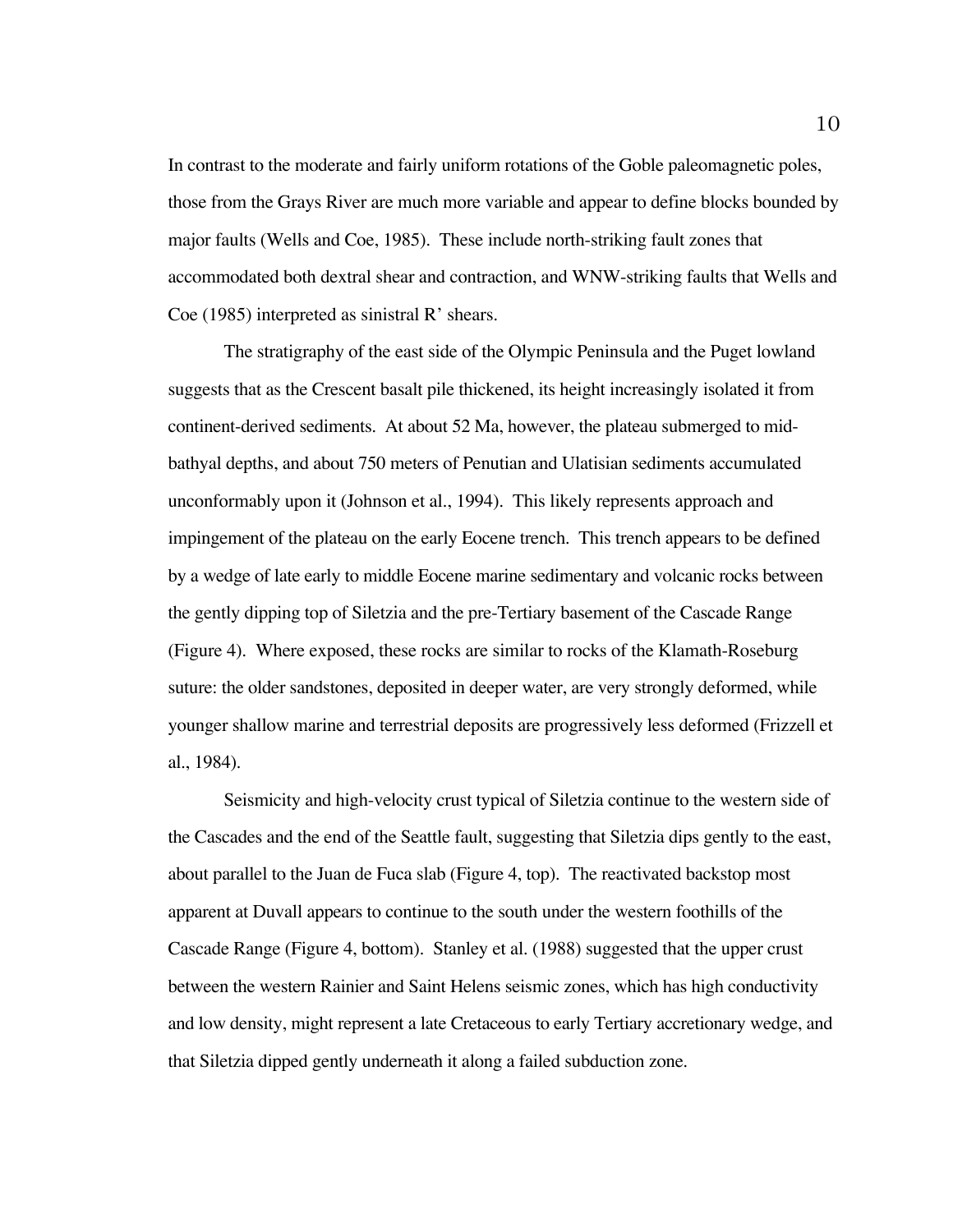Originally it was thought that Siletzia either accreted in a "barn door" fashion from south to north, or accreted to a northwest-trending coast line, then rotated clockwise (along with the Blue Mountains) in front of the expanding Basin and Range (Simpson and Cox, 1977). Neither end-member model is entirely successful, and thus Wells and Heller (1988) proposed a model that included aspects of both but is dominated by distributed shear both during and after accretion. This hybrid accounts well for regionally varying clockwise paleomagnetic rotations, and is compatible with the geologic and paleomagnetic record. A somewhat surprising and critical constraint is a study of the paleomagnetism of the early and middle Eocene Clarno Formation in the Blue Mountains (Grommé et al., 1986), which seems to demonstrate that that the Clarno has rotated less than about 20º. Jurassic and Cretaceous batholiths in the Blue Mountains, in contrast, are rotated about 66º (Mankinen and Irwin, 1990). Apparently a significant proportion of the rotation of the Blue Mountains and extension of the Basin and Range province predates the Clarno Formation.

The Clarno Formation in fact appears to consist of two superficially similar volcanic sequences of distinctly different age (Bestland et al., 2001). The older, distinguished by dacites, yields familiar "Challis" dates of 53-51 Ma. The younger sequence yields dates similar to the Naches/Roslyn sequence: c. 43-39 Ma. According to Bestland et al. (2001), an unconformity separates the two sequences, but many details of structure and stratigraphy remain to be worked out. It is unclear which sequence is better represented in the data used by Grommé et al. (1986), who also underestimated the structural complexity and locally steep dips of Clarno rocks, which might permit a rigorous fold test. These problems aside, the paleomagnetic study appears sound, and it seems very likely that a little recognized episode of pre-Middle Eocene extension is largely responsible for the distorted structural pattern of the Cordillera of the western United States (Wise, 1963). Such an episode has been suggested by Hodges and Walker (1992), based on a number of independent studies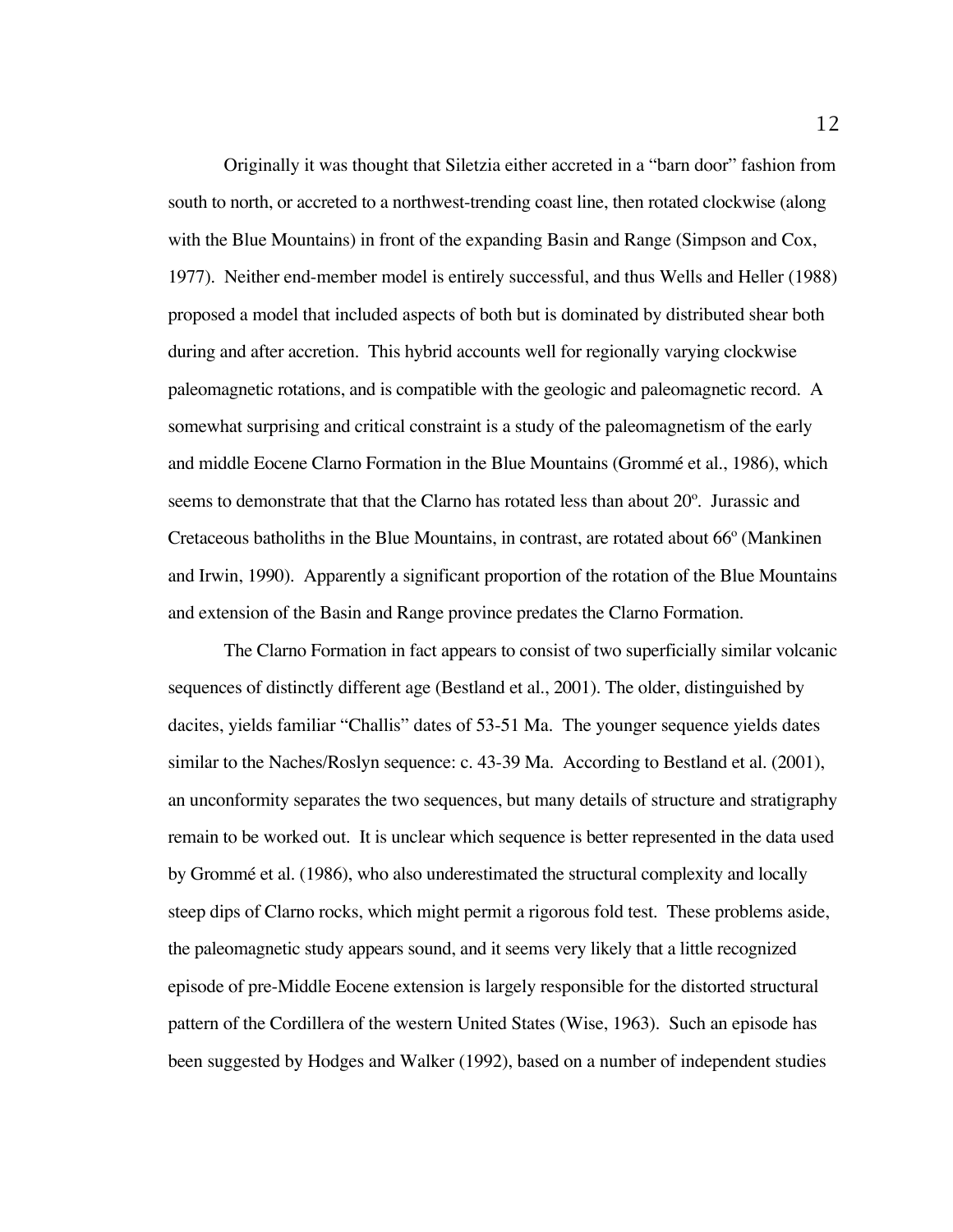showing mid-crustal attenuation faulting of broadly Sevier to Laramide age. Alternatively, if the older (53-51 Ma) Clarno rocks are not well represented in the paleomagnetic studies, much of the rotation of the Blue Mountains could be early-Middle Eocene (Grommé et al; Wells and Heller, 1988).

The terrane belts of Canada appear to end abruptly in northern Washington, forming a long west- or WNW-striking buttress (McGroder, 1991; Monger, 1984; Umhoefer and Miller, 1996). In contrast, the Eocene margin in Oregon appears to have trended northeast (partly corresponding to the Klamath-Blue Mountain lineament of Riddihough et al., 1986). The intervening wedge-shaped area is the Columbia embayment, which has generally been attributed to oroclinal bending. However it does not appear possible to fully "unfold" the Columbia embayment, or to completely straighten the Cretaceous coastline (Dickinson, 1976; Wells and Heller, 1988). Since the Blue Mountain trend appears to have been largely established by the middle Eocene, it seems likely that the early Eocene margin had a cuspate-lobate form. Subduction zone cusps are common, and appear to have some association with oceanic ridges of one sort or another. In this case the cusp might have been a triple junction (trench-spreading ridge-trench) between the North American, Farallon, and Kula Plates. Possibly the Columbia embayment formed progressively as "Baja British Columbia" moved northward and the proto-Basin and Range expanded behind its trailing edge (Figure 5). Or, if one does not believe in Baja B.C., the pattern may be attributable to steady ridge subduction at the Columbia embayment, with back-arc extension to the north and south. When Siletzia accreted it may have trapped a fragment of more normal oceanic crust along its inboard edge. This might help explain the prevalence of ultramafic xenoliths and the unusual, oceanic island-like chemistry of many of the volcanic rocks of the southern Washington Cascades (Leeman et al., 1990).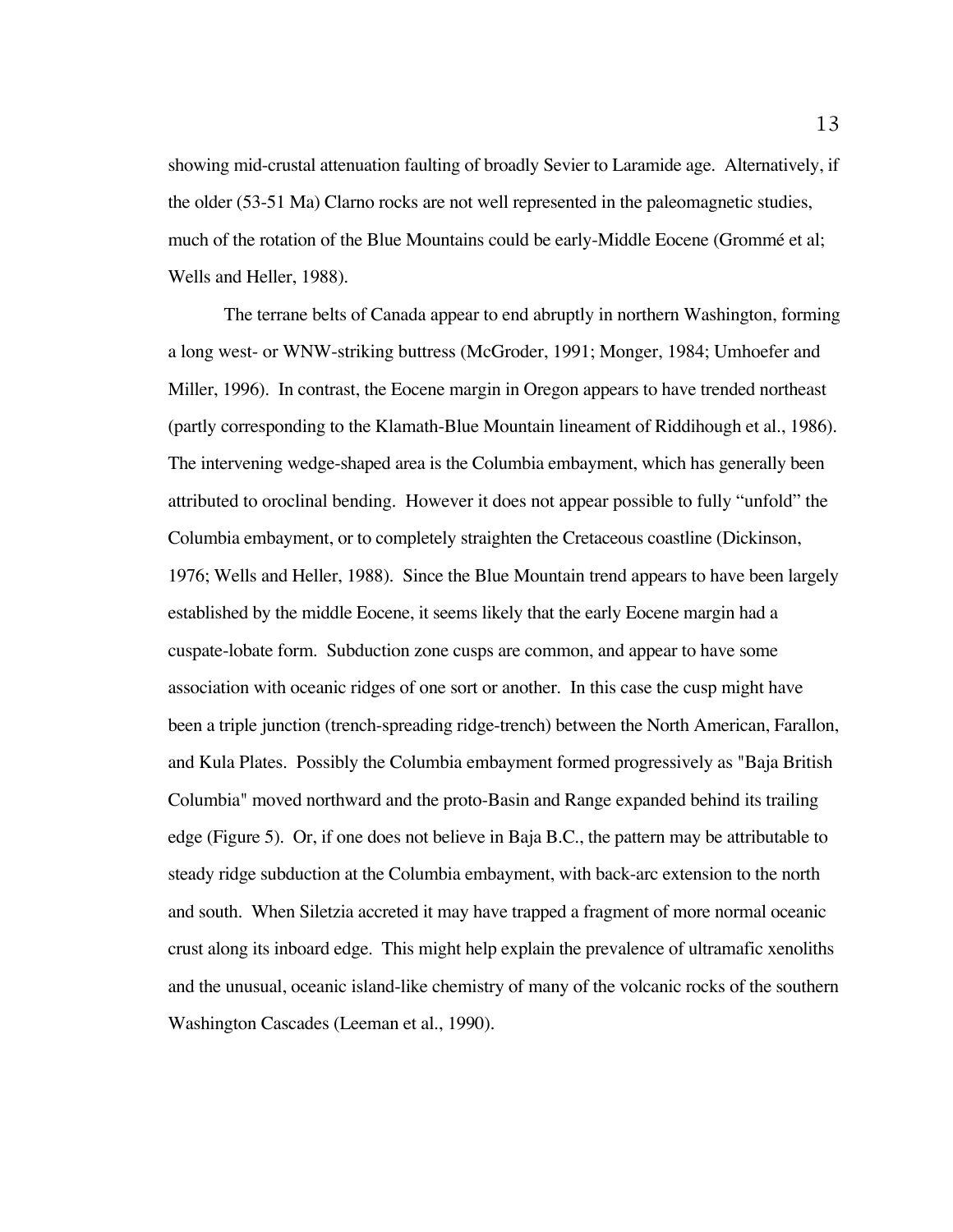# **2.3. Discussion**

The long-standing seamount vs. marginal rift debate over the origin of Siletzia is somewhat moot if Siletzia is mostly an oceanic flood basalt (Pyle et al., 1997; Trehú et al., 1994).

While the term "seamount" is a vague one, discussions of the origin of the Coast Range basalts carry the usual connotation of isolated, sequentially erupted volcanoes. Such volcanoes built on normal oceanic crust are somewhat subductable, and if accreted are typically strongly deformed and imbricated with accreted sediments. This may be somewhat applicable to basalts at the southern margin of Siletzia (Baldwin and Perttu, 1980), but not to the terrane as a whole.

Preliminary age dates of Coast Range basalts were somewhat symmetrically distributed, tending to be oldest (up to 62 Ma) in the north and south, and younger toward southwestern Washington. Duncan (1984) surmised from this that the basalts erupted from a hot spot under the Kula-Farallon spreading ridge, with plate motions carrying the older centers away from the hot spot. An analogy is the V-shaped pair of seamount tracks emanating from the Cocos ridge (Figure 6). Wells et al. (1984) thought that given the high rates of Kula-Farallon spreading, the resulting chains of seamounts would be too long to fit conveniently into the present outcrop belt.

More recent dating suggests that most of the Coast Range basalts are 55-51 Ma in age (Pyle et al., 1997), so that even the unusually rapid rates of Kula and Farallon plate motion were probably not sufficient to outrun the continuing effusive volcanism. Thus the geometric arguments of Wells et al. (1984) against collision of a long linear seamount chain are not strictly applicable. Flood basalts are so voluminous and erupt over such a wide area that the end result is not strongly dependent on plate tectonic setting.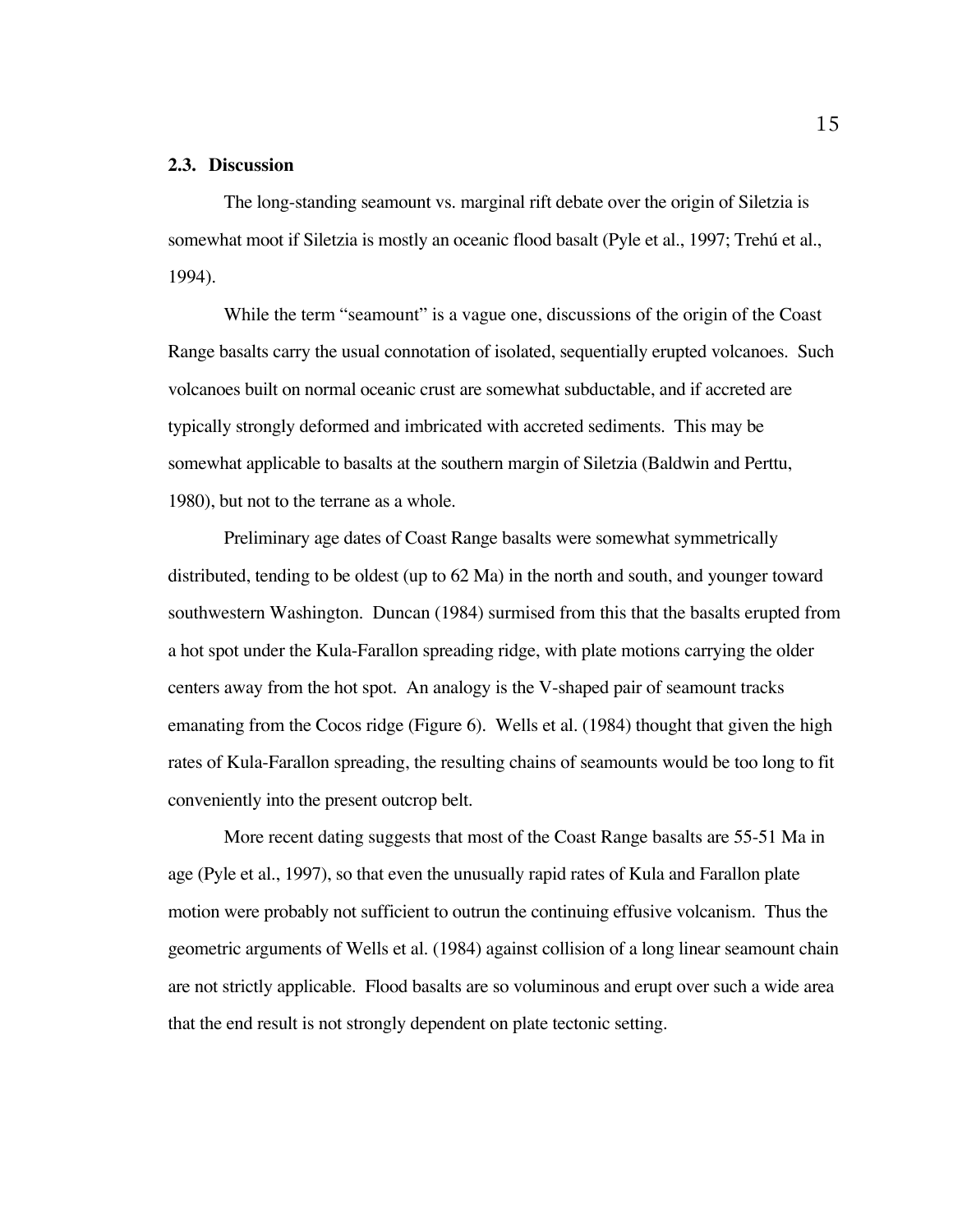The hallmark of an oceanic plateau is constructional volcanism that progrades more rapidly than plate motion. Ridges and transforms may localize volcanism, and almost certainly did in the case of Siletzia (Wells et al, 1984), but age progressions will not be as neat as originally envisioned. It should be noted that the timing of Siletzia basalt eruptions appears to have been very similar to that of the North Atlantic Tertiary Province, also a LIP (O'Connor et al., 2000). This implies that mantle plumes may have played a role in Paleocene-Eocene plate reorganizations.

While the exposed outcrops of Siletzia basalts are now rather linear, paralleling the active margin, geophysical surveys suggest an original distribution more reminiscent of a fried egg (Trehú et al., 1994; Wells et al., 1998). The thickest section is centered on the Siletz River volcanics in northwestern Oregon (see Figure 3). As with the Columbia River basalts it is not surprising that the younger, more evolved and less voluminous lavas should be mostly restricted to the center of the province, and as one moves outward one encounters older units until their base is reached. In the case of the Coast Range basalts, it seems possible that the oldest dates(c. 62 Ma) represent normal oceanic crust onto which the flood basalts erupted.

A pure marginal rift model for Siletzia, although popular, appears to be untenable. The basalt section is enormously thick, becoming alkalic and subaerial; rifts generally show the opposite trends. Based on analogy with the Andaman Sea, Brandon and Vance (1992) suggested that the early Eocene arc lay to the west, and that Siletzia formed in a back-arc setting. However, no evidence of west-derived arc detritus has been presented, and paleocurrent studies indicate transport was generally from the east or north (Shilhanek, 1992; Wooden et al., 1999). With the exception of the Blue Mountain paleochannel, there is in fact little sediment interbedded with the basalts, hardly typical of marginal basins. Direct evidence of rifting is conspicuously absent: there is no suggestion of fault controlled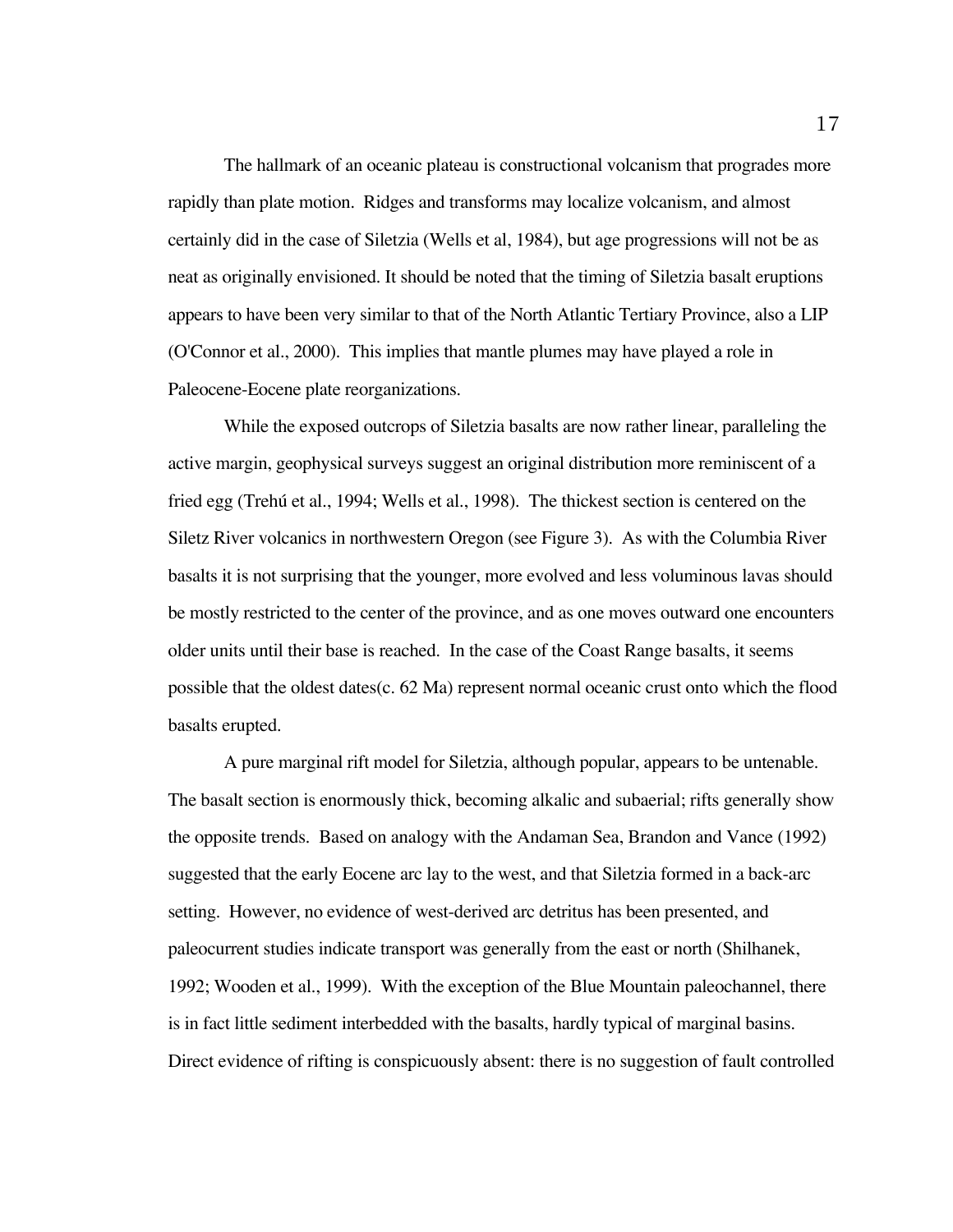deposition of the Blue Mountain unit; nor have any large intrusive complexes been mapped crosscutting it (Tabor and Cady, 1978). The Blue Mountain unit itself was deposited in a deep marine setting, perhaps hundreds of kilometers from the coast. Voluminous latest Cretaceous and early Tertiary sediments on Vancouver Island and in northwestern Washington suggest that the sediment supply was considerably greater than today; like today a trench was unlikely to have presented an obstacle to the progradation of deep sea fans.

Feeder dikes for the lower Siletz River basalts trend mostly north (Snavely et al., 1968). Given paleomagnetic evidence for strong, post-accretion rotation of the Coast Range (Simpson and Cox, 1977), the original orientation was presumably northwest. This is not at all the orientation that would be expected for dikes in an oblique marginal basin. If similar to early Eocene dikes inland, these would have originally trended NNE and should now be oriented roughly east-west. Originally northwest-striking dikes are perhaps compatible with slab-pull forces in the Farallon plate.

A hot spot initiating through the Kula-Farallon slab window is a plausible alternative to an external origin for the terrane. It shares some of the apparent shortcomings of the pure rift model, but one can envision something like an Iceland forming above a hotspot and a subducting ridge. This might have occurred in a forearc setting, although a backarc setting would be more thermally favorable. Rapid extrusion of basalts could have formed platforms that diverted coarse sediments into major channels, allowing the more widespread accumulation of limestones and finer clastics.

The "rift plateau" hypothesis for Siletzia is the most viable alternative to the external plateau origin. It is not clear that there is good modern analogue, however, and the model seems somewhat contrived. An external origin for Siletzia is the simplest one. There are a number of examples of plateau collision, notably those involving the Ontong-Java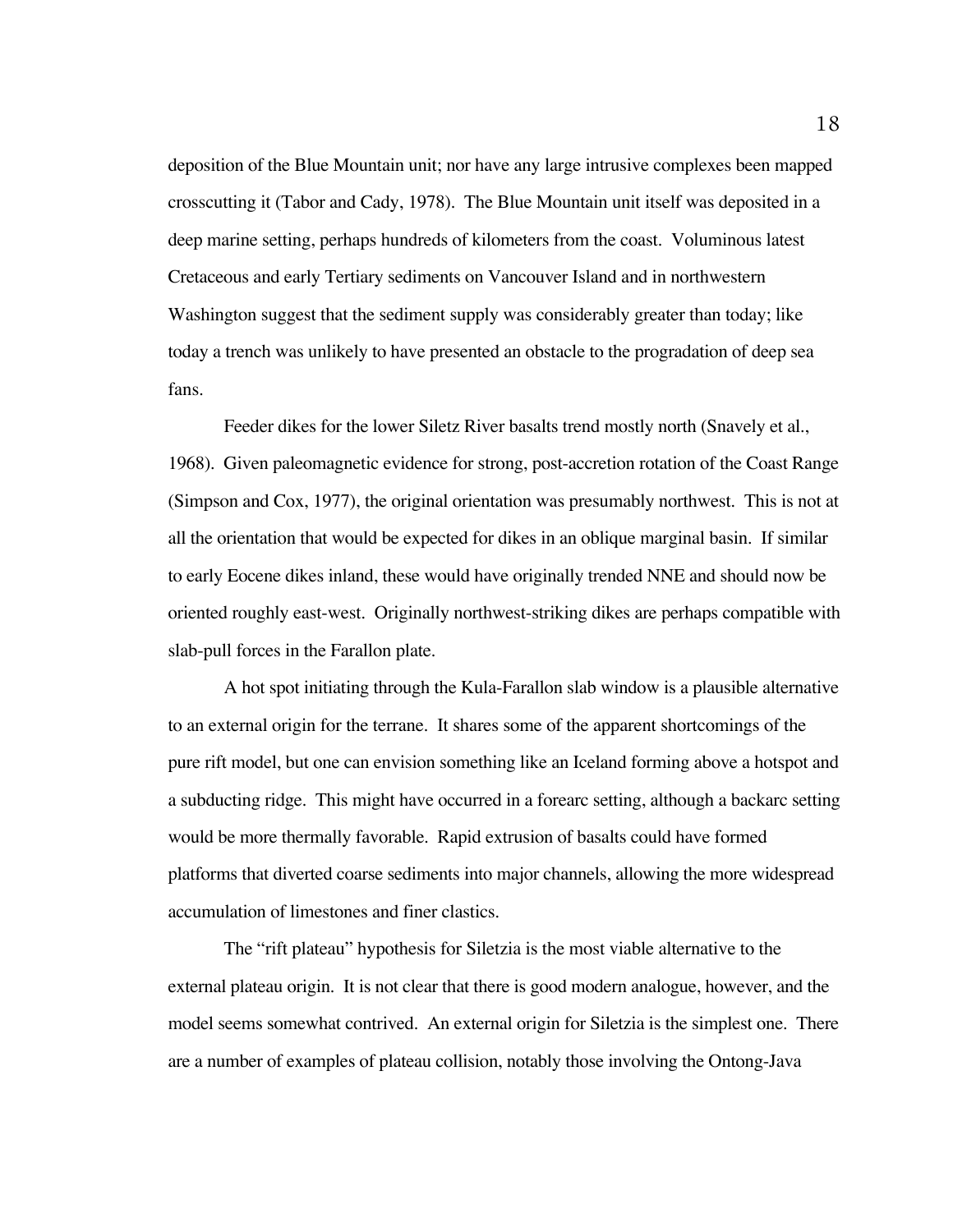plateau and the Caribbean platform. The process is not identical to continental collision, but capable of similar effects (Petterson et al., 1997). Given the prevalence of oceanic plateaus it should be quite common, and it has probably been a major contributor to the growth of continental crust (Condie, 1997; White et al., 1997).

Contrary to the assertion of Babcock et al. (1994), there is evidence in the form of regional scale melanges that the continental margin formerly lay inboard of Siletzia (Frizzell et al., 1987). There is no clear evidence that Siletzia was part of North America prior to the middle Eocene. The interpretation of Siletzia as an oceanic plateau obviates geometric arguments that it could not be an external terrane. Accretion of a relatively thick, buoyant oceanic plateau during rapid plate convergence might be expected to have dramatic structural consequences.

#### **3. THE MIDDLE EOCENE EVENT**

Geologists in the Pacific Northwest quickly recognized a major unconformity that beveled Eocene and older rocks, which are typically strongly folded and faulted. Much less deformed Oligocene and younger strata typically cap the unconformity. Mackin and Cary (1965) emphasized the regional significance of this unconformity, which is still preserved as gentle upland surfaces on the east flank of the Cascade Range. They called the beveled Eocene mountains the "Calkins Range" (Figure1). Growth of the Calkins Range is best recorded by an ESE-striking belt of Paleogene strata that stretches across southern Vancouver Island, northern Puget Sound and the Straits of Georgia, and the central Washington Cascade Range. This preserved belt of Paleogene rocks is offset by the partly coeval Straight Creek-Fraser fault system.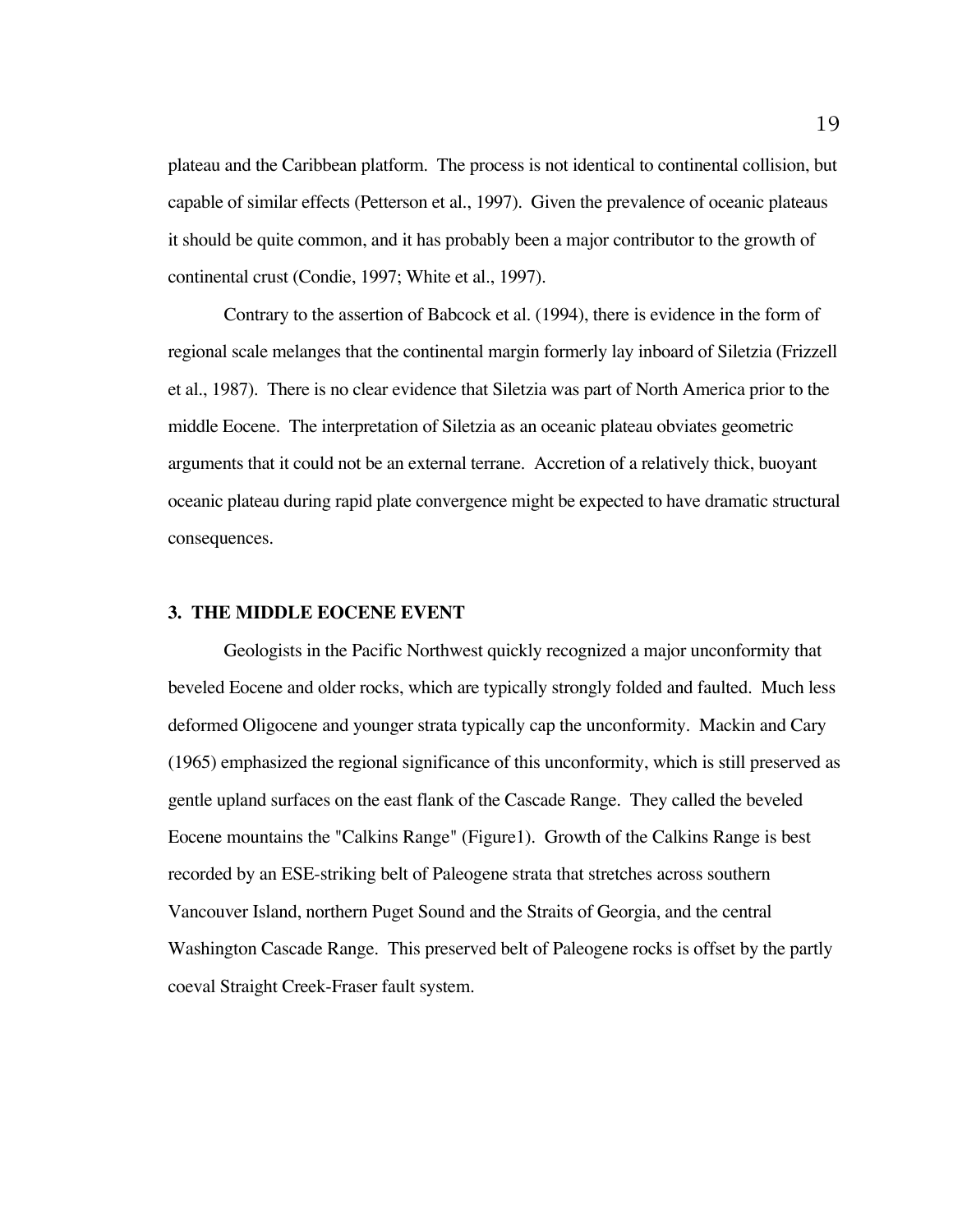#### **3.1 Central Washington Cascades**

Deformation associated with the Straight Creek fault began about 49-48 Ma (see Evans, 1994 for discussion). Strong, rapid folding of the Swauk Formation, including the Silver Pass/Taneum volcanics (51-53 Ma) was followed in short order by eruption of the Teanaway volcanics. At first folding and dike emplacement were quite pervasive (Tabor et al., 1982). Near the Straight Creek and within the Olympic Wallowa line (OWL) the Teanaway volcanics were subsequently folded more or less concordantly with the older rocks, apparently reflecting the initiation and concentration of strain on throughgoing faults (Figure 7).

Near the Straight Creek fault zone folds are dragged and tightened, exposing windows of Easton schist and Chilliwack or Cultus equivalent rocks (Ashleman, 1979). Here the Cretaceous Shuksan thrust is itself tightly folded, suggesting that the mid-Eocene orogen is rather thick-skinned.

Dramatic folding across the OWL began after the Teanaway eruptions and persisted at least through deposition of the Roslyn Formation, the basinal continuation of the more volcanic-rich Naches (Figure 8). Fault fabrics within the Taneum Lake shear zone and the frontal Easton Ridge thrust suggest mostly reverse motion with a subordinate left-lateral component, as do the slightly oblique (left-stepping) folds associated with the faults (Figure 9). The Naches Formation and correlative units, deposited c. 43-41 Ma, are less deformed than the early Eocene strata. Although strongly wrenched, the Naches overlaps the trace of the Straight Creek fault with little apparent strike-slip offset (Vance and Miller, 1994), so that the orogeny was waning by this time.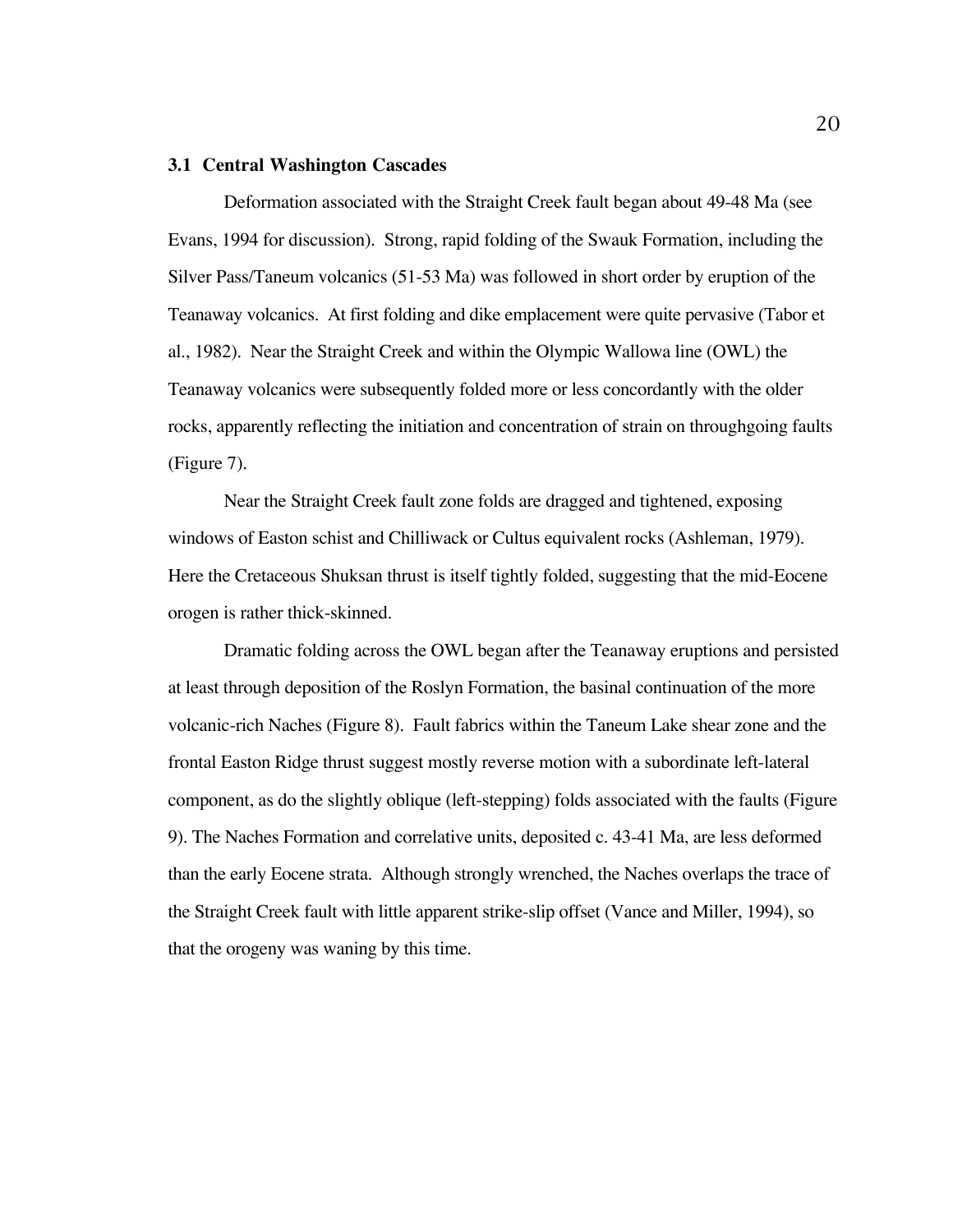The Chiwaukum basin is a compound syncline (Figure 7). Its basal strata are directly equivalent to the Swauk Formation (Cheney, 1994; Gresens et al., 1981). The basin has a cryptic early history perhaps dominated by extension (Evans, 1994). In the middle Eocene, during deposition of the bulk of the Chumstick Formation, the Chiwaukum basin was a dominantly contractional structure (J.E. Powell and R.D. Bentley, unpublished mapping, 1982). Basement-involved folds within the basin are parallel to the southwestern margin of the basin, defined by the Leavenworth fault, which is in turn perpendicular to the Teanaway dike swarm (Tabor et al., 1982). Slip on the Entiat fault, which strikes a little more northerly, appears to have been oblique (Evans, 1994), with a strong component of contraction. Cooling ages of the uplifted Entiat Mountains to the northeast are essentially identical to depositional ages of clasts derived from there, implying rapid uplift (Evans, 1994; Tabor et al., 1982). By the late middle Eocene, deposition outpaced slowing deformation, overtopping the east-facing Leavenworth fault scarp, and throughgoing, west directed drainage was reestablished (Evans, 1994). The overtopping strata of the upper Chumstick Formation appear to be equivalent to the Roslyn Formation, and may have been coextensive (Gresens et al., 1981).

 Folds in the Columbia River basalts that are controlled by the Entiat, Eagle Creek, and Leavenworth fault zones all appear to bend southward near the Columbia River and parallel the Straight Creek fault (Tabor et al., 1982). Although this may reflect the interference of two intersecting fault systems, it also seems possible that the Entiat fault acted as a minor splay of the Straight Creek fault. In this case the Chiwaukum basin originated as a compressional step-over between the Straight Creek and the north-south striking faults.

### **3.2. Coast Mountains/North Cascades**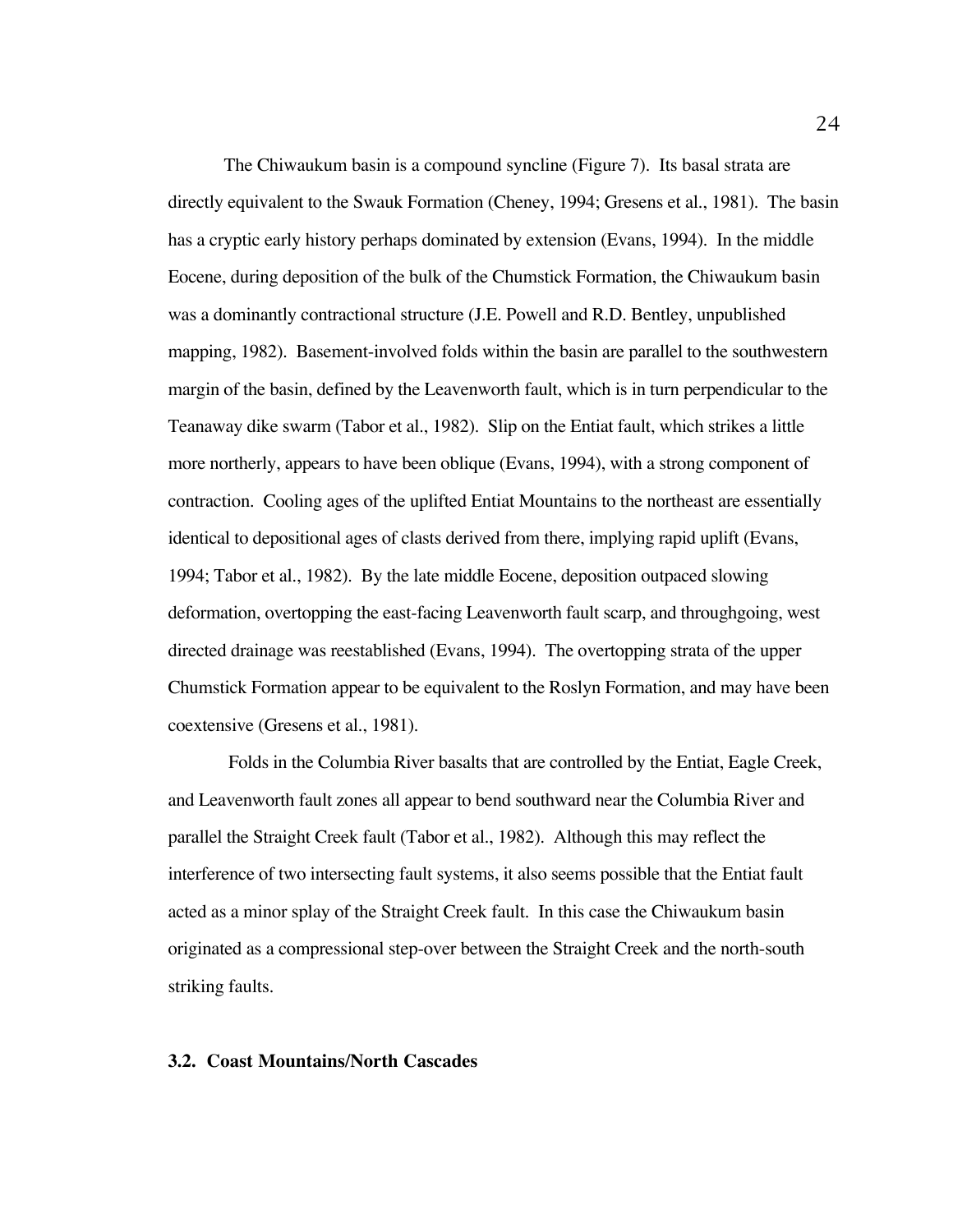In the Coast Mountains of British Columbia, the Fraser fault (the northern continuation of the Straight Creek system) cuts an extensional complex that appears to be offset from the Ross Lake fault zone in Washington; U-Pb dating of the complex suggests displacement on the Fraser fault is no older than 46 Ma (Coleman and Parrish, 1991).

In the Chelan block of the North Cascades of Washington the Straight Creek cuts gneisses with mid-Eocene cooling ages and lineated granitic dikes dated with U-Pb at c. 45 Ma. The gneisses display tight ductile folds, with northwest-trending fold axes and a strong stretching lineation parallel to the fold axes. The dikes are similarly lineated, but much less deformed, suggesting they are late kinematic with respect to uplift of the core but perhaps synchronous with initial displacement on the Straight Creek fault (Haugerud et al., 1991). Cooling dates from the Chelan block are in contrast with those from the rest of the North Cascades crystalline core, which generally cooled by the late Cretaceous to Paleocene. McGroder (1991) suggested that this portion of the crystalline core forms an anticlinorium that brought up rocks from mid-crustal depths as late as the middle Eocene.

Further east in the Chelan block, Miller and Paterson (2000) describe foliations and shear zones in greenschist to amphibolite facies rocks that were active between 48 and 46 Ma. Lineations in the shear zones are subhorizontal. Both dextral and sinistral fabrics are present, but the latter predominate. The authors suggest that strong NE-SW shortening and NW-SE extension rotated conjugate shear zones into parallelism. It should be noted that very strong shortening allows conjugate shears to form at low angles to one another (i.e. escape or "pumpkin-seed" tectonics). The dominance of left lateral fabrics implies some component of shear strain. Strain indicators in these rocks are not entirely consistent, and there is some suggestion that crustal thickening and collapse on similarly striking faults may have been synchronous (Miller and Paterson, 2000). Very dynamic and short-lived tectonism is implied.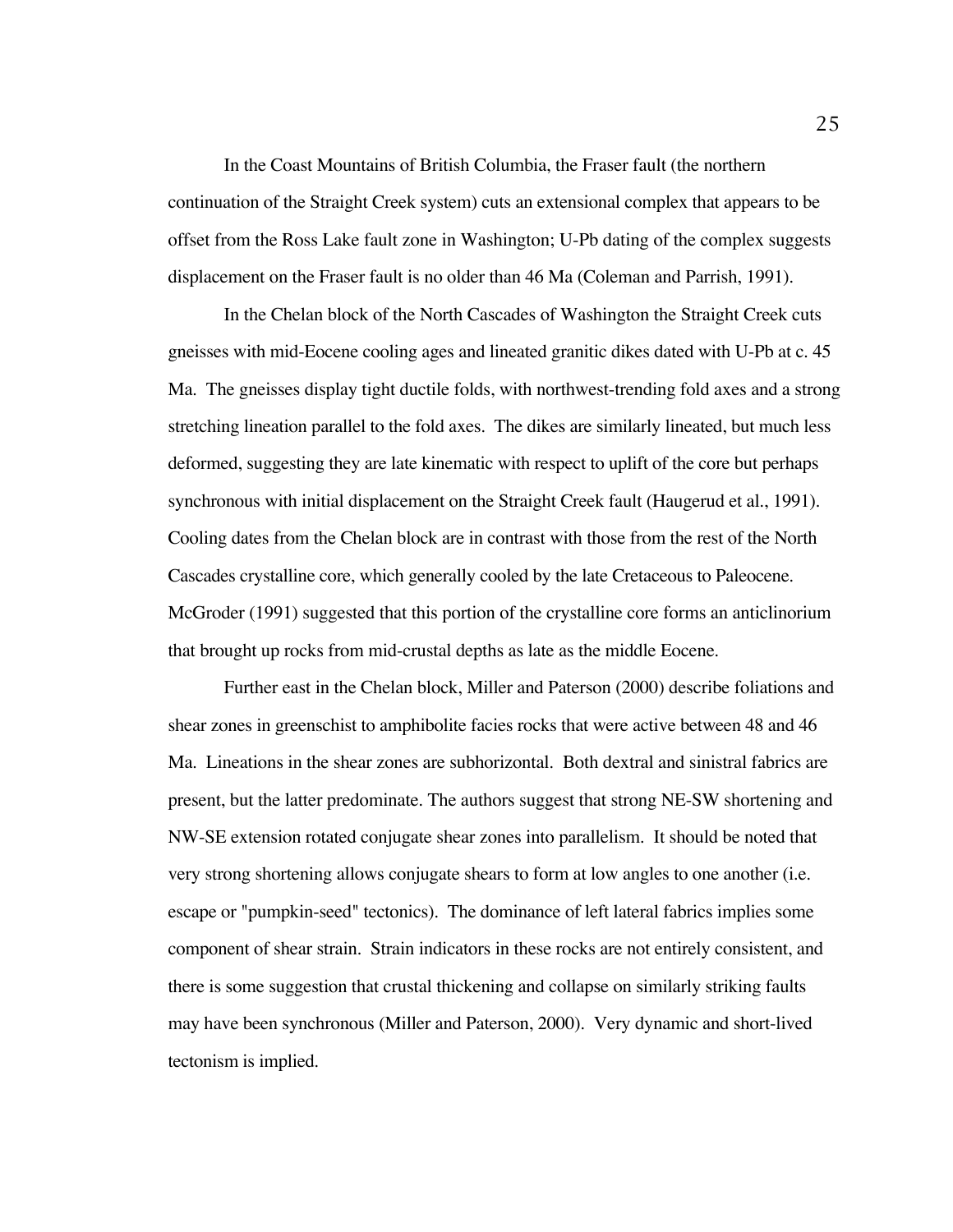Pseudotachylites and cataclasites in the structurally higher Chiwaukum schist of the Wenatchee Mountains are mostly left lateral in sense (Magloughlin, 1993). These northwest-striking, post-Paleocene fabrics may be R' shears antithetic to the Straight Creek fault, and would be consistent with distributed north-south dextral shear superimposed on the NE-directed compression. That the pseudotachylites are not associated with large throughgoing faults suggests a short-lived, unstable event.

#### **3.3. Northwest Cascades**

West of the Straight Creek fault, the lower Chuckanut Formation (Paleocene? -early Eocene) shows little evidence of fault-controlled deposition (Evans and Ristow, 1994). Higher in the section reversing and fault-parallel paleocurrents suggest initiation of motion on the Straight Creek fault and Darrington-Devils Mountain fault zone early in the Middle Eocene. Evans and Ristow (1994) demonstrate that deformation on the fault system was mainly 48-42 Ma. Similarly, Vance and Miller (1994) showed that major strike-slip on the Straight Creek was c. 48-41 Ma. The younger age limit is based on dates of the Barlow Pass volcanics (which are partly correlative with the Naches Formation and similarly overlap the Straight Creek fault with little offset) as well as two rough sedimentary pins. Upper Eocene kyanite-bearing sands on the west side of the fault are still adjacent to their source in the Chiwaukum schist on the east side of the Straight Creek, and conglomerates rich in clasts of Marblemount quartz diorite are not much displaced from that source.

Chevron-style folding and reverse faulting are ubiquitous in the lower-middle Eocene Chuckanut Formation (Misch, 1966). In several areas the deformed Chuckanut sediments are clearly detached from their basement along a gently dipping thrust fault (Dragovich et al., 1997; Misch, 1966). This is also the case east of the Straight Creek fault, where the basal Tertiary contact is typically faulted (Ashleman, 1979). In both areas the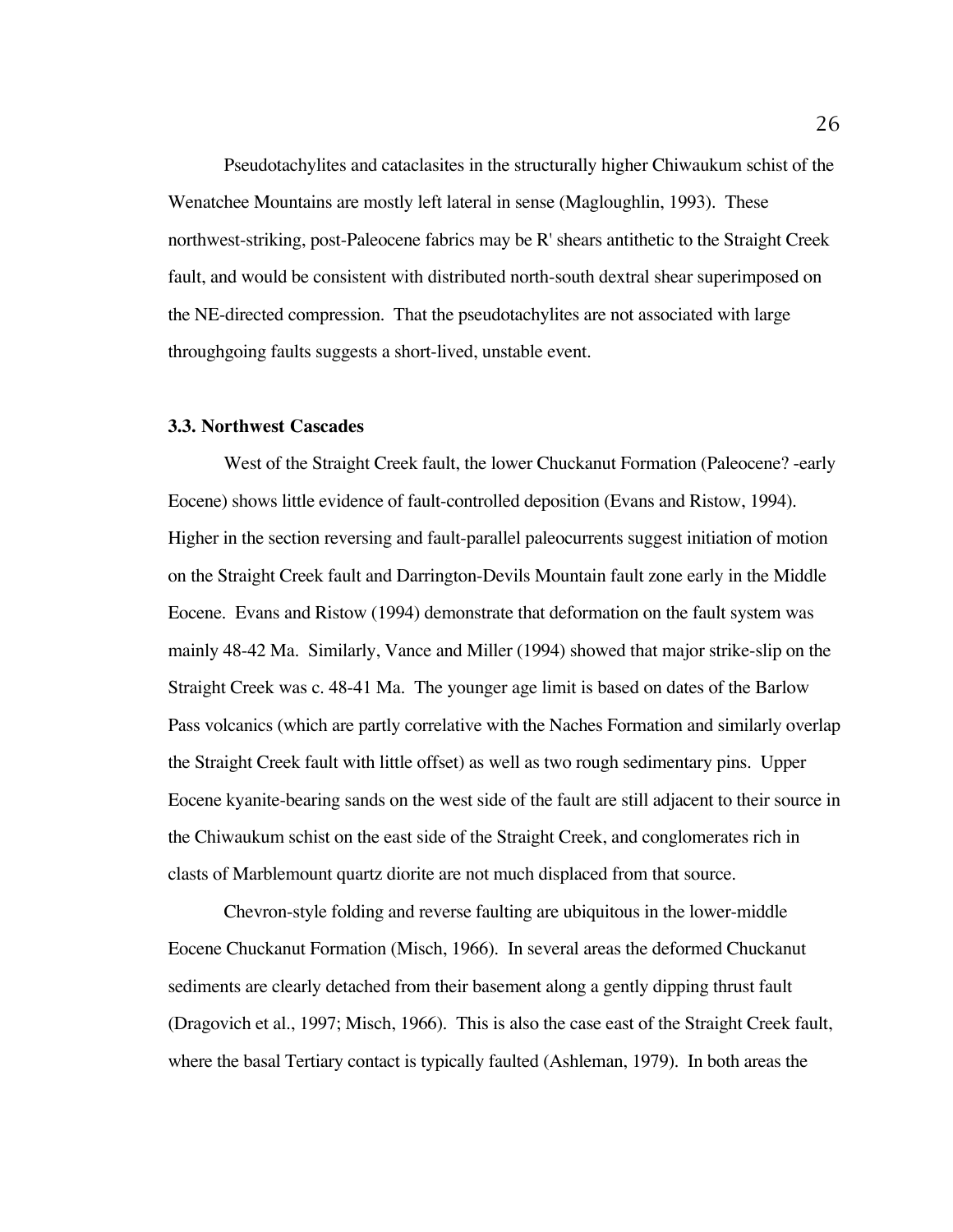detachment locally cuts the early Eocene strata at high angles. This geometry is difficult to reconcile with a compressional origin, suggesting that the detachments may be reactivated normal faults. The Swauk and Chuckanut were deposited at the same time extensional core complexes in the Okanogan highlands were active, and the Swauk is interbedded with and unconformably overlain by intermediate to silicic igneous rocks very similar to those associated with extension in the Okanogan (Cheney, 1994; Fox, 1994).

Basement-involved Eocene folding west of the Straight Creek fault appears to be largely responsible for updoming of the Mount Baker window; similar fold interference patterns are much in evidence throughout the northwest Cascades-San Juan system. The apparent involvement of the late Cretaceous Nanaimo Group in the otherwise high pressure, mid-Cretaceous San Juan thrust system appears due to the much later Eocene thrusting of Nanaimo basin strata back over their source rocks in the Eocene (England and Calon, 1991).

Evans and Ristow (1994) suggest that the Darrington-Devils Mountain fault zone was primarily left lateral, antithetic to the Straight Creek fault, as did Whetten et al. (1980), based on offset of pre-Tertiary units. Fault patterns in northern Puget Sound suggest a very large component of sinistral slip (Mosher et al., 2000).

# **3.4. Vancouver Island**

Strong contraction on southern Vancouver Island has been long known, and has been most thoroughly analyzed by England and Calon (1991), who used surface mapping, seismic reflection, fission track dating, and vitrinite reflectance studies. Their Cowichan fold and thrust belt includes strong NNE-SSW directed folding and listric thrust faulting that appears to have involved at least the upper 20km of crust. England and Calon estimate shortening of at least 20-30%, excluding the terrane-bounding Leech River fault. The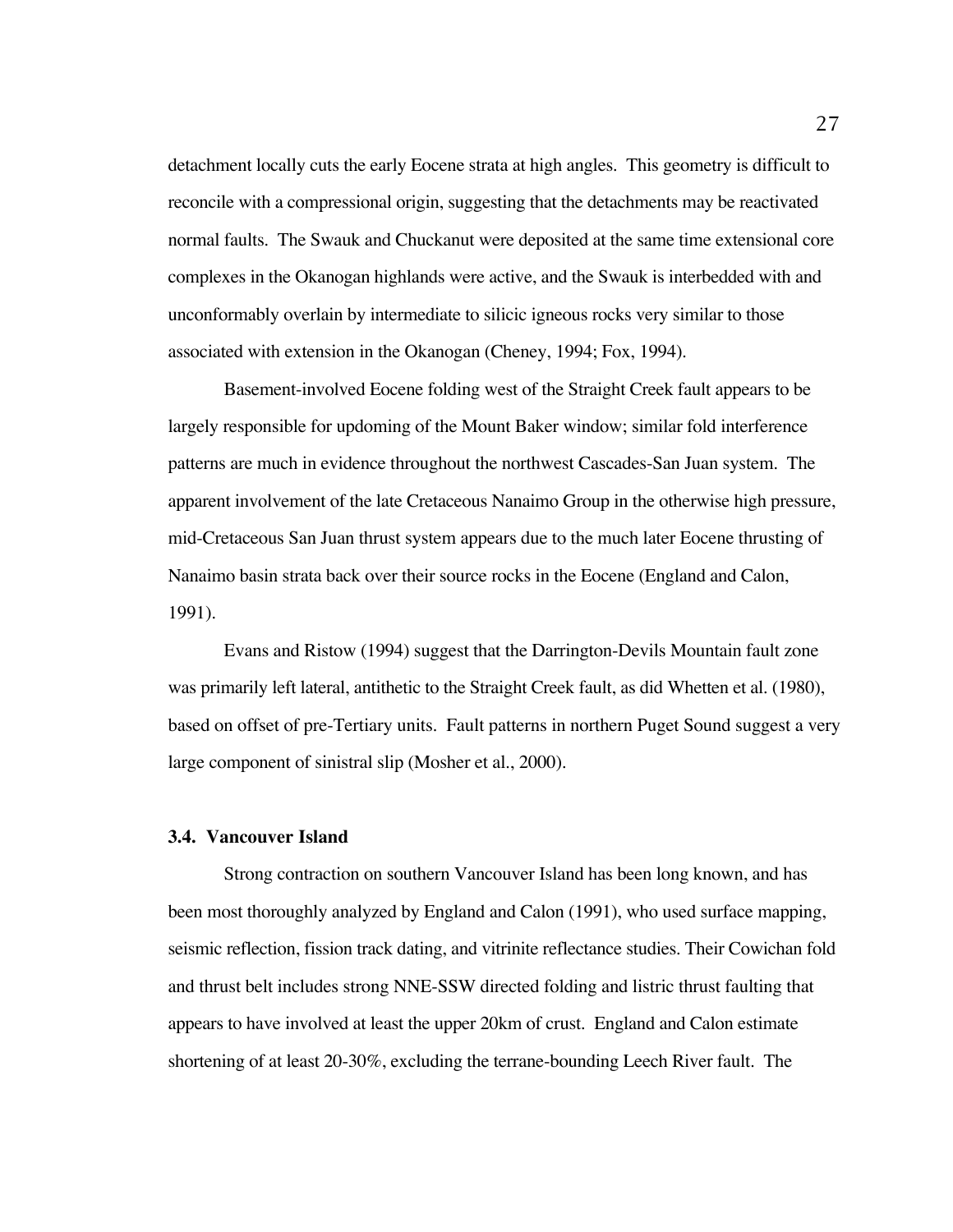orogen is dominated by pure contraction, without much dextral oblique or strike slip. There is some suggestion, however, of a left lateral component of motion on some faults, notably the west-striking San Juan fault (England and Calon, 1991) and the Leech River fault (Fairchild and Cowan, 1982). England et al. (1997) suggest that deformation was caused by accretion of Siletzia, here represented by the Metchosin complex. Based on a COCORP deep seismic reflection line, Siletzia appears to be underthrust to the north at least 30 km along the listric Leech River fault (Clowes et al., 1987), which bounds the Cowichan fold and thrust zone on the south. Fission track dates recording uplift and cooling appear to solidly date the Cowichan fold and thrust belt at 50-40 million years ago, with uplift culminating at about 45 Ma (England et al., 1997).

Fairchild and Cowan (1982) stated that motion on the Leech River fault is entirely younger than 39-40 Ma. This conclusion was based on limited K-Ar dates of metamorphic biotite, muscovite, and hornblende from the Leech River schist, a distinctive unit that records high temperature metamorphism culminating in garnet-staurolite-andalusite assemblages. K-Ar dates have since been shown to be unreliable indicators of age of metamorphism. The dates in this case probably record some combination of alteration, uplift, and cooling ending in the late Eocene. The dates are synchronous with the widespread suite of Mt. Washington intrusions, dominated by quartz diorite (England et al., 1997). In the Cowichan belt these intrusions did not apparently cause significant thermal metamorphism away from their immediate contacts with country rock, but they may be responsible for widespread quartzankerite alteration. Based on tentative correlation of the Leech River schist with the Tonga formation (Tabor et al., 1993) and Lookout Mountain unit (Miller et al., 1993), which have very similar patterns of high-T metamorphism and which occupy a similar structural position in the Cascades, I suspect that the highest grade metamorphism in the Leech River schist may be Mesozoic. However dramatic tectonites and tight folds near the Leech River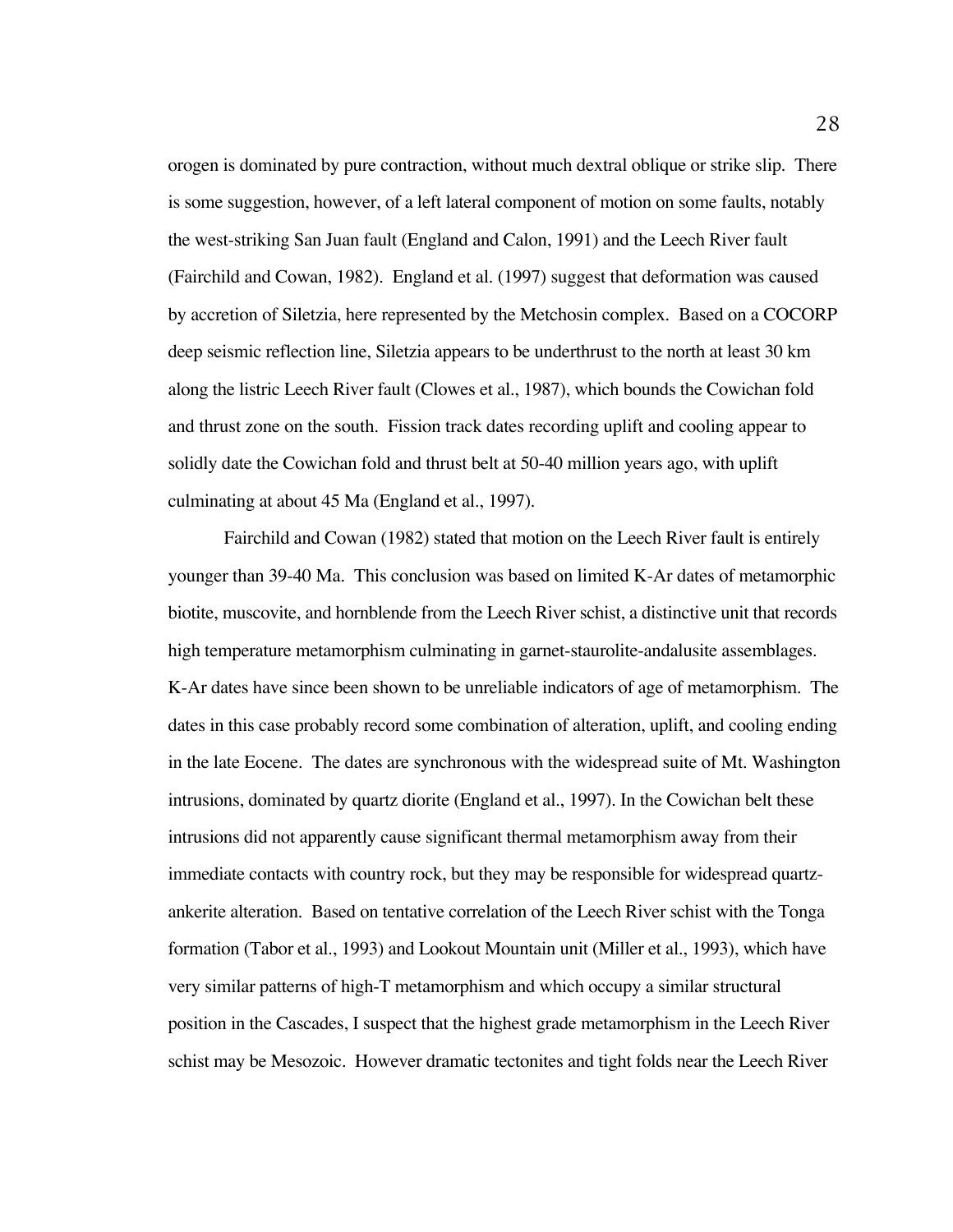fault, which were accompanied by recrystallization of biotite and locally hornblende, do suggest uplift from some depth and anomalously high temperatures in the Eocene (Fairchild and Cowan, 1982; Muller, 1979). Both the structures and cooling dates are consistent with major displacement on the Leech River fault, culminating in the late middle Eocene. It is possible that a progressive history of reverse, strike slip and perhaps normal faulting may be responsible for the complex structures and metamorphism associated with the Leech River fault.

The timing of deformation in the Cowichan belt is typical of the mid-Eocene event (c. 50-40 Ma; England et al., 1997). The uplift of the hanging wall of the Leech River fault is rather late, however. Syn-orogenic deposition on the northern Olympic Peninsula correlates with the Leech River uplift, not the earlier onset of Cowichan uplift (Garver and Brandon, 1994; Shilhanek, 1992). Perhaps the Cowichan belt was caused by subduction of the thickened Kula plate. As Siletzia migrated northward, the emergent Kula-Farallon Ridge (Metchosin complex) eventually collided with the margin, triggering rapid metamorphism and uplift of the Leech River schist. Prior to collision the Kula-Farallon ridge would have blocked southward sediment transport.

#### **3.5. Summar***y*

Strong, basement-involved compression from southern Vancouver Island to the east flank of the Cascades range occurred approximately 50-40 million years ago. The bulk of the100-200 km of right lateral motion on the Straight Creek fault system was 46-42 Ma (implying a slip rate of several cm/yr). Approximately coeval left lateral motion on west- or WNW-striking structures has been independently suggested by a number of geologists at locations throughout the Paleogene belt. Most major faults with this orientation, however, appear to have been dominated by late reverse motion, perhaps due to clockwise rotation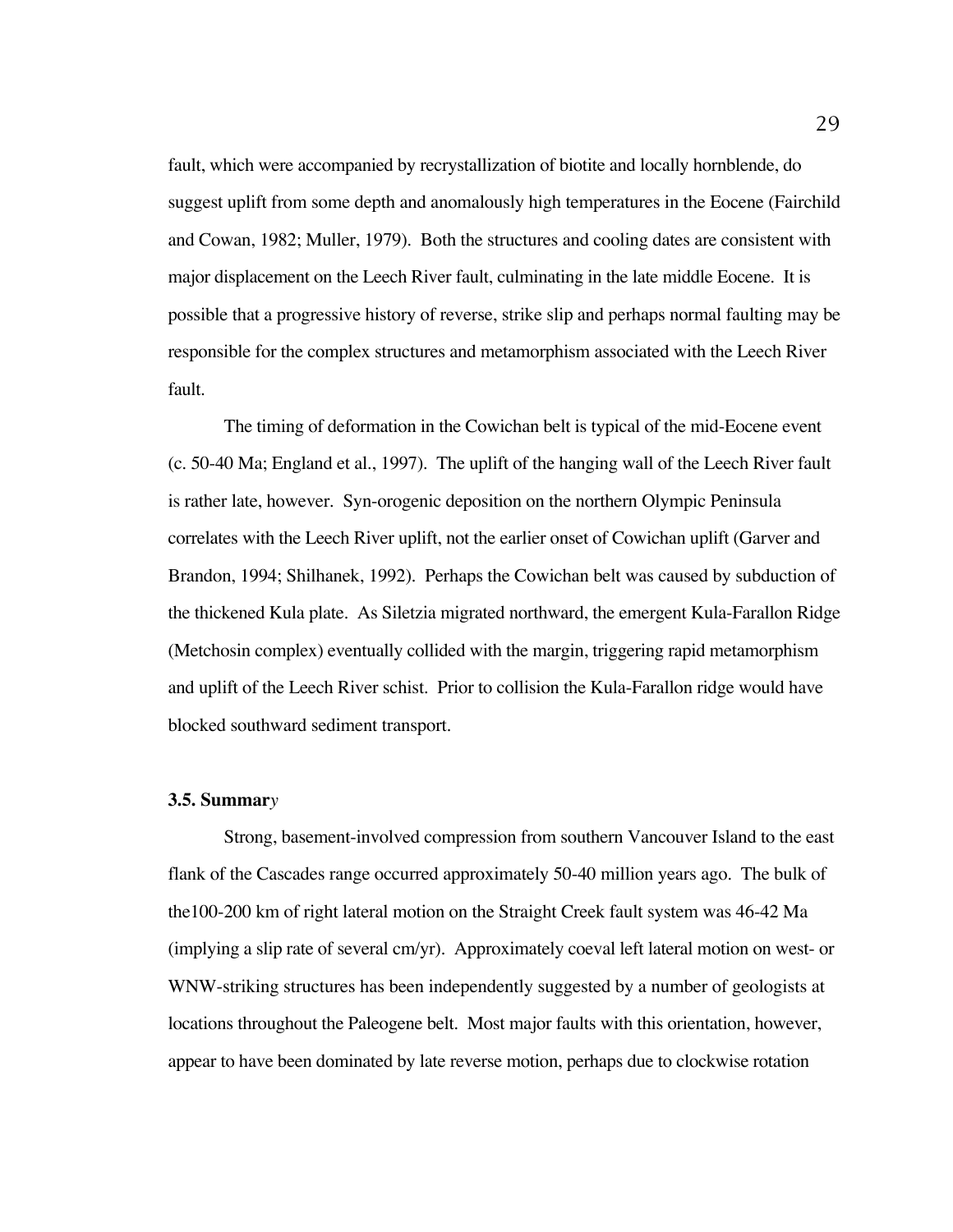into orientations more orthogonal to plate convergence. Some of these faults are very steep  $($ >70 $^{\circ}$ ), which is consistent with a strike slip origin.

Although the principal strain axes implied by the middle Eocene event might not have been oriented much differently than those of the early Eocene, their magnitudes and the style of deformation appear to have been much different. In northern Washington and southernmost British Columbia the earlier Eocene record is dominated by strong NW-SE extension and margin-parallel transport on NW-striking right lateral faults. Many of the strike slip faults had been intermittently active since the Jurassic. In contrast, the Fraser-Straight Creek fault appears to have been a new break, across the structural grain, and is associated with very strong, deep-seated contractional wrenching. Such faults are typically found in collisional orogens, where they may form fairly low angles to antithetic structures. Left lateral motion on WNW- to west-striking faults such as San Juan and Devils Mountain faults, would be consistent with strong NE-directed contraction, indentation, and/or minor right lateral distributed shear parallel to the Straight Creek fault.

Motion on the Straight Creek fault system has previously been attributed to transfer of strike slip from the continental margin to the Rocky Mountain trench, allowing the core complexes of the Okanogan and perhaps a marginal basin to expand behind (Ewing, 1980; Price and Carmichael, 1986; Wells et al., 1984). However U-Pb age dates now suggest that the Straight Creek system largely postdated both the core complexes and eruption of Siletzia basalts (Coleman and Parrish, 1991; Fox, 1994; Parrish et al., 1988). While most of the Eocene record of the region was once interpreted entirely in terms of transtension, it now seems clear that there were two distinct orogenic events in Washington: an early Eocene episode dominated by extension and a middle Eocene episode dominated by contraction. Right lateral motions were important during both, but much of the deformation in both cases seems explicable in terms of pure shear. Sinistral faults appear to have been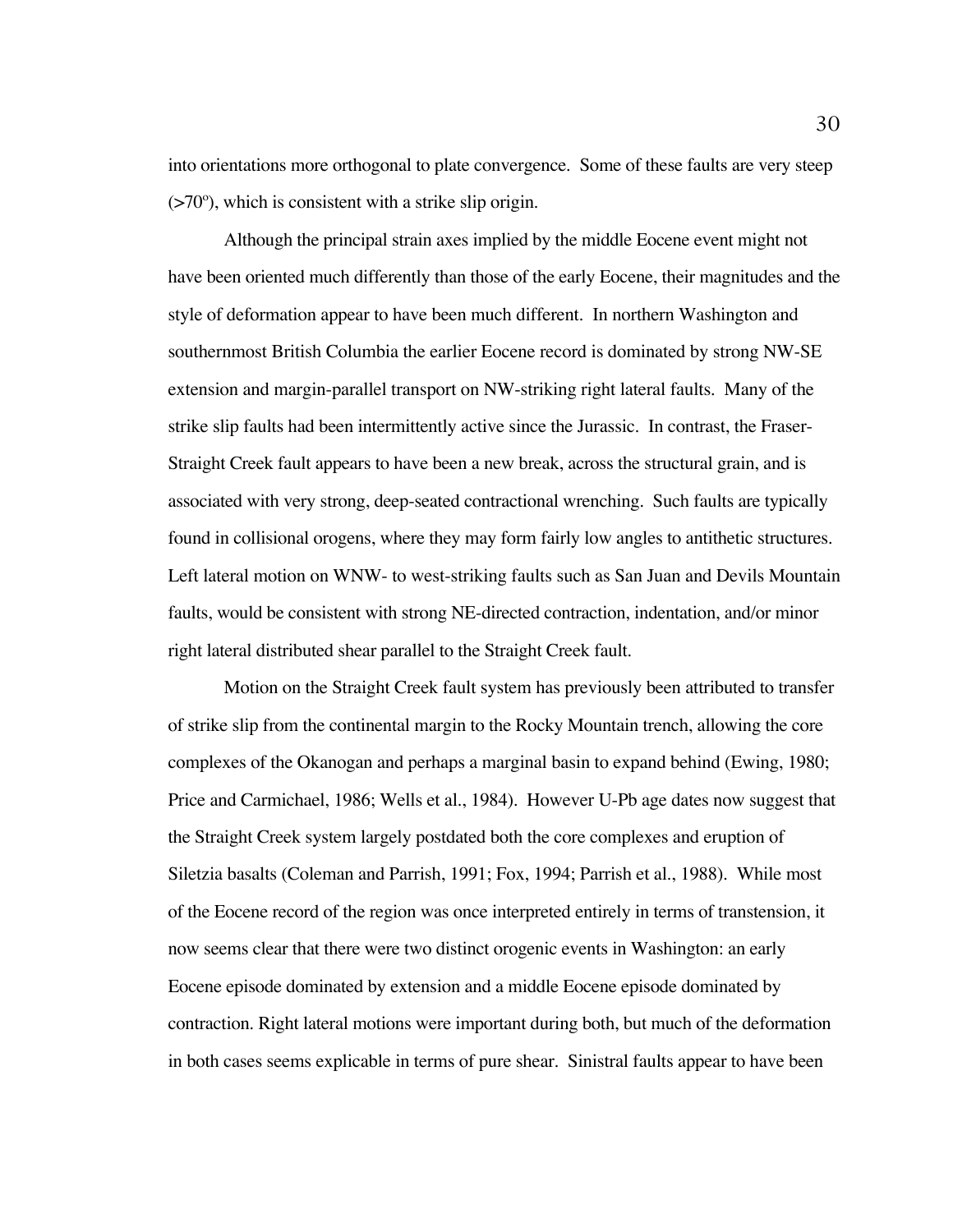very important; the variety of orientations of these suggests unusually strong contraction as well as distributed dextral shear far into the interior.

# **4. EOCENE TECTONIC MODEL**

#### **4.1 Early Eocene**

Engebretson et al. (1985) discussed various possible geometries of the Kula, Farallon and Pacific plate prior to the middle Eocene. Of these the "double transform" option, although somewhat peculiar in appearance, seems to best explain patterns of magmatism and terrane translation (Breitsprecher and Thorkelson, 2001), as well as the sudden onset of extension in northern Washington in the Eocene.

 Regardless of the geometry preferred, by 51 Ma the large transforms would have been subducted and the Kula-Farallon spreading center would intersect the coast at about 48ºN latitude, extending under the Okanogan in the form of a wedge-shaped slab window. Voluminous early Eocene magmatism and extension inboard, becoming less pronounced toward the coast, is consistent with the notion that the extensional complexes of the Okanogan formed over the slab window. This was presumably in response to crustal coupling to the diverging Kula and Farallon slabs, and elevated temperatures above the slab window (Babcock et al., 1994). Another slab window may have lain under the Boulder and Idaho batholiths, and corresponds remarkably in outline to their area of outcrop (Breitsprecher and Thorkelson, 2001). These granites intruded in the late Cretaceous, but their rapid exhumation is early Eocene, accounting for the huge influx of muscovite-bearing sand into western Washington and Oregon (Heller et al., 1992; Wooden et al., 1999).

Siletzia at this point was immediately offshore and had begun to accrete. The Metchosin volcanics formed a large island straddling the ridge crest, but the main hotspot lay much further south. The young and vigorous hotspot, if typical, influenced an area at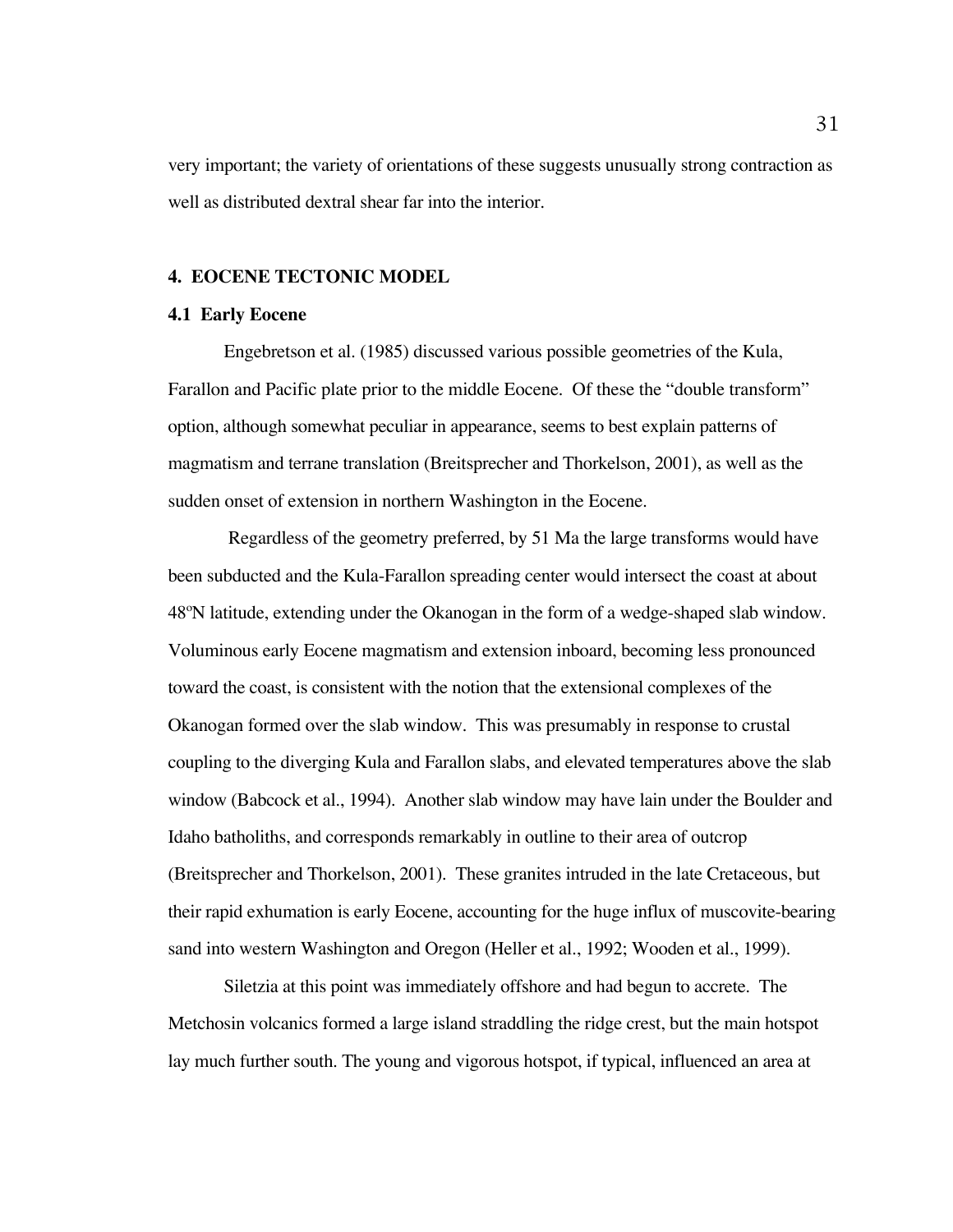least 2000 km in diameter, thus perhaps explaining the coincidence in timing between the Siletzia flood basalts and the widespread, not entirely arc-like Challis volcanics and equivalents. These are dominantly felsic and occur both near the paleo-coastline (Taneum, lower Clarno) and far inland.

### **4.2. Middle Eocene**

Accretion of Siletzia began somewhat earlier in the south than in the north. An arcuate Farallon subduction zone may have been more important than the orientation of Siletzia in determining the point of initial contact (Simpson and Cox, 1977). The slight obliquity of accretion may have caused the terrane to break into blocks. The Seattle fault and similar structures in Puget Sound appear to be steep; they may have originated as dominantly strike slip faults (Wells et al., 1984). Early deformation appears to include indentation. Rocks of the Klamath Mountains are strongly distorted and dextrally offset by the Canyonville fault and related structures. The Klamath-Blue Mountain lineament (Riddihough et al., 1986) is partly coincident with the Canyonville fault and may have carried dextral displacement far inland. Complementary indentation via sinistral shear may have occurred at the north end of the orogen, south of the Cowichan Belt.

Initial deformation in the Cascades began about 48 Ma, and seems to have been rather broadly distributed. Relatively rapid strain on numerous minor, somewhat irregular structures appears to characterize both shallow and deeper crustal levels. Rapid uplift and gravitational collapse may have been synchronous. Widespread diking suggests that initially the crust may have been able to laterally escape toward that part of the plate underlain by the Kula plate, but this seems to have been short-lived. After about 46 Ma strain became localized on and near major faults, notably the Straight Creek; magmatism and extension are not much in evidence until about 43 Ma. Pure shear (in map view) seems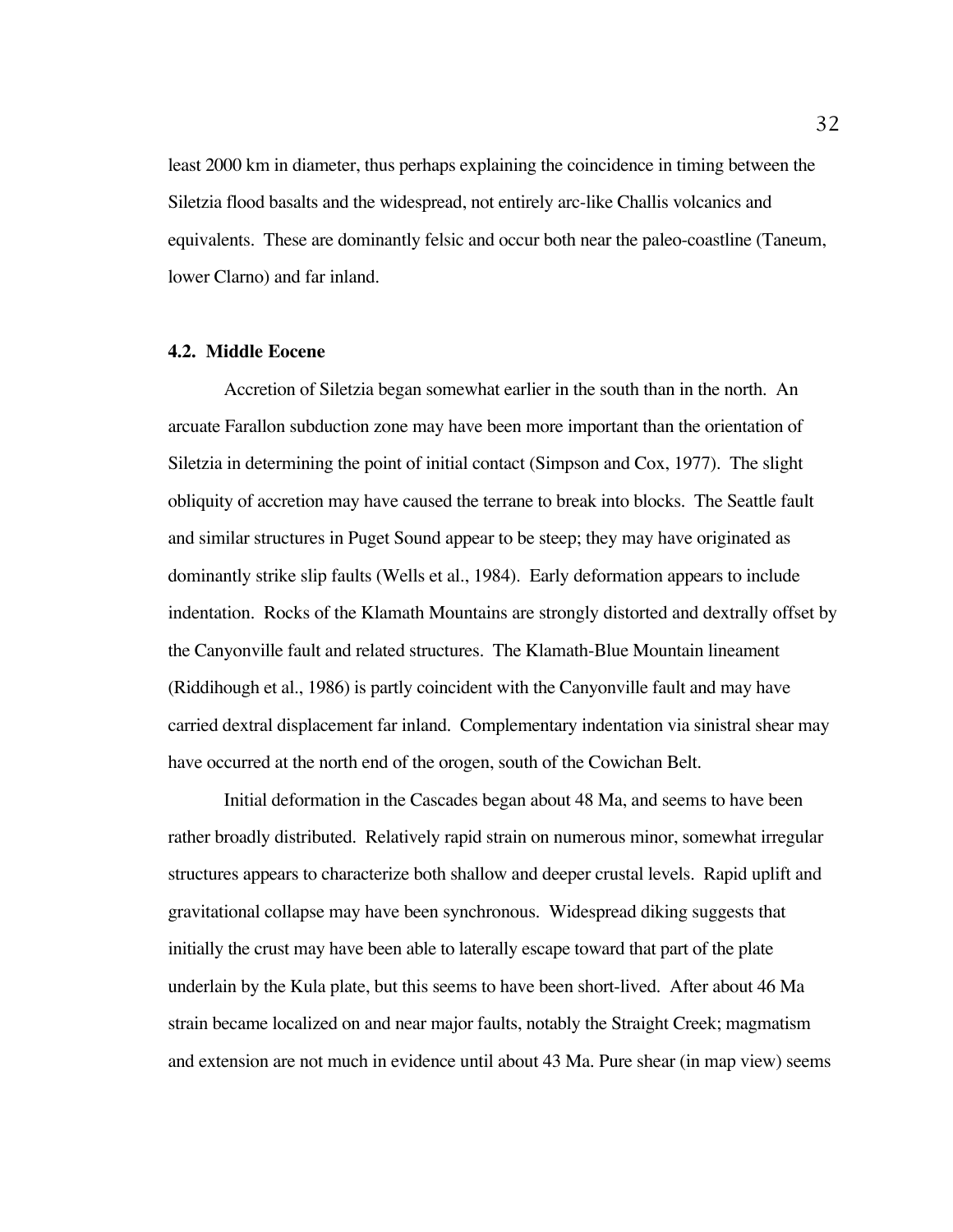to have dominated much of the orogen: the characteristic style of deformation is basement involved folding and reverse faulting (England and Calon, 1991; Evans, 1994). Dextral motion on the Straight Creek fault of course appears to be almost entirely middle Eocene, but it is a discrete and rather unique structure and is not symptomatic of widespread rightlateral faulting. West- to northwest-striking faults appear to have had a significant left lateral component. This is compatible with pure shear and local tectonic escape, but it is also likely that this system acted as  $R'$  shears to accommodate distributed dextral shear and clockwise rotation (Figure 1).

Although the onset of contraction and uplift on Vancouver Island was at about the same time as in the Cascades, the culmination of deformation may have been a little later. A considerable part of the thinner Kula plate crust may have been subducted, with the northward translation accommodated by early motion on the Puget fault and/or Straight Creek fault, before the emergent ridge encountered the trench. A plausible interpretation of the LITHOPROBE transect of Clowes et al. (1987) across part of southern Vancouver Island is that the entire section between the Leech River fault and the top of the Juan de Fuca plate is Kula-Siletzia. This section is dominantly mafic and thins northward from about 25 km to 20 km thick. Shallow subduction of Kula-Siletzia crust could have caused the Cowichan belt deformation, while the later collision of the ridge crest would have allowed the full momentum of Farallon-Siletzia to come to bear on the crystalline buttress of British Columbia. Some models suggest that initially the Straight Creek fed into the Yalakom fault, a more northwest-striking fault that was part of the early Eocene transtensional system above the Kula Plate (Umhoefer and Schiarizza, 1996). Onset of motion on the crosscutting Fraser fault seems to be later; the timing is similar to the postulated ridge collision after 45 Ma.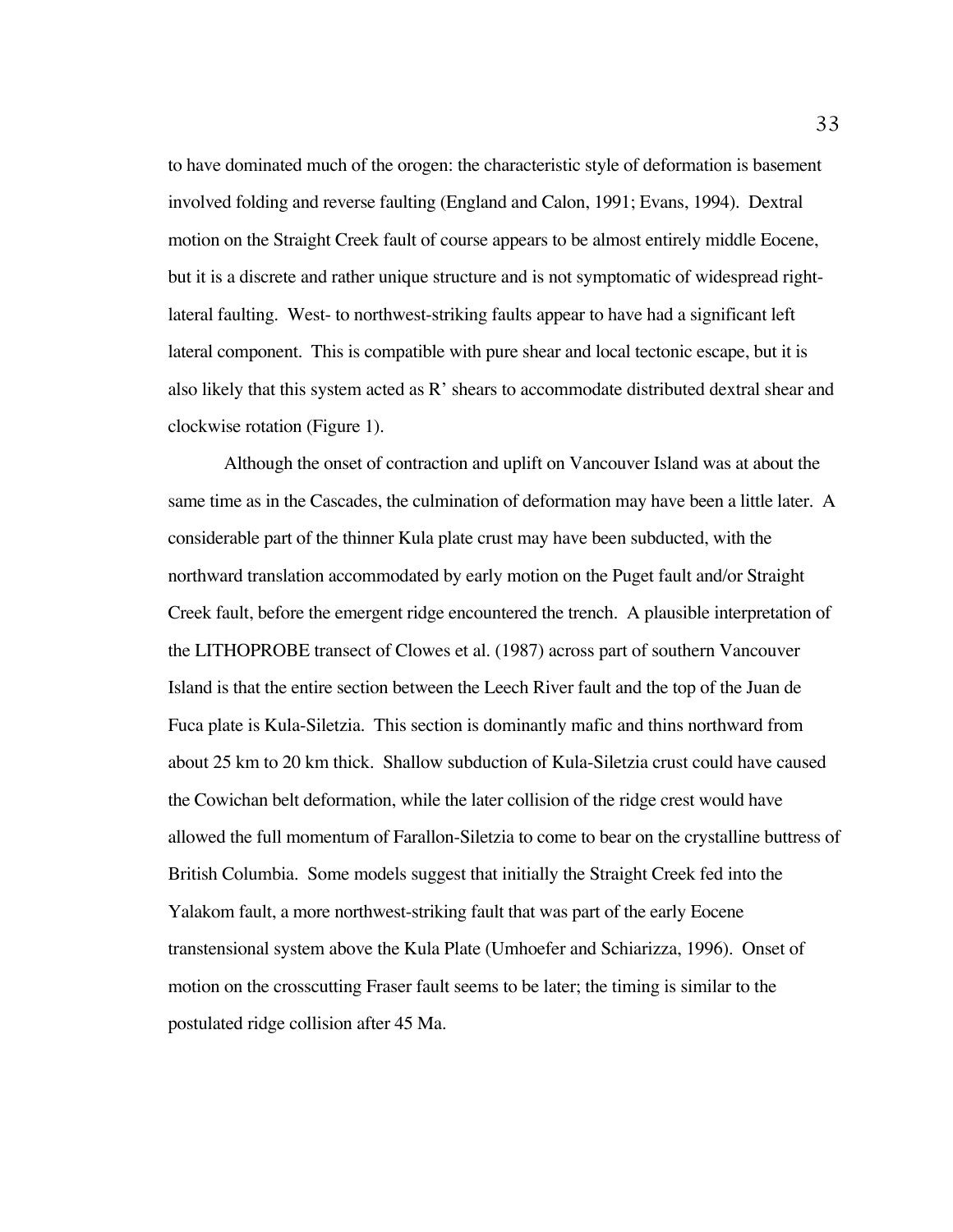Collision of Siletzia likely contributed to Pacific plate reorganization in the late middle Eocene. The already short Kula-Farallon spreading ridge lost its hotspot to North America early in the orogen, probably making it less viable. The abrupt drop-off in magmatism in the north Cascades after 46 Ma and initiation the Straight Creek-Fraser system may be symptomatic of this change, the timing of which is not well constrained from plate reconstructions (Stock and Molnar, 1988). More significantly, at about 43 Ma the Pacific plate, probably for reasons of its own, abruptly changed direction (causing the Emperor-Hawaii seamount bend). By 39 Ma the Farallon plate had slowed drastically (Engebretson et al., 1985). Collision and break-off of the portion of the downgoing slab inboard of Siletzia both may have had an effect. Cessation of strike slip on the Straight Creek-Fraser system accompanied this slowing. Also in the 43-39 Ma interval NE directed contraction diminished, throughgoing drainage from the east reestablished itself, and there was widespread magmatism in the nascent arc, forearc and backarc. In the central Cascades this is distinctly bimodal (rhyolite and basaltic andesite predominating). The few dikes I have seen (rhyolite) strike north, suggesting relaxation across the Straight Creek fault and a shift to more northerly maximum principle strain.

#### **4.3. Late Eocene and subsequent events**

From about 37-34 Ma the NNW-striking Entiat fault reactivated with dominantly right-lateral sense (Evans, 1994). This may have accommodated the opening of a graben along the north-south trend of the Columbia River (Reidel et al., 1989). Except for this short-lived event, major deformation seems to have been largely confined to the Columbia embayment and southward. An extensive system of folds in the embayment, including the Yakima fold belt but extending into the Puget-Willamette lowland (Graven, 1990; Wells and Coe, 1985), suggest broadly NW-directed contraction during much of the Oligocene and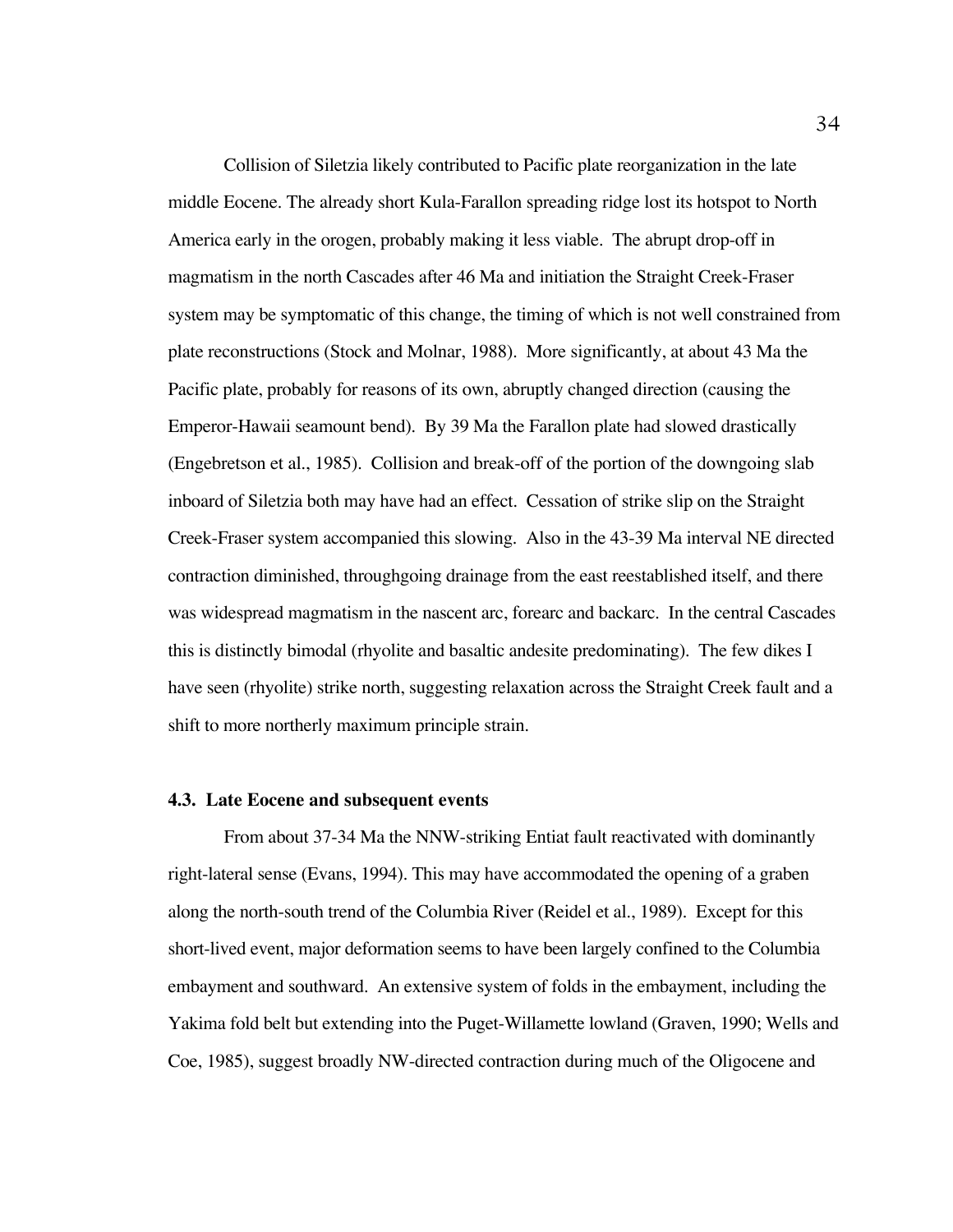Miocene, presumably driven by the collapse of the Basin and Range. The more or less fanning pattern is somewhat ambiguous: folds in much of the Columbia embayment parallel the Blue Mountains, but near the northern margin of the embayment they become east-west to WNW-ESE, echoing the trend of the crystalline buttress to the north. This pattern may be more indicative of basement trends than a real rotation of strain.

A number of Oligocene-Miocene composite batholiths and smaller bodies intrude the Straight Creek fault. These mostly lack strong fabrics and were passively emplaced, suggesting extension (or at least a lack of compression) across the trend of the fault. The Straight Creek system has clearly had a strong control on the location of the Cascade arc. The generally northward-directed contraction since the late Eocene, parallel to the Straight Creek, probably accounts better for the lack of post-Eocene dextral slip on the fault than do the "pinning" plutons. Compressive stress may in fact have been generally northwestdirected, which would be conducive to sinistral slip across the Straight Creek.

### **5. DISCUSSION**

#### **5.1. Relationship of the mid-Eocene event and the Laramide orogeny**

The strong basement involved folding in the Pacific Northwest is similar to Laramide deformation further south and east, but its onset is somewhat later. Both the Laramide orogeny and the mid-Eocene event have been attributed to extremely high convergence rates between the Farallon and North American plates (Engebretson et al., 1985). It is possible that the apparently collisional features outlined above are simply due to the northward migration and increasing impingement of the Farallon plate on the region in the middle Eocene. Indeed rocks of the Klamath Mountains appear to have migrated north and deformed along with Siletzia, and the most logical extension of the Straight Creek fault is east of the Klamath Mountains, implying that displacement on the Straight Creek was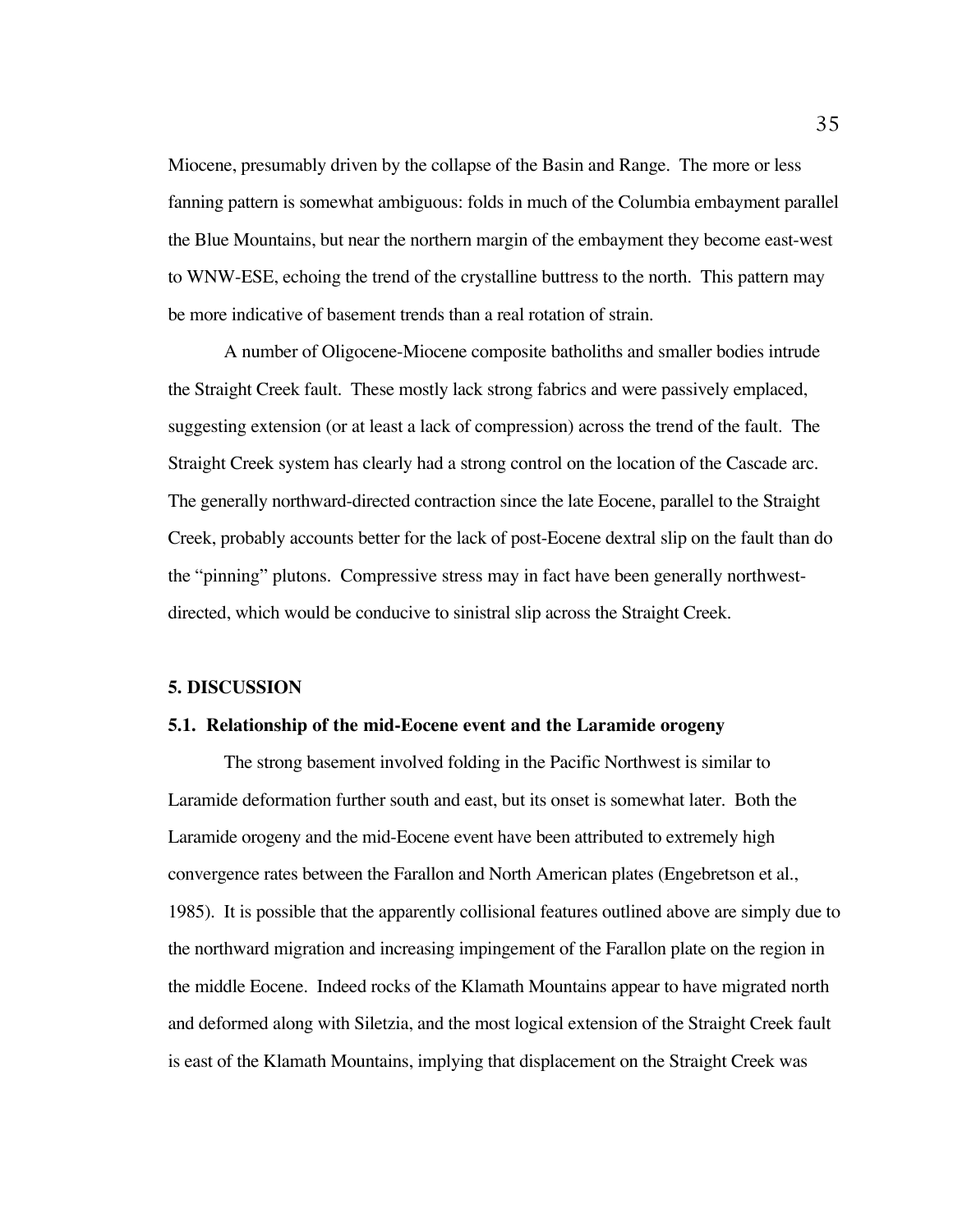driven by Farallon-North America convergence. In that sense the history proposed here is not much different than some alternate models, in that much of the middle Eocene event can be attributed to secondary translation of the new forearc northward against the crystalline buttress to the north. However the preponderance of evidence in favor of an external origin for Siletzia, and the strong coincidence between the time of accretion and the onset of orogeny imply that collision initiated or reactivated most of the middle Eocene structures in the region, however much they may have been modified by the continuing effects of rapid, oblique subduction.

Similarly, it has been suggested that strong plate convergence alone cannot explain the severity of Laramide deformation inboard, and that the orogeny was strongly modified by the impingement of oceanic plateaus and aseismic ridges (Livaccari et al., 1981). Plate reconstructions imply that the complements of the Hess Rise and other areas of thickened oceanic crust encountered the early Tertiary margin of North America (Henderson and Engebretson, 1984). Such features have a strong effect on tectonism and volcanism in the Andes, and the migrating pattern of uplift and magmatic gaps in the western United States may be analogous (Henderson and Engebretson, 1984). Other probable influences on the Laramide orogeny are the migration of slab windows (Breitsprecher and Thorkelson, 2001; Thorkelson and Taylor, 1989), which plausibly explain voluminous alkalic magmatism of the interior; and the overriding of hot spots (Murphy et al., 1998). Thus the mid-Eocene event in Washington may be a better analogue for the Laramide orogeny than the Laramide is for the mid-Eocene event.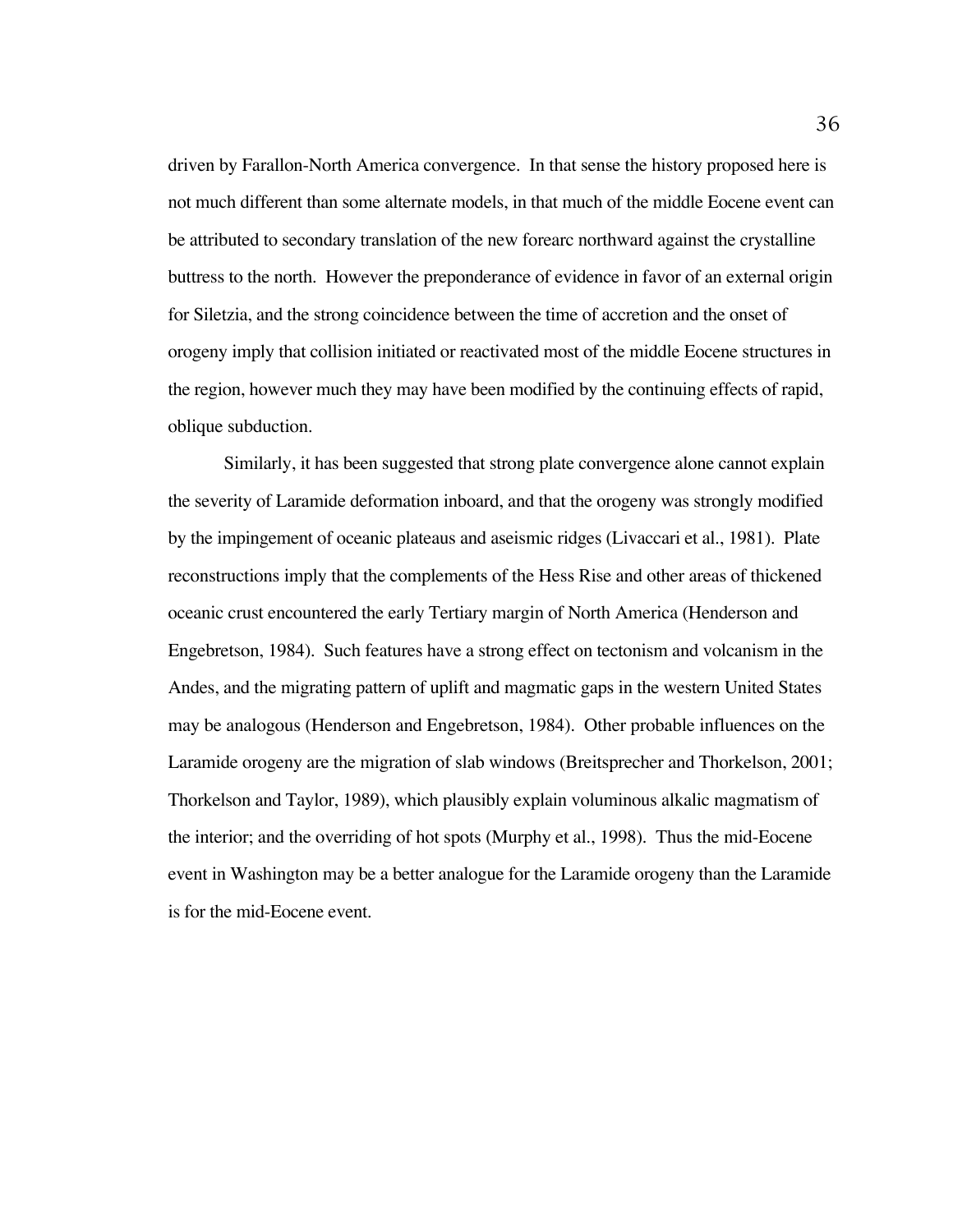### **5.2. Neotectonic significance of Eocene structures**

#### *Eocene suture*

Beginning about the middle Miocene, oblique subduction and increasingly strong plate coupling have created a minor resurgence of the middle Eocene event. An example of this is the reactivation of the apparent middle Eocene suture on the steep western flank of the Cascades. Active seismicity defining this structure suggests that as Siletzia translates north it is both internally deforming and underthrusting below the old forearc (Figure 4). The Cascades in response are uplifting and form a west-verging anticlinorium. The 1996 M5.3 Duvall earthquake was symptomatic of this contractional component of forearc migration in northern Puget Sound. The east-west contraction of the west margin of the Cascades is probably in part due to gravitationally-induced stresses.

The suture in the southern Washington Cascades corresponds to a complex array of tight, mostly NNW-trending folds and poorly exposed faults. These structures are now associated with considerable seismicity. Focal mechanisms suggest mostly dextral slip on NNW-striking faults (Figure 10). Interpretation of the NNW-striking faults as en-echelon segments of a throughgoing, north-striking, strike-slip fault bounding Siletzia is awkward: instead of the extension expected between right-stepping segments, focal mechanisms suggest east-west reverse faulting (Stanley et. al, 1996). Aeromagnetic maps (Figure 3) and topographic alignments suggest the NNW-trending structures instead continue in both directions and are part of a regional set. The areas of densest microseismicity are close to volcanoes and are probably symptomatic of local crustal weakness due to high heat flow. The structures of the western Cascades are more simply interpreted in terms of distributed transpression: i.e. they are not linked in a simple matter. These structures are, however, apparently associated with a well known, throughgoing strike slip fault to the east, the Straight Creek fault.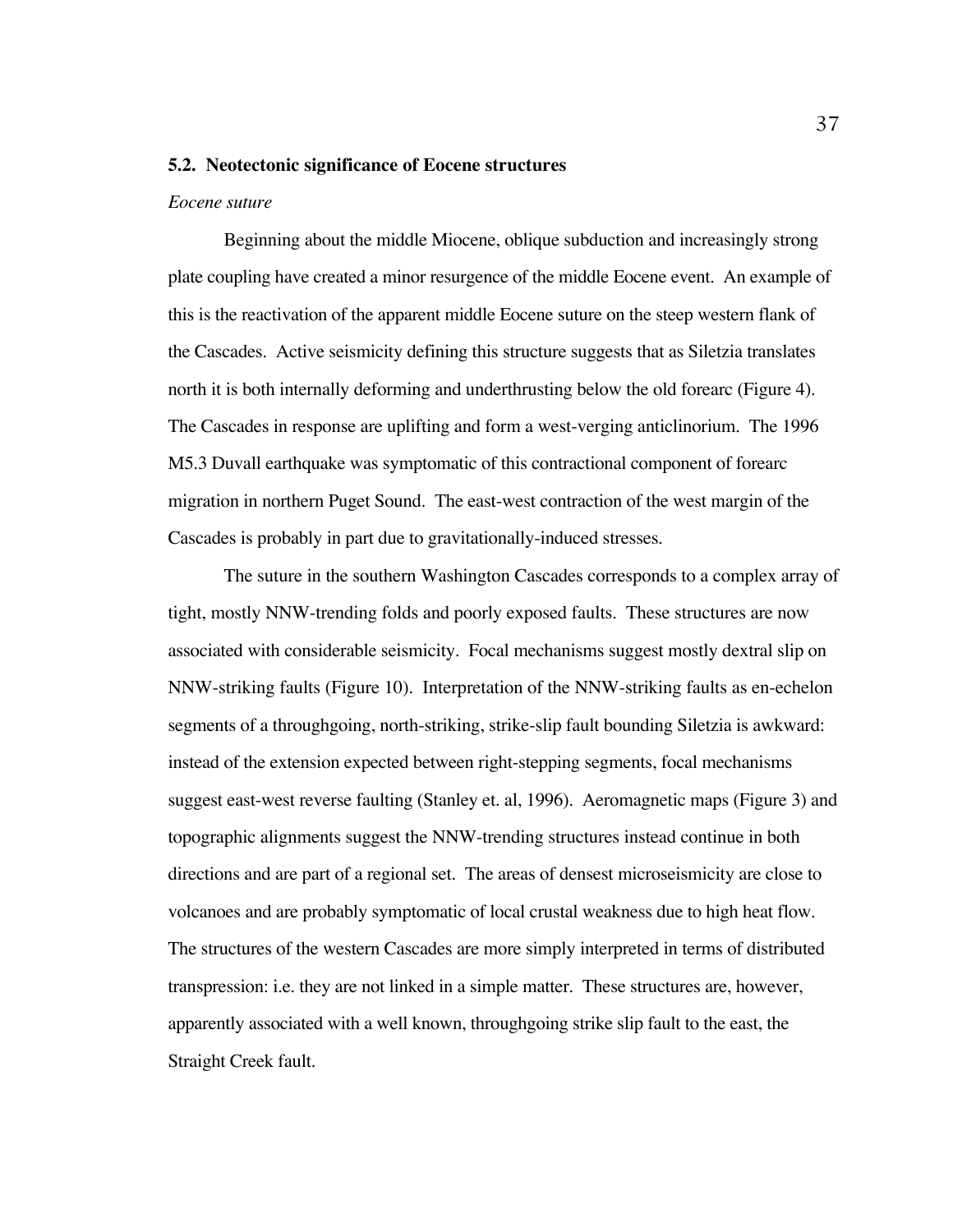# *Straight Creek fault system*

Beginning at the OWL, the southward trace of the Straight Creek system is mostly covered by younger volcanic rocks. The Rimrock Lake inlier is an exception: it consists of strongly sheared Jurassic and Cretaceous rocks intruded by a variety of mostly Miocene plutons (Miller, 1989). Major faults in the Rimrock Lake inlier trend north. Two of these faults similarly separate slices of the two major pre-Tertiary terranes (Indian Creek gneiss and Russell Ranch unit) and may be strands of the Straight Creek. Alternately, the main fault may pass to one side of the inlier or the other. In any case the Rimrock Lake inlier can be considered part of the Straight Creek fault zone. Sobczyk (1994) concluded based on gravity modeling that the Straight Creek fault continued at southward at least to Mt. Adams.

Between the southern Washington Cascades and the Klamath Falls area, the Cascade Range is extremely straight, not parallel to the arcuate Cascadia subduction zone (Figure 11). The east side of the Oregon Cascades is on trend with the Rimrock Lake inlier and defined by steep north-striking faults (e.g., the Hood River fault; Figure 10). I suggest that this is the continuation of the Straight Creek fault zone. The modest deflection of the Fraser-Straight Creek fault into this trend in northern Washington is comparable to the small post Eocene clockwise rotation of the backarc suggested by the paleomagnetism of the Clarno Formation. In Oregon the more northerly-trending high Cascades structures deflect and cut the prevailing northwest-striking structural grain in the same way the exposed portion of the Straight Creek interferes with the OWL. This is particularly evident at the intersection of the Cascades and Brothers fault zone. There, WNW-striking strikeslip faults bend steadily northward and appear to merge and feed displacement into the oblique/normal Green Ridge fault. Similar intersections are quite characteristic of the east side of the Oregon Cascades and correspond with the major volcanoes (John Dilles, personal communication, 2001).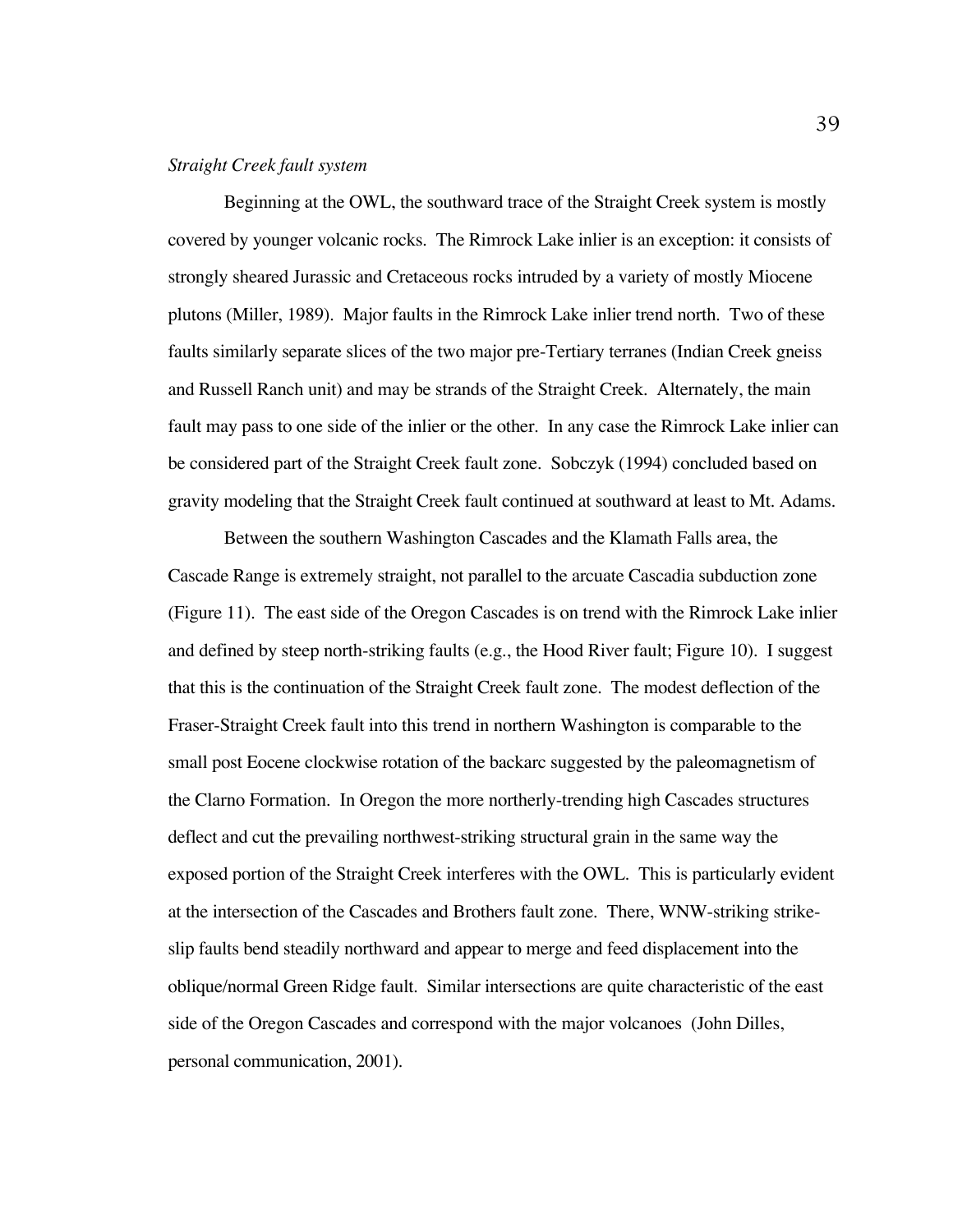The proposed continuation of the Straight Creek parallels the inboard side of Siletzia. It is the natural boundary of the Oregon forearc block, which is actively rotating and translating northward (Miller et al., 2001; Wells et al., 1998). The obviously active faults that might accommodate this translation are the NNW-striking structures in the western Cascades of Washington (Figure 12). Some of these are older faults dragged into subparallelism with the Straight Creek (e.g., Darrington-Devils Mountain fault zone); others may have originated as synthetic faults, upturned thrusts or sheared axial surfaces in the middle Eocene. Complex folding of late Eocene and early Oligocene strata (Gard, 1968; Vine, 1969) suggests that this system has been extensively modified since the mid-Eocene. Northeast-trending folds, for example, may be Oligocene-Miocene and related to expansion of the Basin and Range. It is possible that forearc migration persisted throughout most of the Tertiary (Wells and Heller, 1988), and the structures of the southern Washington Cascades may reflect this. From a more regional perspective, however, the Oligocene and early Miocene tectonics of Washington were rather subdued.

The seismic zones of the western Cascades are bounded rather suspiciously by the Straight Creek trend, and there is sparse seismicity along the trace of the fault (Figure 12). Similarly, paleomagnetic evidence from the 12 Ma Pomona flow suggest a possible increase in distributed shear rotation approximately where the Straight Creek trend intersects the Columbia River (Sheriff, 1984; Wells and Heller, 1988). NNW-striking faults east of the Straight Creek trend are also locally active, but have much less seismicity and probably lower slip rates. The difference is apparently accommodated by oblique rifting of the High Cascades (Figure 12). Pliocene to recent dikes and rifts in the southernmost Washington Cascades, on the Straight Creek trend southeast of the western Rainier zone illustrate this (Leeman et al., 1990). The tremendously thick Plio-Pleistocene fill of the high Cascade graben system is a more pronounced example.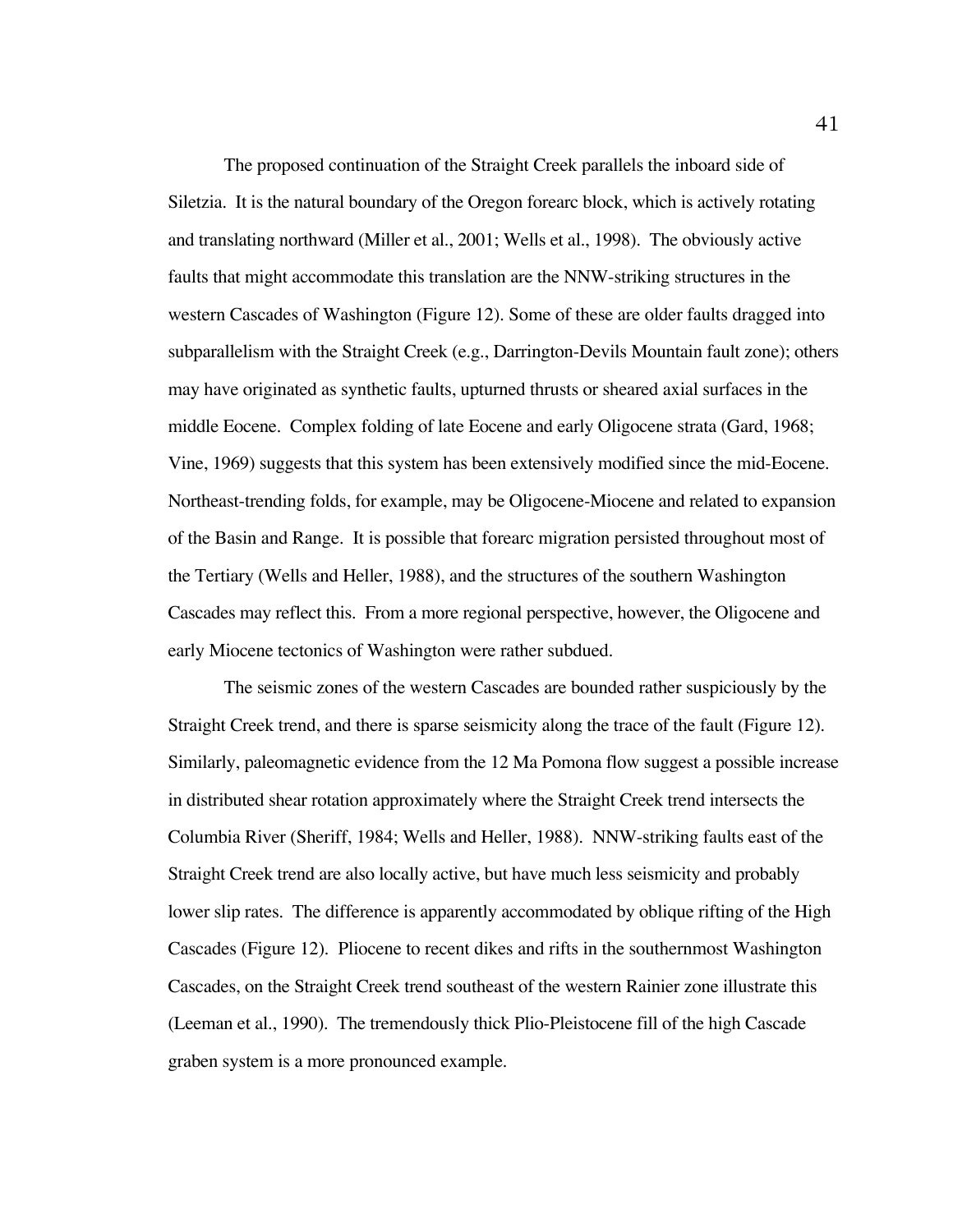Although slip is likely somewhat distributed, the Straight Creek in its guise as the High Cascades graben system likely accommodates part of the translation of the Oregon forearc, which may be up to 6mm/yr relative to the backarc in Oregon (less if rigid block behavior is assumed). Geologic and GPS data suggests translation diminishes steadily northward in Washington (Miller et al., 2001). Strain transferred to the NNW-striking faults appears to be in turn transferred to reverse faults (e.g., Doty, Seattle, Sequim/Little River). The Straight Creek trend represents a significant break in seismicity as far north as the Canadian border. However the main strand of the fault itself is cut and statically metamorphosed by the Miocene Snoqualmie batholith (Ellis, 1959), which is little deformed. Furthermore the fault is not very obvious between the Rimrock Lake inlier and Snoqualmie Pass. In Washington, the area east of the Cascades has a strain pattern very similar to that of the forearc, so the small slip differential is readily accommodated. The room problem presented by transfer of northward displacement to the NNW structures is probably accommodated by antithetic faulting (NE sinistral) and north-south shortening of the fault slices themselves. The Straight Creek fault therefore probably acts as a mechanical discontinuity rather than a discrete fault in Washington.

### **6. SUMMARY AND CONCLUSIONS**

Mid-Eocene orogeny in Washington was exactly coincident with accretion of Siletzia. Siletzia itself is an oceanic flood basalt that most likely formed a plateau centered on the Farallon plate west of what is now southern Oregon. Anomalously thick crust extended to the Kula-Farallon ridge axis and beyond, with the Metchosin volcanics of southern Vancouver Island apparently forming an island on the ridge crest (Massey, 1986; Muller, 1979). A persistent strait seems to have separated the two outcrop belts of the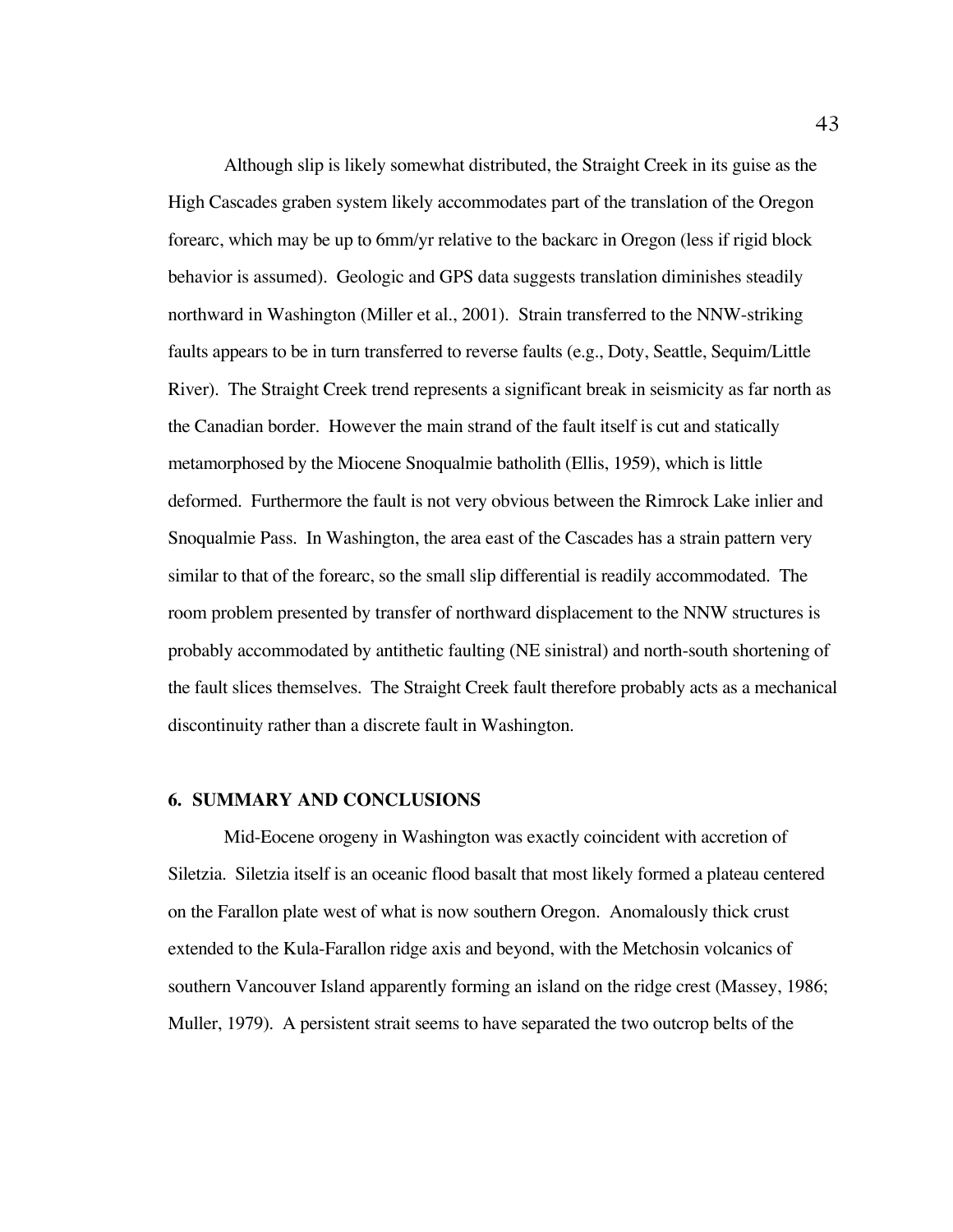Crescent basalts (Babcock et al., 1994). It funneled continent-derived debris between the emergent ridge and plateau.

An endogenous origin for Siletzia in a backarc or forearc setting is less easy to visualize but conceivably correct. Unlike many geologic controversies, little room for compromise exists between an external and endogenous origin for the early Eocene basalts of western Oregon and Washington. In the absence of conclusive evidence, circumstantial arguments, the great magnitude of its bounding faults, and the presence of good analogues strongly favor an external origin. Sedimentation patterns, dike orientations and absence of evidence for rifting seem to be weaknesses of the endogenous model that have not been thoroughly addressed. Whether or not Siletzia formed in place, there seems to be some consensus that it is "accreted": that is it became at least partly coupled to the Farallon plate and is significantly translated relative to its position at the start of the mid-Eocene.

Accretion of Siletzia was broadly 50-40 Ma and mostly 48-42. Initial strain was widely distributed but by 46 Ma appears to have become more concentrated on and near large faults. Northward translation in particular appears to have been largely confined to the Straight Creek fault. Away from it pure contraction dominated. A component of sinistral shear on west- to northwest-striking faults, however, is consistent with subordinate distributed right lateral shear. Strong confining stresses may favor this "venetian blind" style of rotation.

Collision may account for the rapid uplift of amphibolite facies rocks in the Cascade core and southern Vancouver Island. Final uplift of the Leech River complex on Vancouver Island was relatively late (c. 41-39 Ma) and may reflect the secondary collision of the spreading center and "Farallon Siletzia" with the crystalline buttress to the north.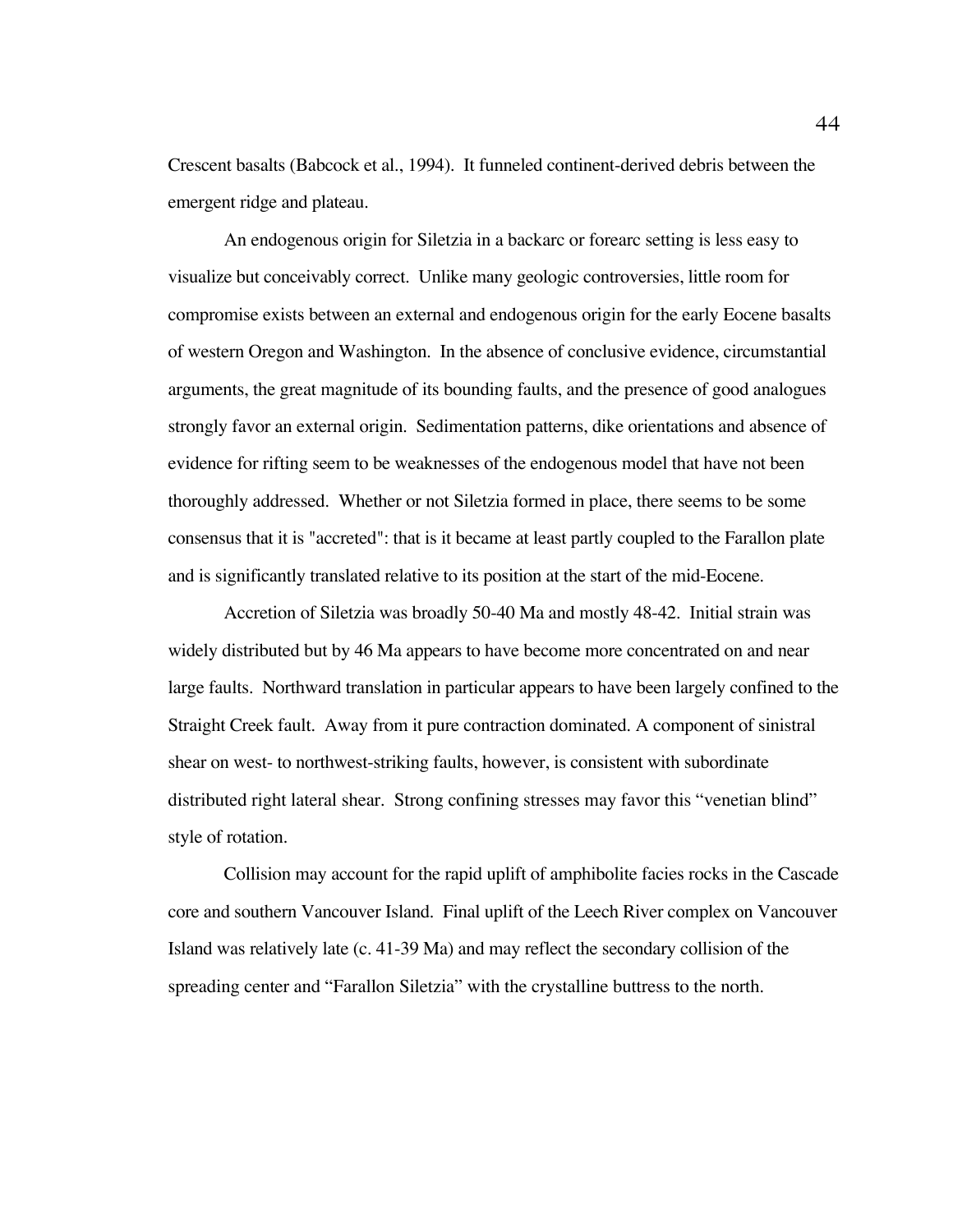Eocene strain in the western U.S. Cordillera is complex and spatially variable, but can plausibly be related to the contrasting effects of convergence of the Farallon and Kula plates and the slab windows between them (Breitsprecher and Thorkelson, 2001). The Paleogene record of the Cascadia region appears to be dominated by, progressively:

- 1. Kula subduction (transpressive arc);
- 2. slab-window and hot spot effects (extension and effusive volcanism);
- 3. plateau and ridge accretion (more or less collisional);
- 4. strong, Laramide style contraction and northward translation driven by the Farallon plate.

These events, and the demise of Kula-Farallon spreading, may have contributed to late middle Eocene plate reorganization in the Pacific. Slowing of the Farallon plate allowed a persistent shift to northwesterly-directed contraction in the Columbia embayment that may have persisted from late Eocene to mid-late Miocene time. This more than pinning plutons may account for the lack of post-Eocene dextral strike slip on the Straight Creek fault system. The fault system was, and remains, a major conduit for arc magmas.

Increasingly strong coupling between the Farallon remnants (Juan de Fuca system) continues to drive Siletzia north. Resisted by the crystalline buttress to the north, in Washington it is deforming by an interlinked system of folds, reverse faults, right lateral and subordinate left lateral faults related to the Straight Creek fault (Figure 1). Beginning most likely in the latest Miocene or early Pliocene it also began to underthrust below the Cascades, uplifting the Cascade anticlinorium.

The Straight Creek fault can be logically extended southward along the east side of the southern Washington and Oregon Cascades. It is the natural boundary of the Cascadia forearc block, and still appears to accommodate part of the northward translation of the block, albeit in a fashion that is complex, distributed, and variable along strike.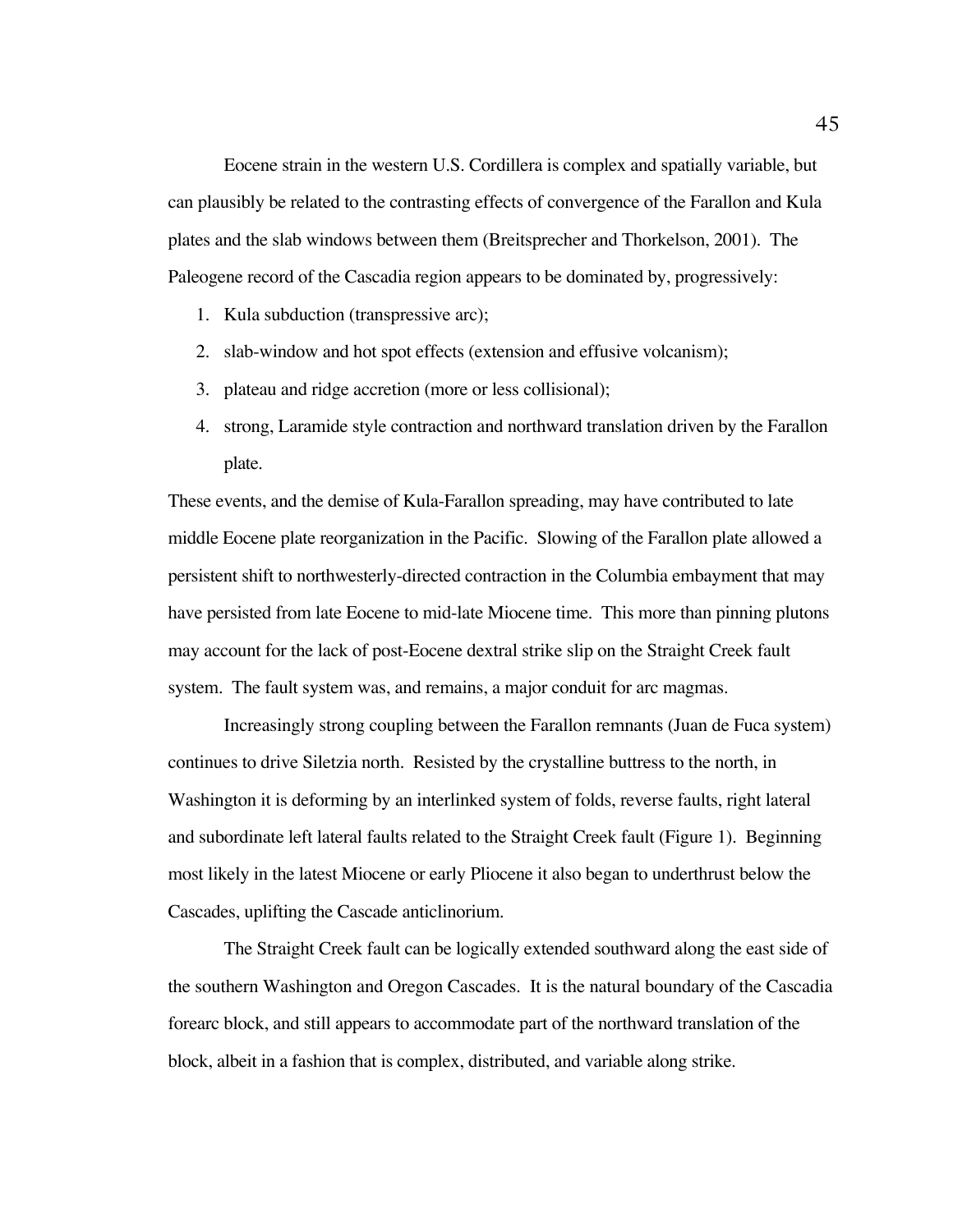# **PART II**

# **1. INTRODUCTION**

The subsurface structure of the Columbia Basin is one of the least understood aspects of the entire North American Cordillera. This is unfortunate, for it conceals a major discontinuity in the Cordillera: the end of the long terrane belts of Canada (McGroder, 1991; Monger, 1984). This discontinuity appears to correspond to the northern edge of the Columbia embayment, a persistent, wedge shaped topographic low that is generally though to have formed as the Blue Mountains swung northward in front of the expanding Basin and Range (Wise, 1963).

The Columbia Basin, as the term is used here, is defined on the basis of physiography: it consists of the main outcrop area of the Columbia River Basalt Group (CRBG) east of the Cascade crest and north of the Blue Mountains. The CRBG ranges up to about 5 km in thickness; a comparable thickness of older Tertiary sedimentary and volcanic rocks in turn underlies the CRBG (Glover, 1985). Both the CRBG and the older Tertiary section are thickest within the Columbia embayment but extend well beyond its margins, notably into the Blue Mountains.

The structure of the Columbia Basin is dominated by the Yakima fold belt, a series of long, narrow, evenly spaced anticlines, generally bounded by thrust or reverse faults. For the most part the Yakima folds trend WSW, and can in some cases be traced into or across the Cascade Range (Beeson et al., 1989). To the east the Yakima folds bend abruptly into the Olympic-Wallowa line (OWL), a complex WNW-striking structural zone (Kienle et al., 1977). Northeast of, and extending into the zone of the OWL, Yakima folds trend nearly east-west (Figure 13).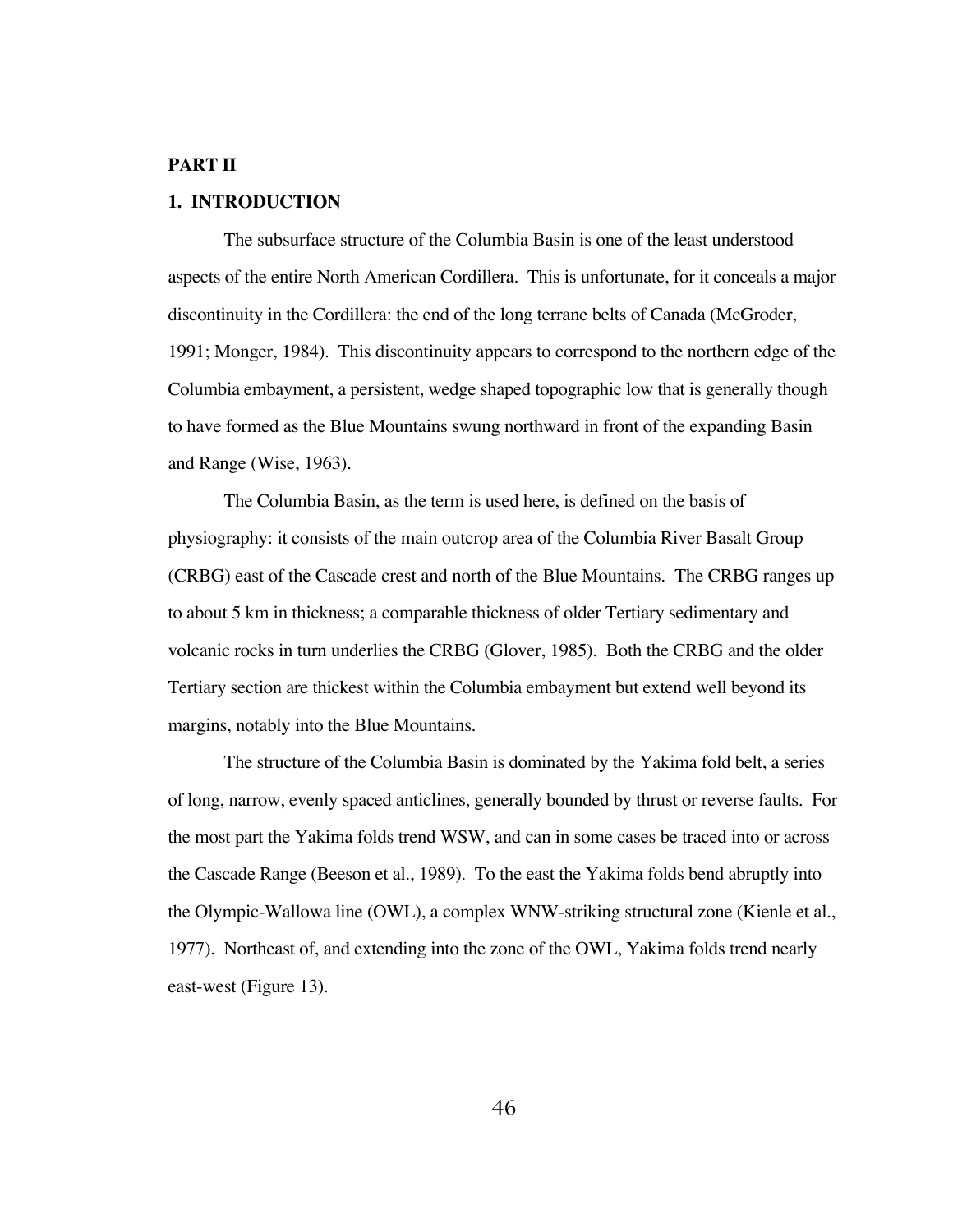In this study I correlate seismicity in the western Columbia Basin to structure. The results suggest an intriguing pattern of superimposed thick- and thin-skinned contraction. Specific correlations should be regarded as preliminary, because the hypocenters have not been relocated. The broader conclusions, however, are not strongly dependent on the accuracy of locations.

I also estimate the direction of active contraction across the Columbia Basin using three independent methods: lineations on young faults, earthquake focal mechanism solutions, and GPS measurements. The results are consistent with studies that suggested a regional shift in strain vectors in the latest Miocene (Barrash et al., 1983; Lawrence, 1979). Dynamic topography appears to modulate the regional strain field, causing radially-directed strain near the margins of the Columbia Basin.

Finally I speculate on the basement structure of the Columbia Basin and the history of the Columbia embayment, taking paleomagnetic data and plate reconstructions for the region at face value.

#### **1.1. Sources of data and provisos**

Hypocenters are from the Pacific Northwest Seismic Network (PNSN). All magnitudes cited are local magnitudes. The PNSN was established in 1969 and was essentially in its present form by 1977. Most of the instruments are within the Columbia embayment, where the catalog should be reasonably complete at about the M1.7 level (Ludwin et al., 1991). Not to squander the already sparse data I have not used any minimum cutoff for the Columbia Basin. Thus some of the clustering of earthquakes is dependent on the density of station coverage. In order to minimize spurious or misleading events, I eliminated all those classified as explosions, probable explosions and "surface" events.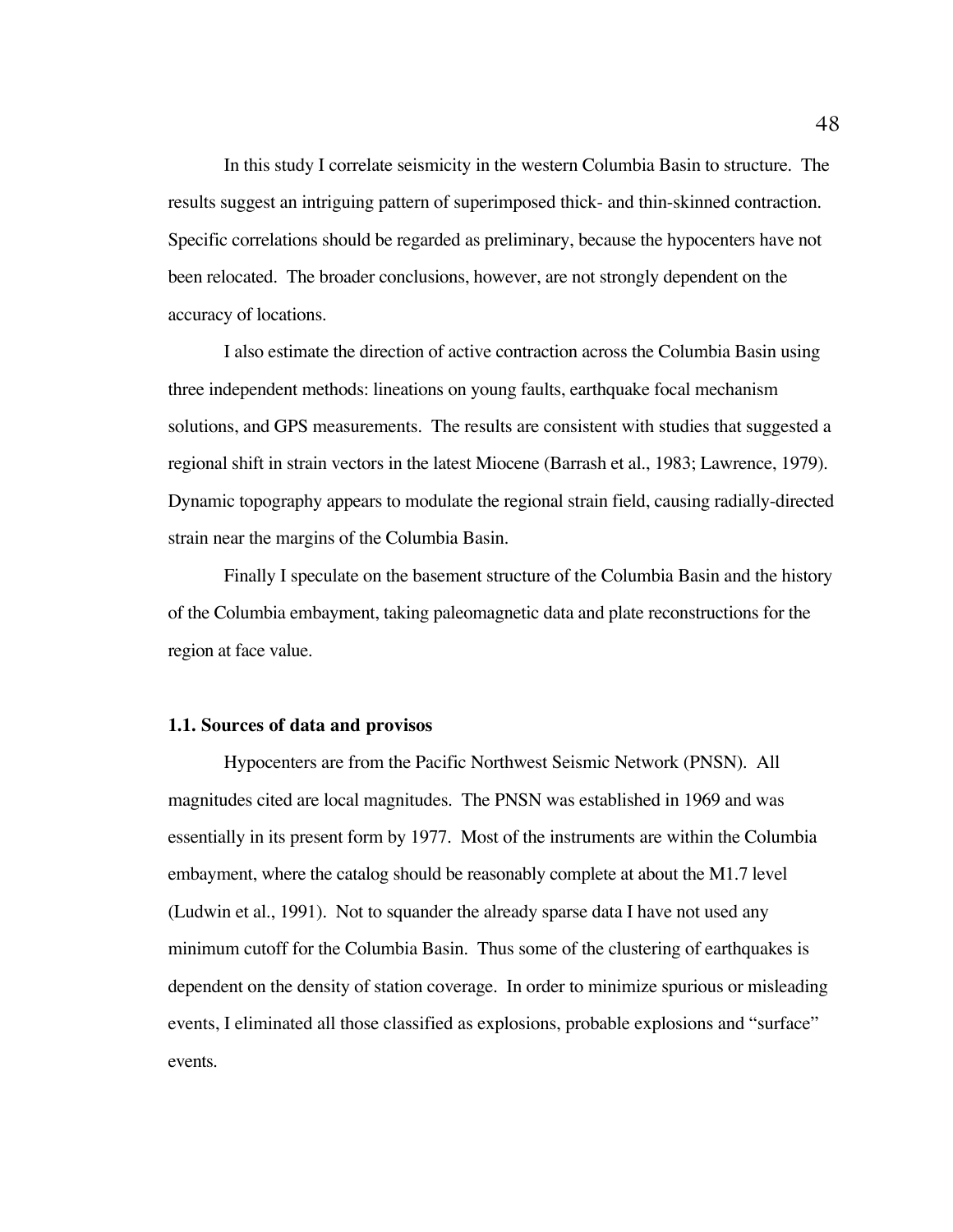Most hypocentral locations are precise to within 2km, but worse in areas of poor seismometer coverage. A transect across the Hanford nuclear reservation is crucial to the analysis; this area has quite good station coverage. Systematic accuracy of locations is a bigger issue. The velocity model for much of the region, while in rough agreement with seismic studies, is a simple "pancake style" one (Ludwin et al., 1991). It does not account for the possibility of lateral juxtaposition of rock units with strongly contrasting velocity, or the known lack of horizontality of some major breaks. Thus there are likely some artifacts and systematic mislocation of earthquakes: viewing a clear image through old, wavy glass is a good analogy. Nevertheless, in the spirit of exploration I have assumed that prominent alignments of hypocenters and sharp breaks between areas of contrasting seismicity are real, especially where the alignments include events with consistent focal mechanisms.

Focal mechanisms are determined automatically at the University of Washington for all events with p-wave first arrivals recorded by ten or more instruments. Some individual mechanisms have large uncertainties, but collectively they provide a consistent picture of the strain in the area. Although I use P- and T- axes in the usual way as proxies for maximum and minimum principle strain, respectively, it should be noted that P- and T- axes are geometrical abstractions without definite physical significance. The concept of the strain "ellipsoid" itself is not always a useful one, because it is based on assumptions of mechanical isotropy. The structure of Cascadia is complex and clearly non-isotropic. Also strain is probably somewhat depth-dependent (Hooper and Conrey, 1989).

GPS data is from the Pacific Northwest Geodetic Array (PANGA). Miller et al. (2001) discuss details of data processing and strain modeling. Ubiquitous Quaternary deformation not withstanding, strain rates east of the Cascades are very low: probably no more than 1mm/100km per year (Hemphill-Haley, 1999; Murray and Lisowski, 2000). Thus I use the GPS data only as an indication of the general direction of tectonic transport.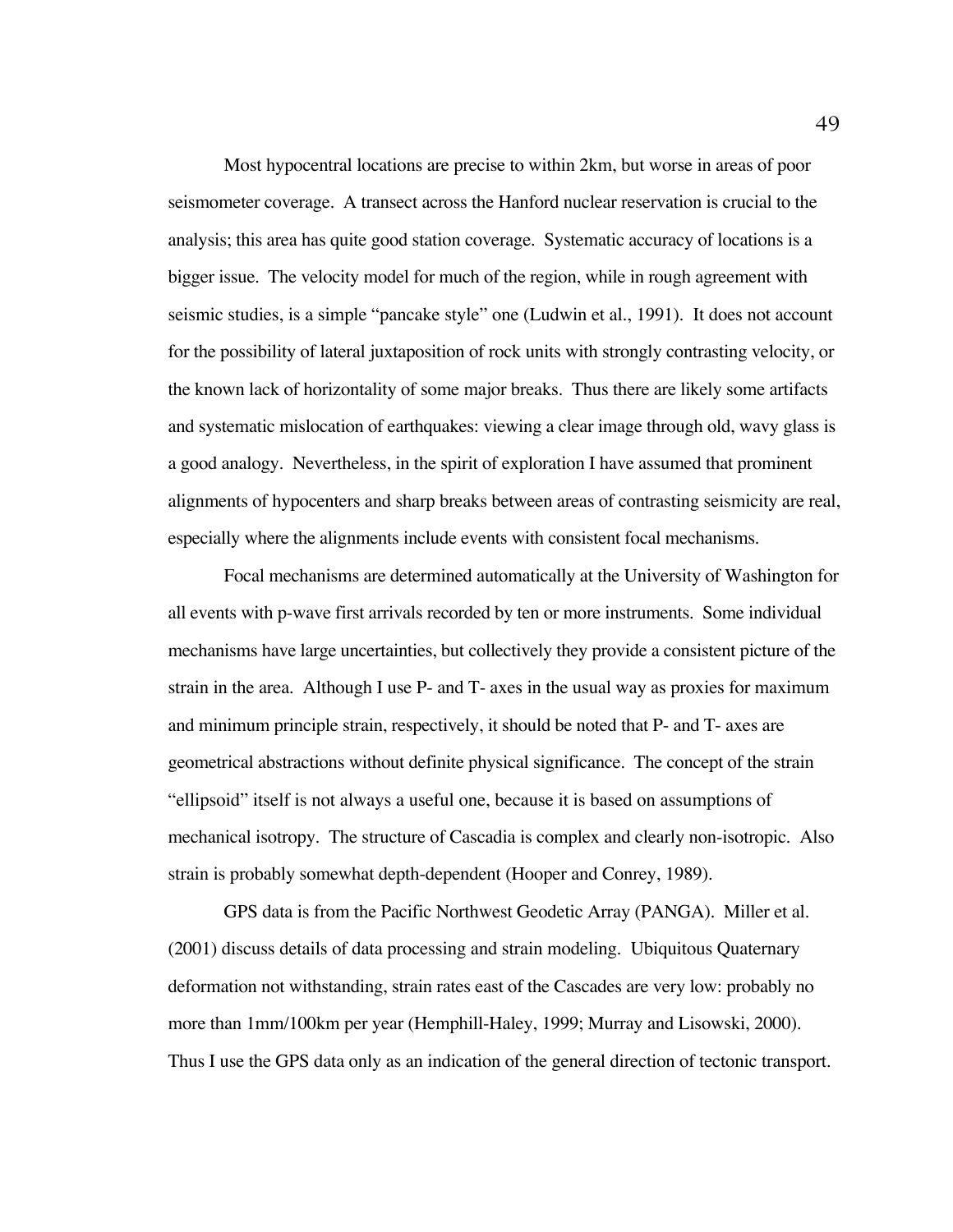Fault fabrics provide a concrete check on the geophysical data. Most of the data are from young reverse or thrust faults (those involving Pliocene or younger deposits). Most are from in and around the OWL. This is a weakness, because the OWL might be expected to show some refraction of strain and therefore not be representative of the Columbia Basin as a whole. However the other sources of data suggest this effect is slight; regional strain axes in the southwest half of Washington appear to be fairly consistent.

### **1.2. Note on the cross sections**

The cross sections show seismicity projected from 5km on either side. This may produce some blurring or spurious superposition of events. There is no vertical exaggeration of the earthquake plots but the overlying topography is exaggerated by a factor of five.

Topography of the Columbia Basin is largely a result of post-middle Miocene structural uplift. Late, laterally extensive Columbia River Basalt flows (e.g., the Priest Rapids flows at 14.5 Ma) were originally more or less horizontal and are still generally preserved atop the anticlinal ridges (Figure 14). Thus the topographic profile of Yakima fold is somewhat faithful to their structural geometry, with the exception of the frontal hinge zones, which are typically deeply eroded. Secondary folds and backthrusts are common, as are normal faults created by bending and gravitational collapse.

The modern Washington Cascade Range is essentially and anticlinorium that is largely post-middle Miocene in age (Beeson et al., 1989). During the middle Miocene its eastern flank was a gentle, little incised erosional surface (Mackin and Cary, 1965). Upland surfaces and uniform ridgetops (locally capped at elevations of over 2000m by Columbia River basalts) are the remnants of this surface. Thus the projected base of the basalts can also be used to estimate neotectonic uplift (Figure 15).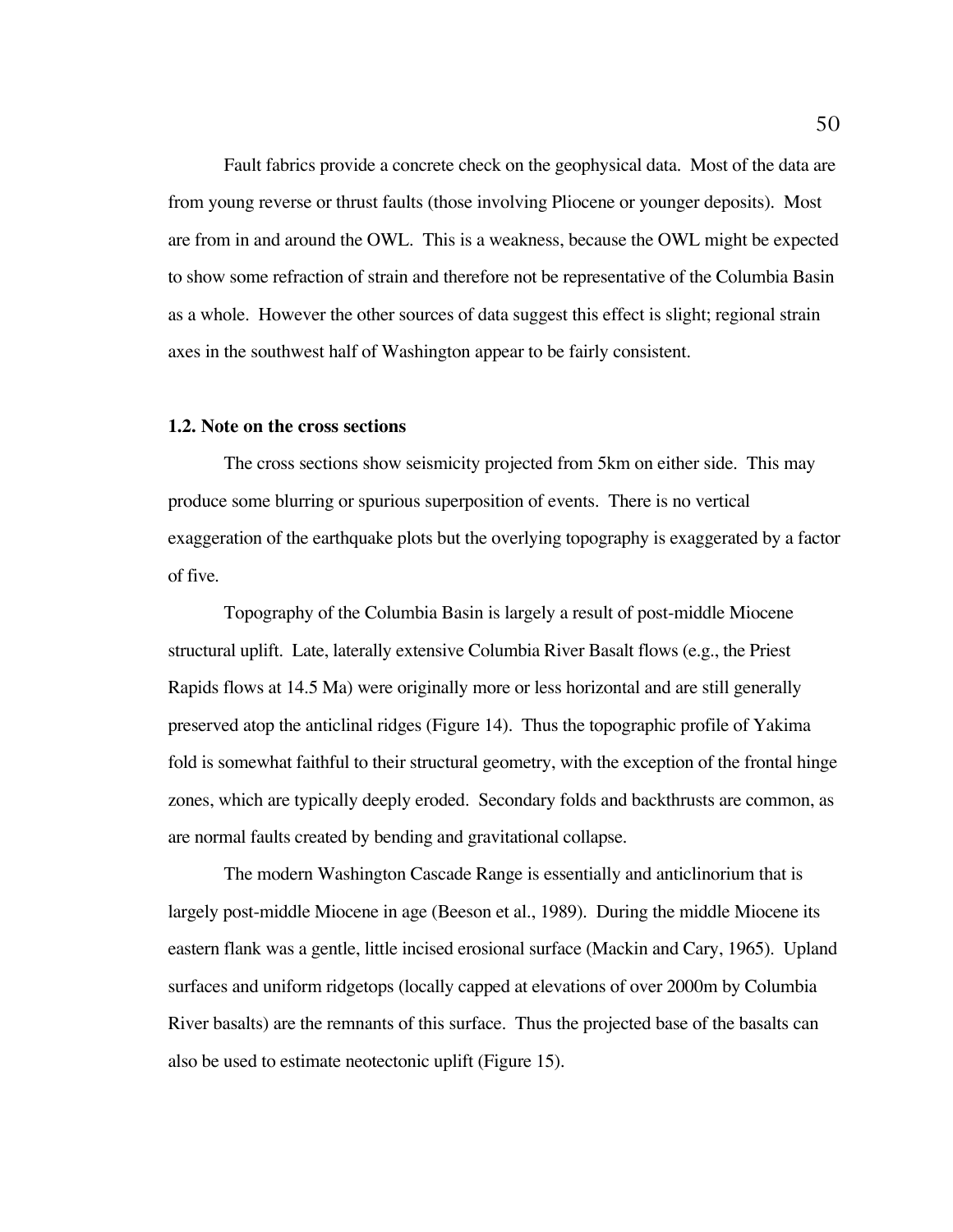# **2. CORRELATIONS OF STRUCTURE AND SEISMICIT***Y*

### **2.1. General distribution of seismicity**

Map views of seismicity in the Columbia Basin are not very enlightening: the epicenters suggest irregular patches with a vague and problematic association with surface structures (Figure 16). This, however, is partly an effect of the dominant structural grain; we are looking down on a system dominated by variably dipping reverse faults. Projected onto cross-sections, the hypocenters form much clearer alignments, and the dip of these alignments is mostly consistent with focal mechanisms within them. A majority of Yakima folds show some evidence of seismic strain, but the earthquakes do not always occur on the frontal faults. This is not surprising, as major faults are often completely aseismic between ruptures. The frontal faults appear to vary considerably in their dip and depth to decollement, as might be expected from the variety of fold shapes in the Columbia Basin. Earthquakes occur throughout the seismogenic crust, and some structures appear to cut entirely across it.

### **2.2. Eastern transect**

## *Structures south of and within the OWL.*

The Horse Heaven Hills and Rattlesnake Mountain are anticlines that verge north, with gentle, planar backlimbs and steep to overturned forelimbs (Figure 17). Sparse earthquakes appear to define listric, south dipping thrust faults. Listric thrust faults readily explain the fold geometry, and project to the mapped frontal faults. There appears to be a seismic gap along the frontal faults of both ridges extending between the near-surface and about 5km depth. The Columbia River basalts here are several kilometers thick (Glover, 1985); it seems likely that the faults are locked and accumulating strain at least within the basalts.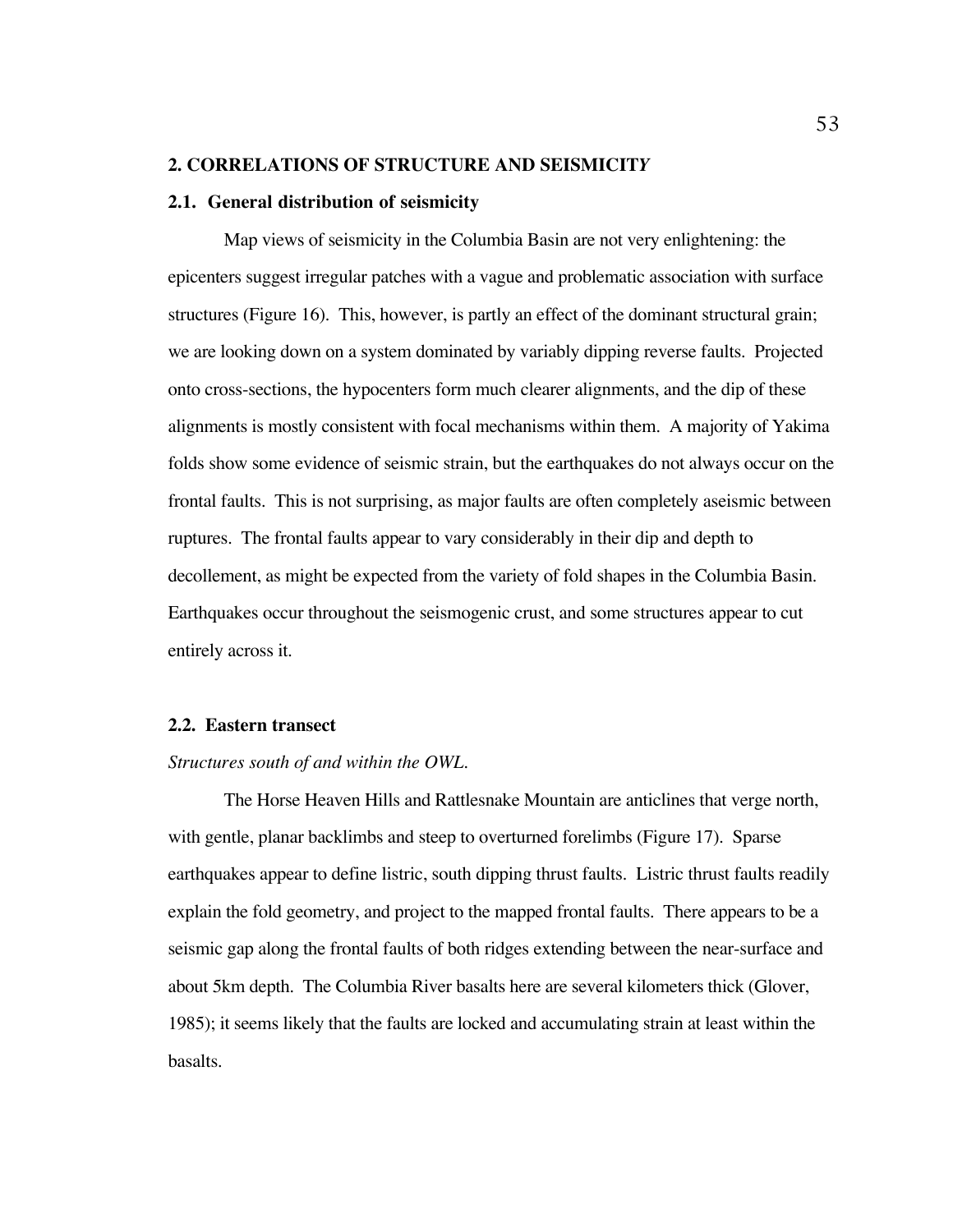The Horse Heaven Hills anticline is somewhat broader than Rattlesnake Mountain. This appears to be due both to a somewhat greater depth to decollement and a lower average ramp dip (also, Rattlesnake Mountain is a short, complex fold typical of the OWL zone, and is somewhat oblique to the cross section). The decollement appears to be of great extent, rising gently to the north, and corresponding to an apparent zone of few earthquakes. This "shadow zone" is likely to be in part an artifact of the velocity model. However the probable decollement is at the depth predicted by structural studies of the Yakima folds (Laubscher, in Kienle et al., 1977). It is most likely controlled by the onset of ductility in quartz, although it may locally correspond to the unconformity at the base of the Tertiary section.

# *Structures of the northeastern fold belt.*

The Saddle Mountains and Frenchman Hills verge north, and are bounded by southdipping frontal reverse faults. Most of the active seismicity associated with these anticlines, however, appears to define steeply north-dipping planes, outside the zones of highest strain. The readiest explanation of this otherwise perplexing pattern is that the north-dipping alignments define the axial surfaces near the base of the backlimbs of the folds. If this is the case the numerous small earthquakes recorded just north of the Saddle Mountains are in fact related to folding of the Frenchman Hills. These events appear to cluster along steep, NE-striking cross faults, but focal mechanisms mostly are consistent with overall northsouth contraction. This is to be expected in synclinal hinge zones, even if these hinges are very slight at the surface. The total moment of these earthquakes is consistent with a conservative estimate of active shortening (about 0.04 mm/yr) across the Saddle Mountains, estimated from structural relief (Reidel, 1984). As the seismicity seems mostly the result of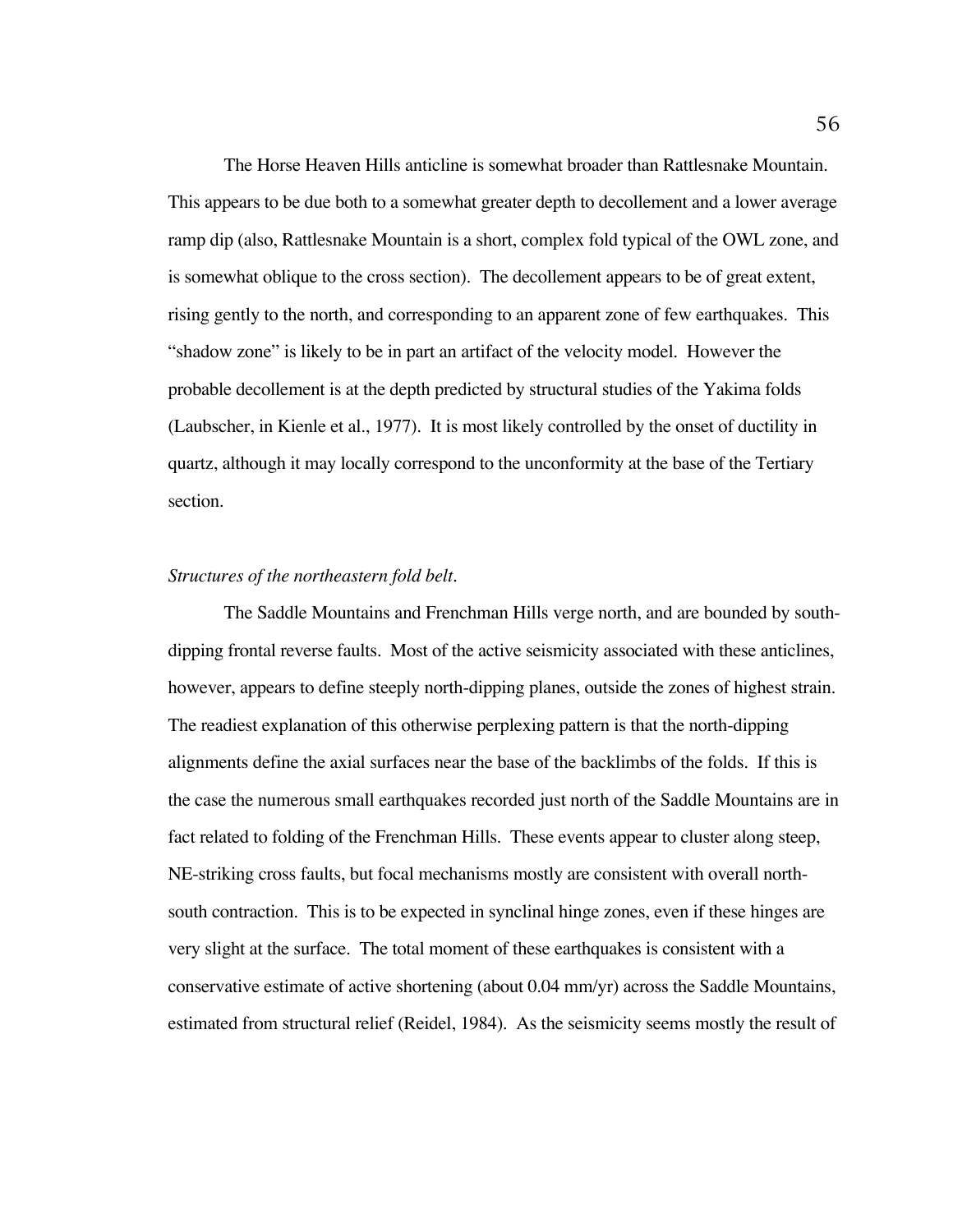minor bending strains it may not exactly correspond to strain accumulation on the frontal fault, however.

Most of the seismicity ends abruptly at 5-10km depth (shallower in the north), suggesting a gently south-dipping decollement. Sparse earthquakes and at least one focal mechanism suggest that the frontal fault of the Frenchman Hills is similar to that of the Horse Heaven Hills. The frontal thrust of the Saddle Mountains is even more vague, but can be divined from a dipping break in seismicity. This fault appears to have an average dip of about 40º, becoming shallower at depth (based on the steep axial surfaces). This is consistent with geologic interpretations (Reidel et al., 1989). The particularly dramatic gravitational collapse structures in the frontal hinge zone of the Saddle Mountains are to be expected where a relatively steep reverse fault shallows abruptly at or near the surface. There are a few shallow normal-sense focal mechanisms in this zone. From the lack of small earthquakes the frontal fault it is probably entirely locked. Seismicity behind it is probably due to diffuse brecciation and minor faulting, which is much in evidence near the frontal hinge zone.

The broad uplift, very gently dipping backlimb, and frontal reverse fault of the Saddle Mountains are compatible with a mid-crustal decollement and more or less listric ramp to the surface, as seems to be the case in the Horse Heaven Hills. The obvious surface fold, however, is a tighter anticline with sharp hinges and abrupt changes in geometry along strike. This is the "Crest anticline" of Reidel (1984). Near the deep BN1-9 gas exploration well the Saddle Mountains appear to be the result of a fault bend or fault propagation fold superimposed on the higher, broader, deeper seated uplift. The sharp syncline and anticline behind the frontal fault may be caused by the abrupt junction of a gentle intra-basalt fault with the steeper ramp from the basement. To the east the fold becomes narrower and more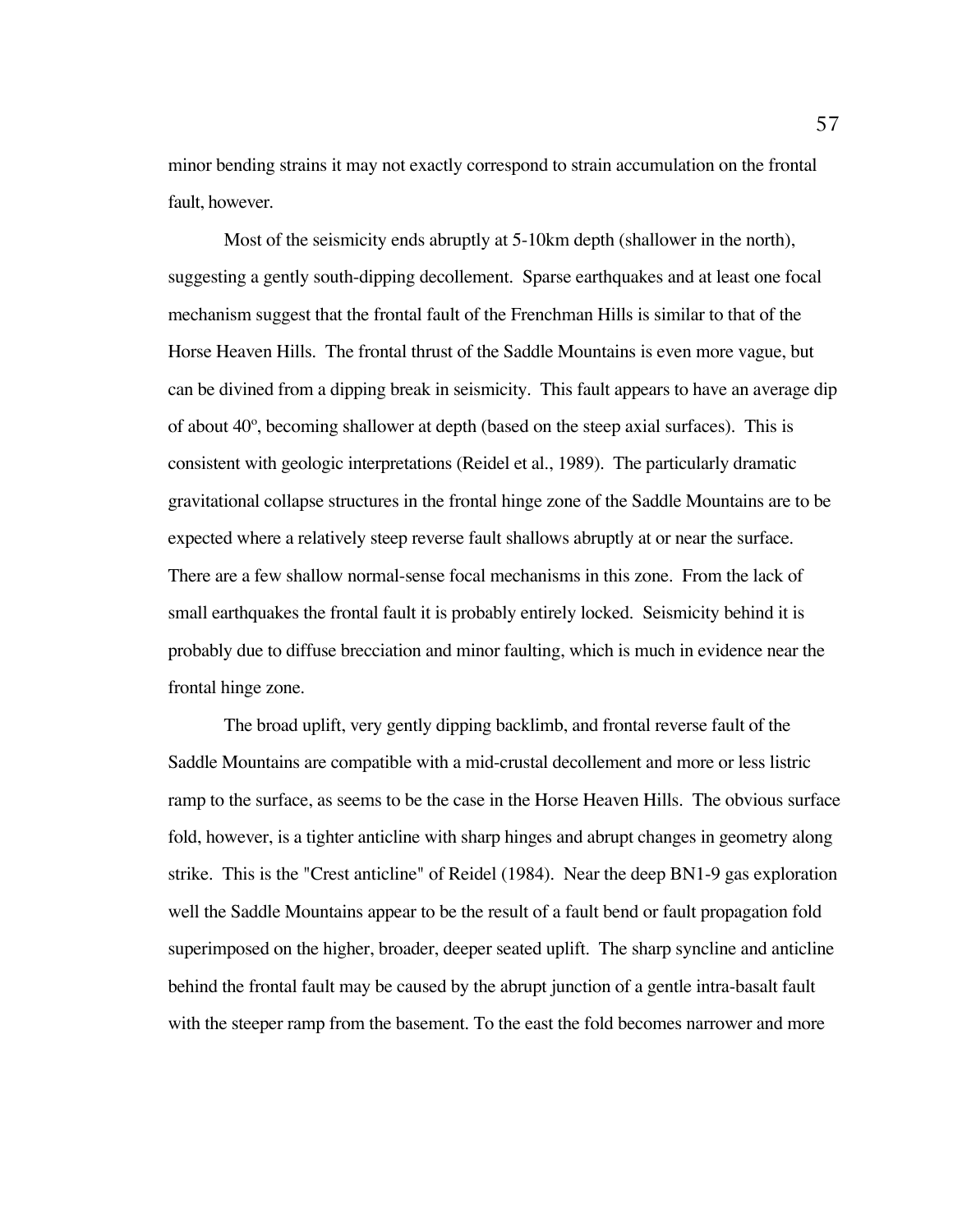symmetrical, suggesting more of a kink or lift-off geometry, again controlled by slip at the base of the basalt.

In many areas along their margin, the basalts are underlain with little discordance by clay-rich sedimentary rocks of the Wenatchee formation and equivalents (Tabor et al., 1982). There are some thin but laterally extensive sedimentary interbeds in the basalts, mostly fine grained. It would be surprising if these weak layers did not act at least locally as decollements. Shallower secondary folding and faulting may help accommodate possible deficits in horizontal shortening as the ramps from the deeper decollement steepen toward the surface. This would be especially important if the faults bend abruptly at the base of the basalts. Also, at greater depths other mechanisms of shortening may operate, for example pressure solution and small-scale faulting and folding, that are less of a factor near the surface. Thin-skinned folding superimposed on the deeper-seated pattern of shortening is a logical result. The characterization of the frontal faults as "listric" is only an approximation: there is some suggestion of abrupt bends in the faults. Shear-fault bend folding (Suppe and Connors, in press) and depth-dependent distributed shear (Chester et al., 1991) likely contribute the geometry of the Yakima folds, notably their generally very gently dipping backlimbs. Growth folding is also a likely complication.

The Frenchman Hills, Saddle Mountains, and the eastward projection of Umtanum Ridge (Gable Mountain) bend and die out eastward. Just south of the end of the Umtanum Ridge structure there is a NNW-striking, subvertical alignment of earthquakes. This alignment parallels tremendous dikes that are prominent on aeromagnetic maps (Figure 3), and which project to the eastern limit of the Saddle Mountains and Frenchman Hills (Finn and Stanley, 1997). Focal mechanisms in this zone are consistent with dextral motion. It appears that the faults along which the dikes intruded are now active as a tear faults bounding the Yakima Fold Belt. Where the zone of dikes crosses the OWL, NNW-striking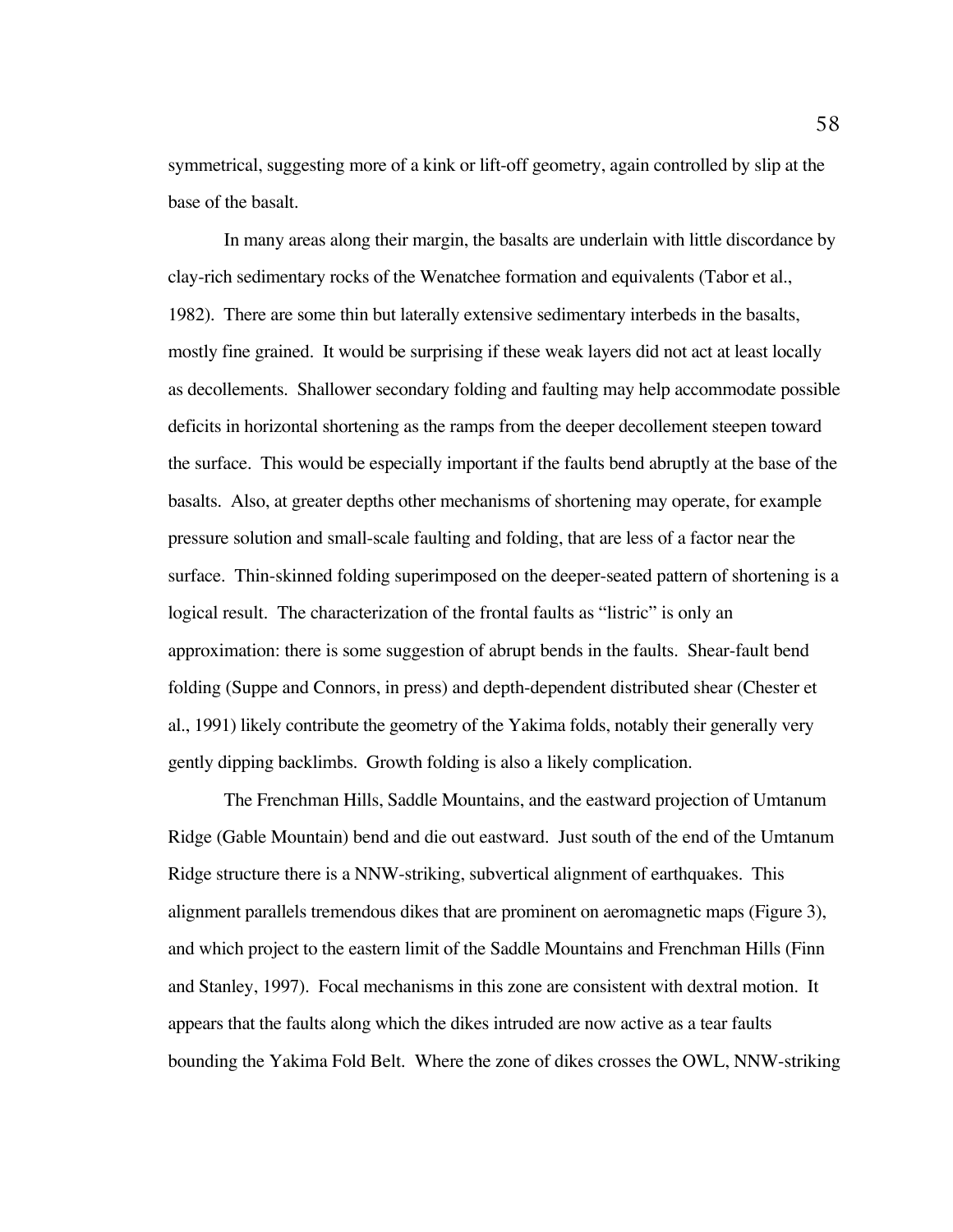dextral faults were active in the late Pleistocene to Holocene (Reidel et al., 1994). Seismicity as deep as 30km on such structures suggests that despite the evidence for mid-crustal detachment, the Yakima fold belt is fundamentally thick-skinned. Alignments of seismicity below 10 km have a similar spacing and consistent offset from ramps above the 5-10 km decollement. It seems possible that the deeper structures originally controlled the surface faults, but as the Tertiary section thickened, the decollement stepped upward and sheared off the deeper faults.

## **2.3. Western transect**

### *Toppenish Ridge and the Satus Pass uplift.*

Toppenish Ridge is a youthful, asymmetric, north verging anticline with a prominent Holocene fault scarp along part of its base (Campbell and Bentley, 1981; Repasky et al., 1998). The structure defines the north edge of the greater Satus Pass uplift, which also incorporates the Horse Heaven and Columbia Hills (Figure 18). Like the Wenatchee Mountains, the Satus Pass uplift is more or less symmetric and suggests an uplifted basement block on which the narrower folds are piggy-backed. Seismicity below Toppenish Ridge extends to 20-25 km and contrasts with the nearly complete lack of seismicity under the lower Yakima Valley to the north. The boundary between the seismic and aseismic blocks roughly defines a steep south-dipping plane (Figure 18). While there is not clear evidence of a decollement at c. 5-10km depth, the geometry of the Yakima folds is similar to that further east, and it seems likely that the narrower folds are partly decoupled from the larger, deeper-seated uplift. Where there is evidence of such decoupling, it appears to be at a slightly shallower level than in the east. This is most likely due to increased heat flow near the Cascades, but thinning of the Tertiary section away from the center of the Columbia Basin may also play a role.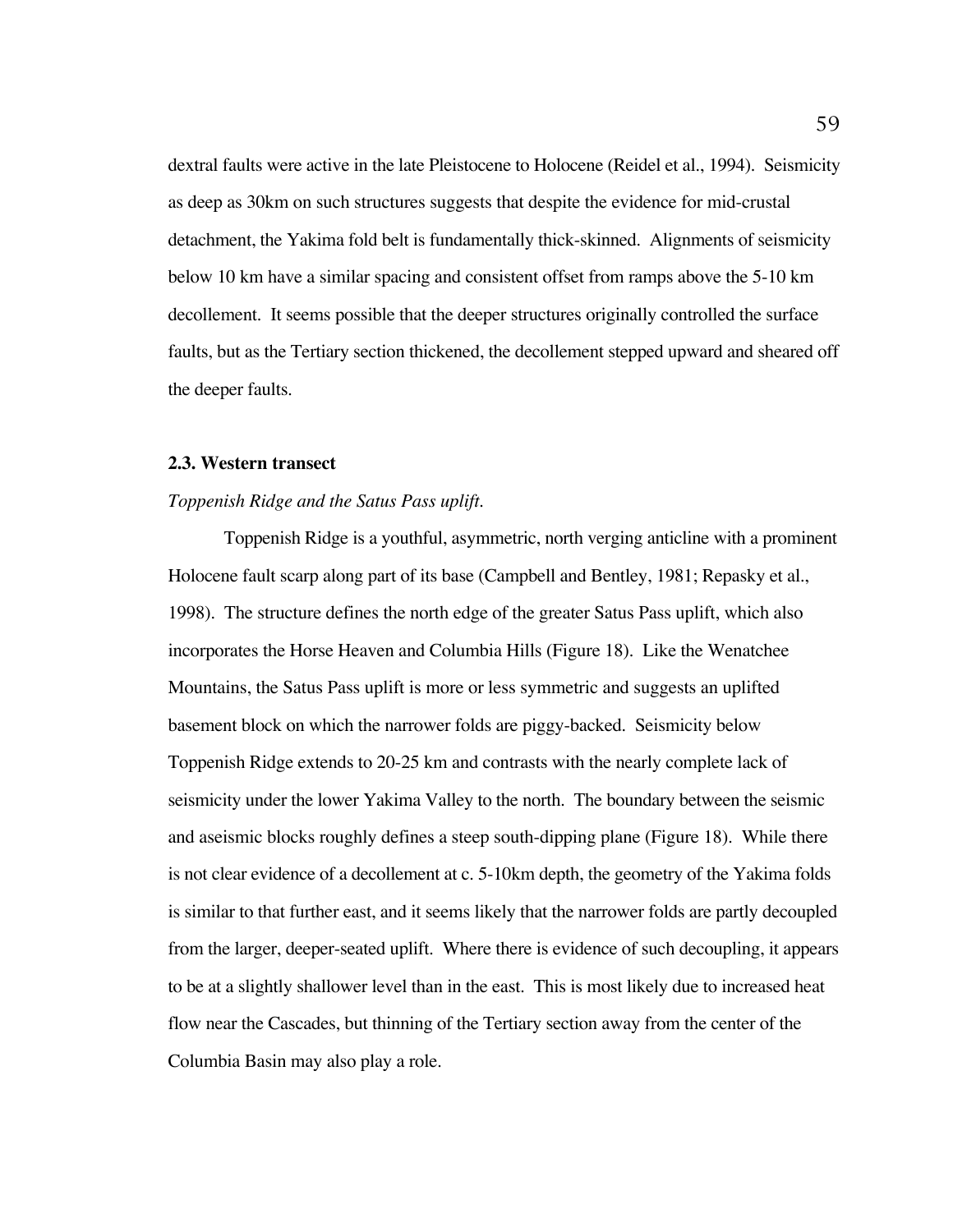# *Structures of the western fold belt, in and around the OWL.*

In this area ENE-trending anticlines plunging off the eastern flank of the Cascades bend abruptly and become parallel or nearly parallel (en echelon) to the OWL, which trends ESE. The OWL on the east flank of the Cascades and western part of the Columbia plateau appears to be a wedge-shaped, compound uplift that refolds and dextrally distorts the Yakima fold belt. This uplift is complexly thrust to the north over the Roslyn-Kittitas syncline and to the south over the compound syncline along the trend of the Naches River (Figure 7). Both synclines approximately parallel the OWL and are similarly superimposed on more easterly-trending Yakima folds. They suggest moats symmetrically flanking the OWL (Figure 19)

On trend with the Naches syncline is a prominent, steeply south-dipping alignment of earthquakes with focal mechanisms suggesting a steep north-directed reverse fault. Many of the hypocenters lie under the little deformed lower Naches Valley, an area of subdued topography and little obvious structural relief. Much of the valley, however is covered by the mid-Pleistocene Tieton andesite or younger river gravels. The alignment of earthquakes continues under Cleman Mountain, but ends short of the surface and appears to be overthrust by the strongly south-verging Cleman structure (Figure 20). To the northwest the alignment of seismicity projects toward the Indian Flat fault, which cuts both Columbia River basalts and Fifes Peak volcanics (Paul Hammond, map in preparation). The Indian Flat fault or an en echelon structure likely controls the steep north-verging flank of the Edgar Rock dome, a large complex fold developed in a broad Fifes Peak volcano. The Edgar Rock dome appears to be an en echelon complement of Cleman Mountain, with similar structural relief but opposite vergence (Carkin, 1988).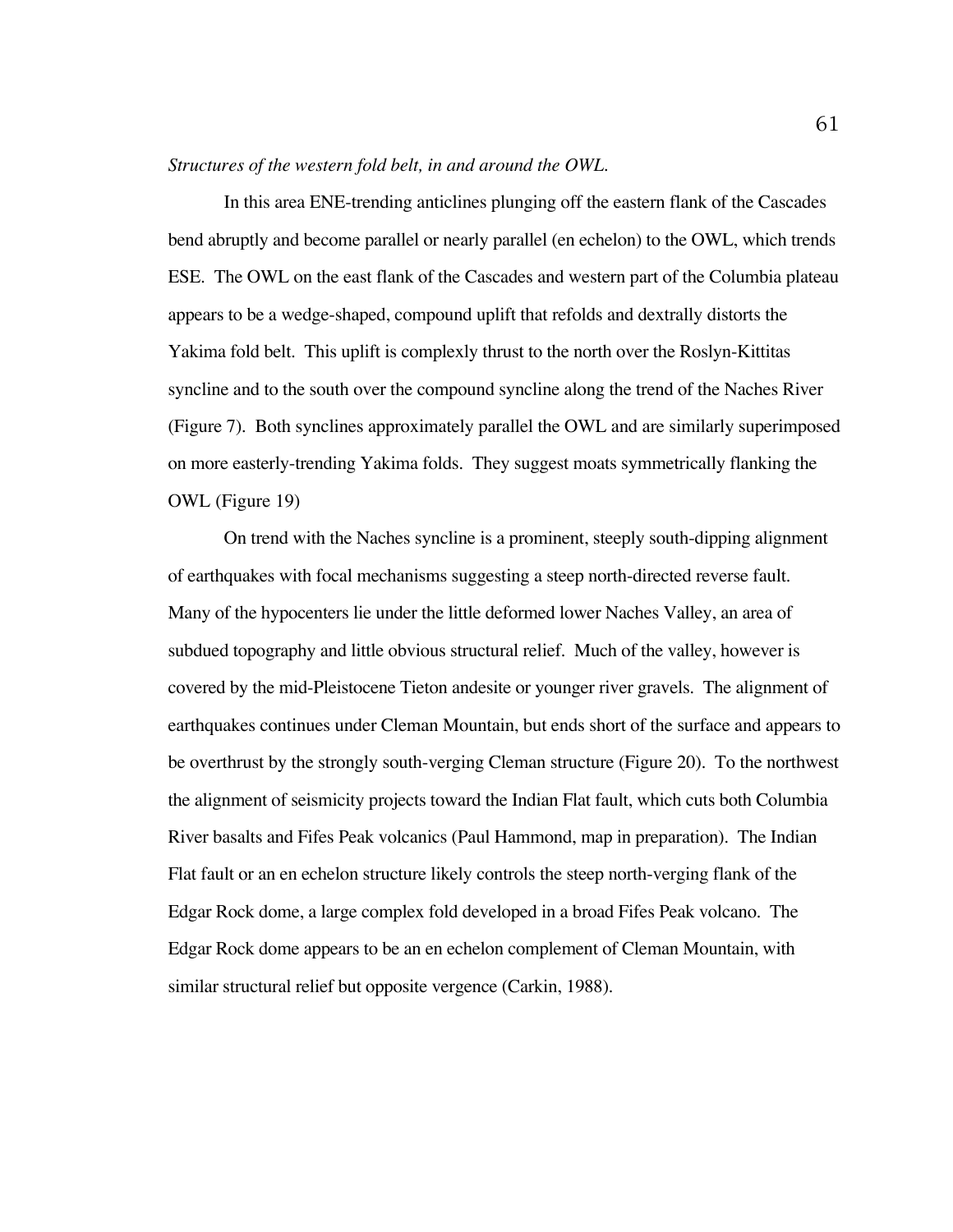The structures along the south side of the OWL outlined here and mapped in some detail by Hammond (in preparation) and Bentley et al. (unpublished mapping) were interpreted by Campbell (1989) as part of a throughgoing shear zone, the White River-Naches River fault zone. The White River fault zone has a different trend than the Naches River fault zone, appears to be restricted to the west side of the Straight Creek fault, and did not necessarily form as the continuation of the Naches Zone, although the two have no doubt interacted. The Naches River zone itself is not clearly a throughgoing fault in the uppermost crust, corresponding instead to impressive but very discontinuous faults and folds. However the apparent continuity of the seismicity along strike (Figure 20) suggests that it may be more throughgoing at depth. Campbell further suggested that the Naches River shear zone is dominantly dextral. This appears not to be the case at present, as focal mechanisms and fault fabrics imply only a modest component of strike slip on OWLparallel structures. A former episode of strike slip is possible, however, and seems not unlikely given the complexly relaying, en echelon nature of folding and faulting along strike. Campbell's proposal that the Naches fault defines the OWL is an interesting one, and it may fundamentally be the master structure. Nevertheless in terms of both topography and structure the OWL is a poorly defined zone rather than an individual fault (Kienle et al., 1977). The OWL defined by Raisz (1945) and the OWL defined by Campbell (1989) correspond to the northern and southern boundaries of this zone, respectively. The lack of a pronounced uplift south of the Naches fault may be due to recent reactivation and/or very low strain rates on the putative Naches fault. That the siesmicity is concentrated adjacent to a portion of the OWL that has conspicuously escaped uplift suggests that it might mark a nascent structure.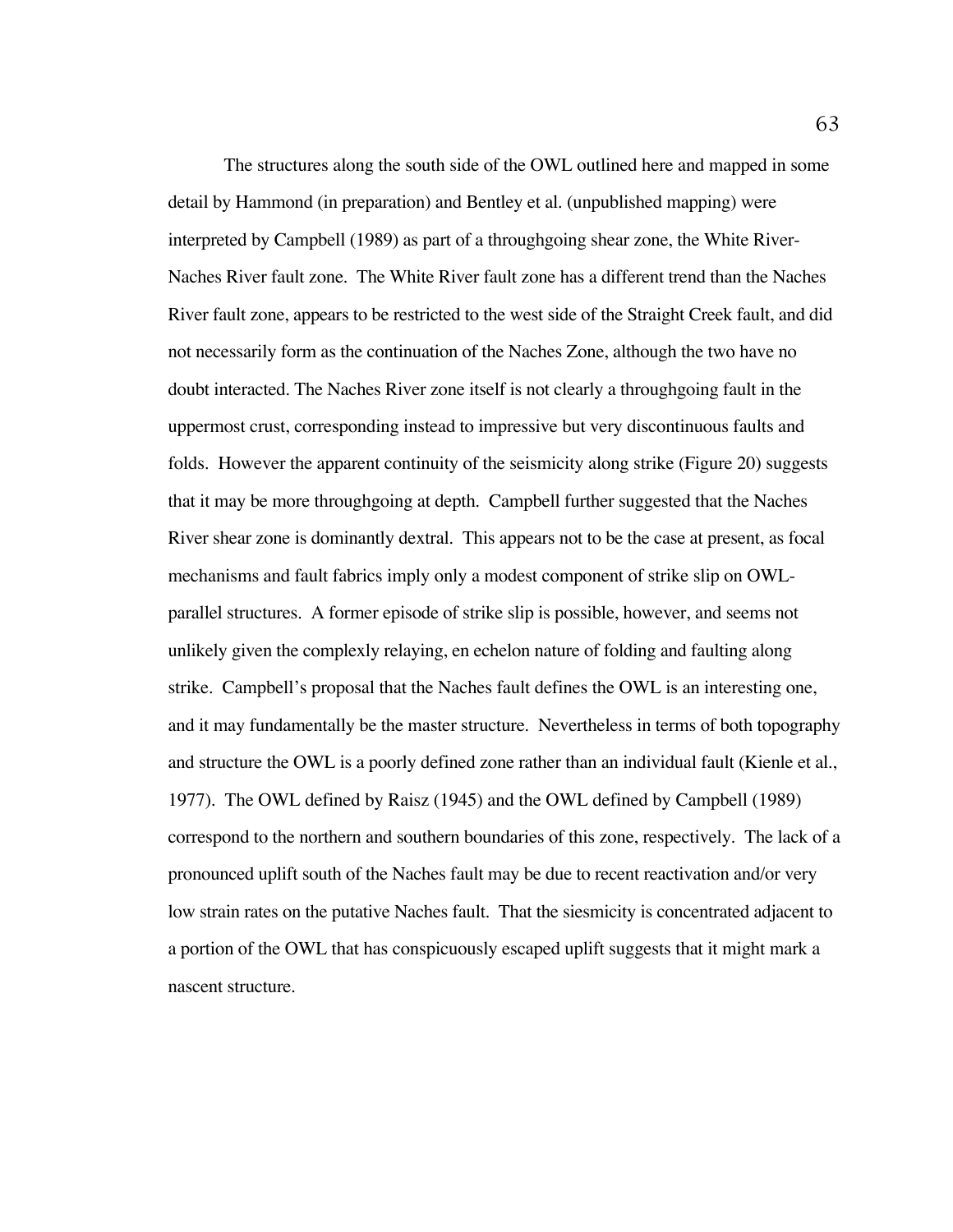An alignment similar to that associated with the Naches fault zone, but shorter and less well defined, projects to the surface near the northern margin of the OWL, defined by Manastash Ridge (Figure 20, profile 4). Seismicity also extends deep under the Boyleston Mountains, a series of en echelon north verging anticlines that extend under the thick fill of the Kittitas Valley (Owens, 1995; Waitt, 1979). The simplest interpretation of the seismicity is that moderately to steeply dipping reverse faults cut the entire seismogenic crust, and break the surface. However Jarchow (1991), based on a seismic refraction study, argued fairly convincingly that the faults associated with the Boyleston Mountains and the front of the OWL dipped shallowly  $( $30^{\circ}$ )$  within the Columbia River basalts. Also the consistent narrowness and locally boxlike geometry of the Yakima folds within the OWL strongly suggests detachment at shallower levels (Figure 14). Umtanum Ridge is controlled by gently dipping thrust faults, and extension is not pronounced in its forelimbs, so that the faults probably do not steepen much with depth. The folds and faults associated with the OWL, like the Saddle Mountains, are probably hybrid structures. Pronounced buckling in the imbricate frontal fault system of Manastash Ridge (Bentley, 1977) is consistent with the intersection of a shallow thrust fault with a steeper basement-involved reverse fault.

### **2.4. Northwestern Columbia Basin and the Okanogan highlands**

Numerous small earthquakes are centered in the area around Entiat (the so-called "Chelan swarm"), and sparser seismicity extends northeast along the edge of the North Cascades past Lake Chelan. There is an abrupt break to the southwest; beyond the Entiat fault the Chiwaukum basin is relatively quiet. Another cluster of epicenters lies between Moses Coulee and Grand Coulee.

The Chelan swarm is of considerable interest both because of the frequent small earthquakes, not uncommonly felt, and because the strong earthquake of 1872 (M7+) was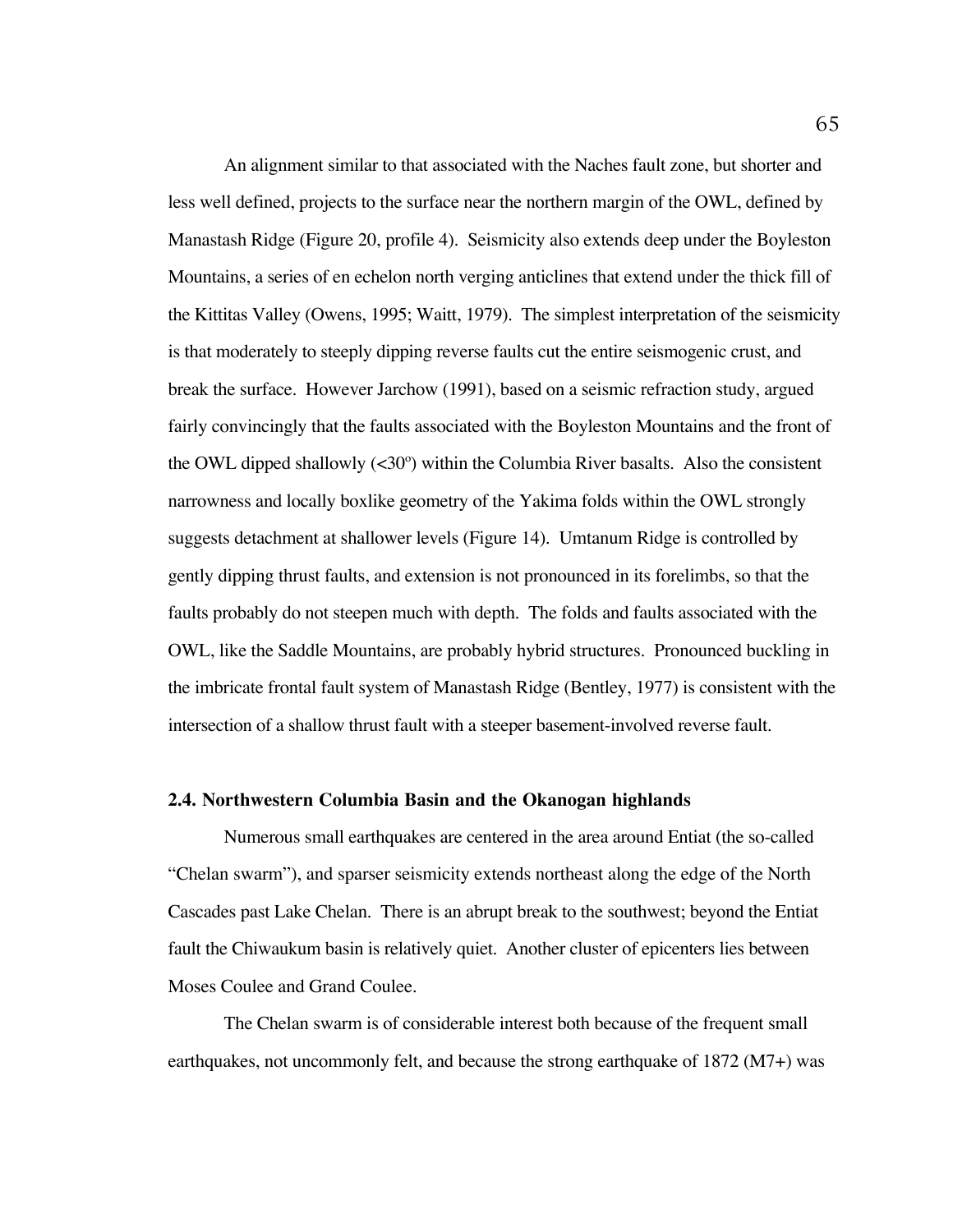likely centered somewhere in the general area. Focal mechanisms and the distribution of earthquakes recorded by the PNSN suggest contraction across two sets of structures at approximately right angles to each other. Most of the events appear to be the result of reverse motion on minor NNE-striking faults on either side of the Columbia River (Figure 21). A few such faults are mapped in the crystalline rocks north of Lake Chelan (Stoffel et al., 1991); they parallel late Eocene dikes. Sparse seismicity in the Okanogan also appears to be the result of reactivation of Eocene extensional structures, notably those in the immediate hanging wall of the Okanogan Valley detachment. A number of low folds and a few reverse faults in the Columbia River basalts also trend NE. The best developed of these run along lower Grand Coulee, directly on trend with the Republic Graben.

Another apparent structural control of the Chelan swarm is a zone of folds and faults parallel to the OWL. As with the OWL, the pattern of faults and folds suggests dextral and perhaps sinistral wrenching across the zone. Like the OWL it contains northwest-striking Eocene dikes, not just the usual northeast-striking ones. It is also a compound uplift: Badger Mountain has about 400 meters of structural relief (Grolier and Bingham, 1978). Thin outliers of basalt west of the Columbia River that rest unconformably on gneiss are also differentially uplifted. While the structure clearly is basement controlled and continues into the Cascades, it has no obvious effect on the Entiat fault and may be cut by it. However the Eagle Creek fault, southwest of the Entiat fault, trends northwest, and a number of parallel lineaments reemerge on the west side of the Chiwaukum basin, extending as far as the Straight Creek fault. These appear to be associated with very sparse seismicity.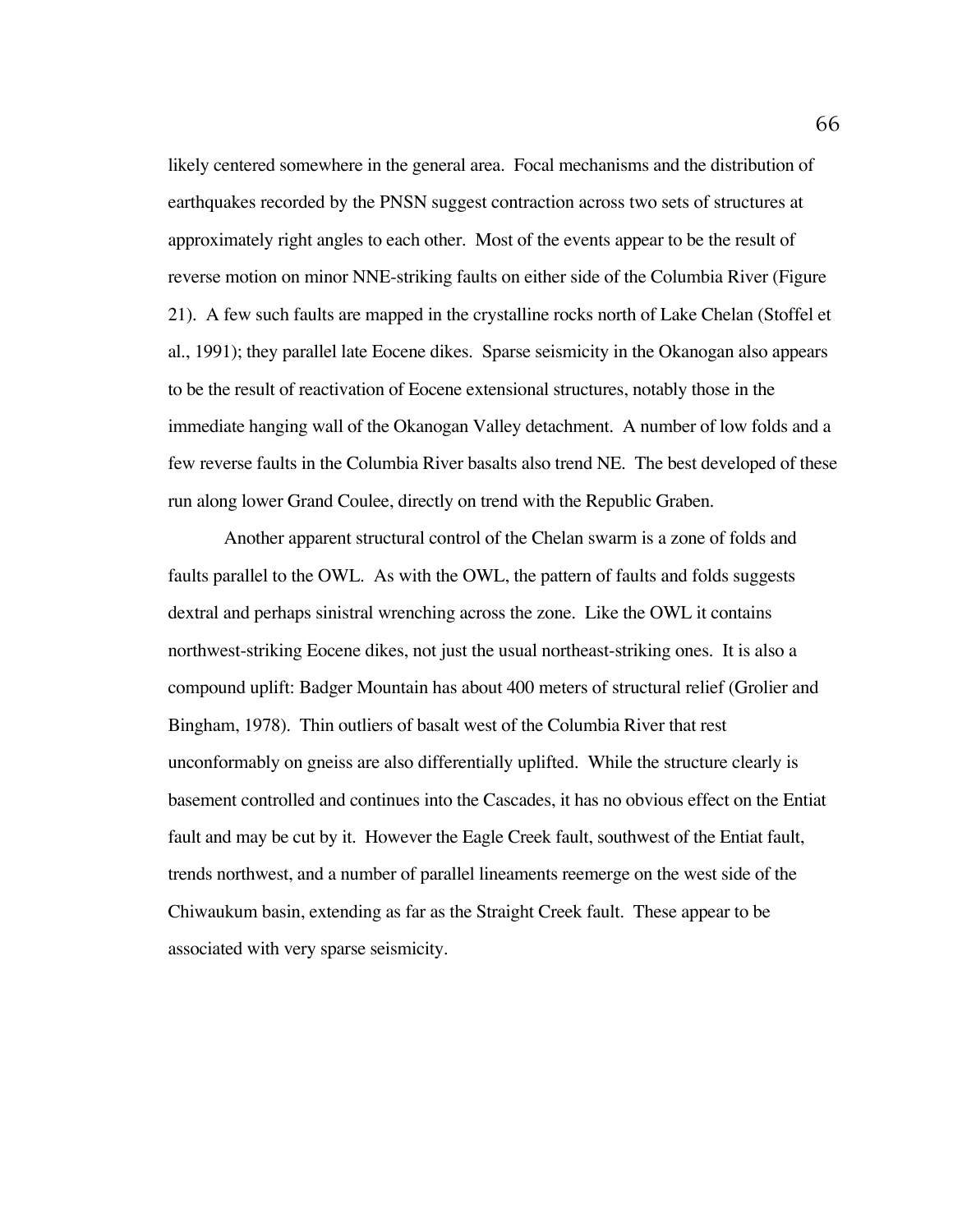The EEL (Ephrata-Entiat Mountains lineament) seems to be an appropriate name for this OWL-parallel lineament and structural zone. Leaving aside its problematic relationship with the Entiat fault and its projection beyond Ephrata under the Columbia River plateau (it can plausibly be traced past Clarkston to at least John Creek, a tributary of the Snake River, but has very limited topographic expression), the EEL appears to be part of the same regional NW-striking fault set as the OWL, and is the most northerly yet recognized (Figure 10).

### **2.5 Summary and discussion**

Despite initial impressions, Yakima folds are never simple. Varied structural style and wavelength, along with patterns of seismicity suggest at least local decollement at a variety of structural levels:

within and at the base of the basalts;

at 5-10 km (controlled by quartz ductility and perhaps guided by the

basement/Tertiary contact);

below the brittle-ductile transition (controlled by feldspar ductility).

Coincidence between very shallow structures and steeper structures suggests that the steeper structures are more fundamental, although their surface expression may be subtle. The 5-10 km decollement appears to fundamentally control the geometry and spacing of Yakima folds, the Horse Heaven Hills being the clearest example. East-west striking structures in the northern Yakima fold belt have a different spacing and some suggestion of deeper basement control. These including the Frenchman Hills, Saddle Mountains and Umtanum Ridge as well as discontinuous structures on trend to the west, notably the central segment of Manastash Ridge and structures within Kittitas Valley.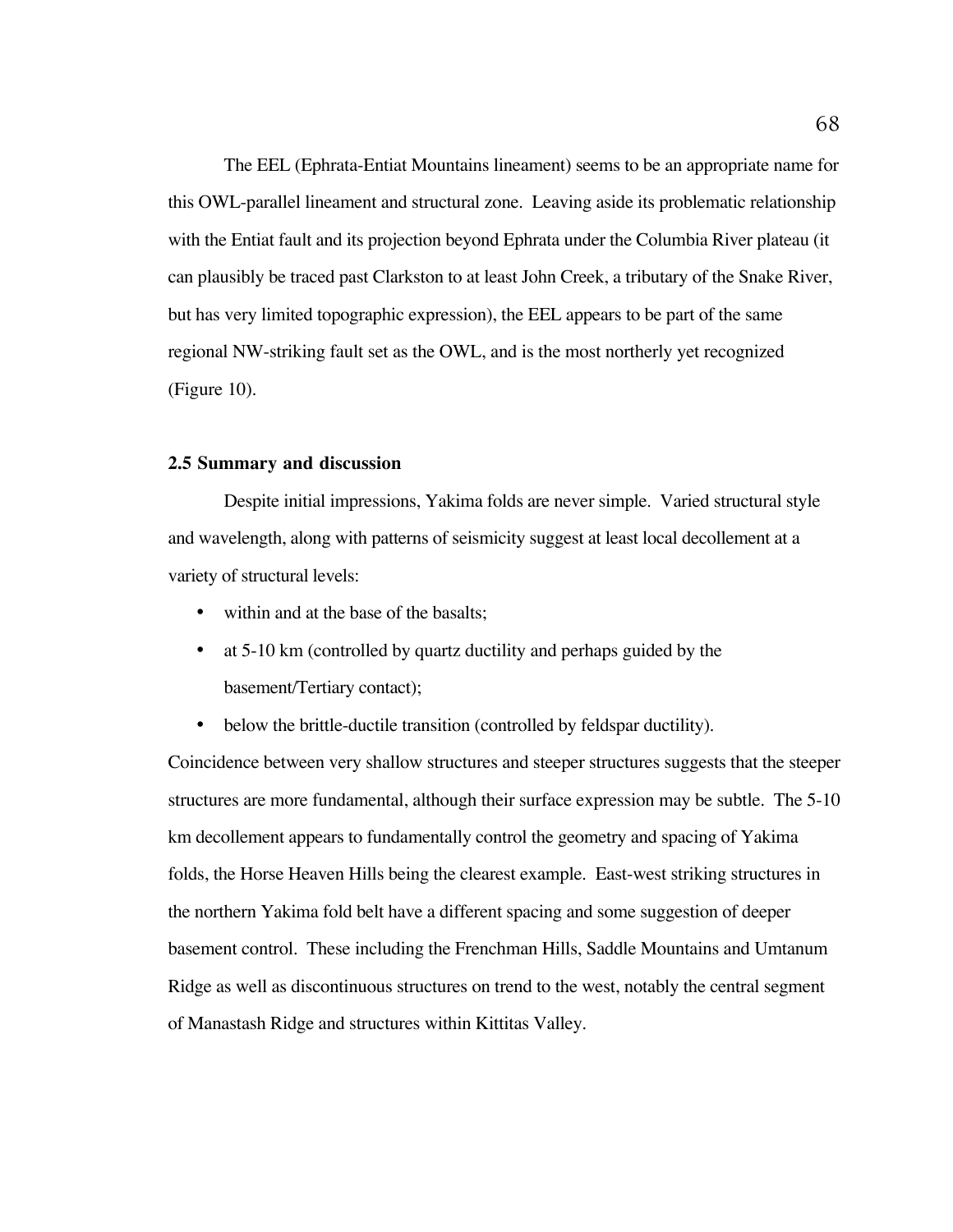The superposition of various structural styles is probably a by-product of changing rheology and deformation processes at depth. With increasing temperature and pressure, deformation is presumably more and more penetrative. At depth, small scale folding and faulting, pressure solution, collapse of pore spaces and metamorphism to denser phases can together accommodate substantial strain. The more rigid rocks at shallower levels would be compensate by more brittle mechanisms, i.e. increased fault displacement and buckling, accommodated by slip along decollement horizons.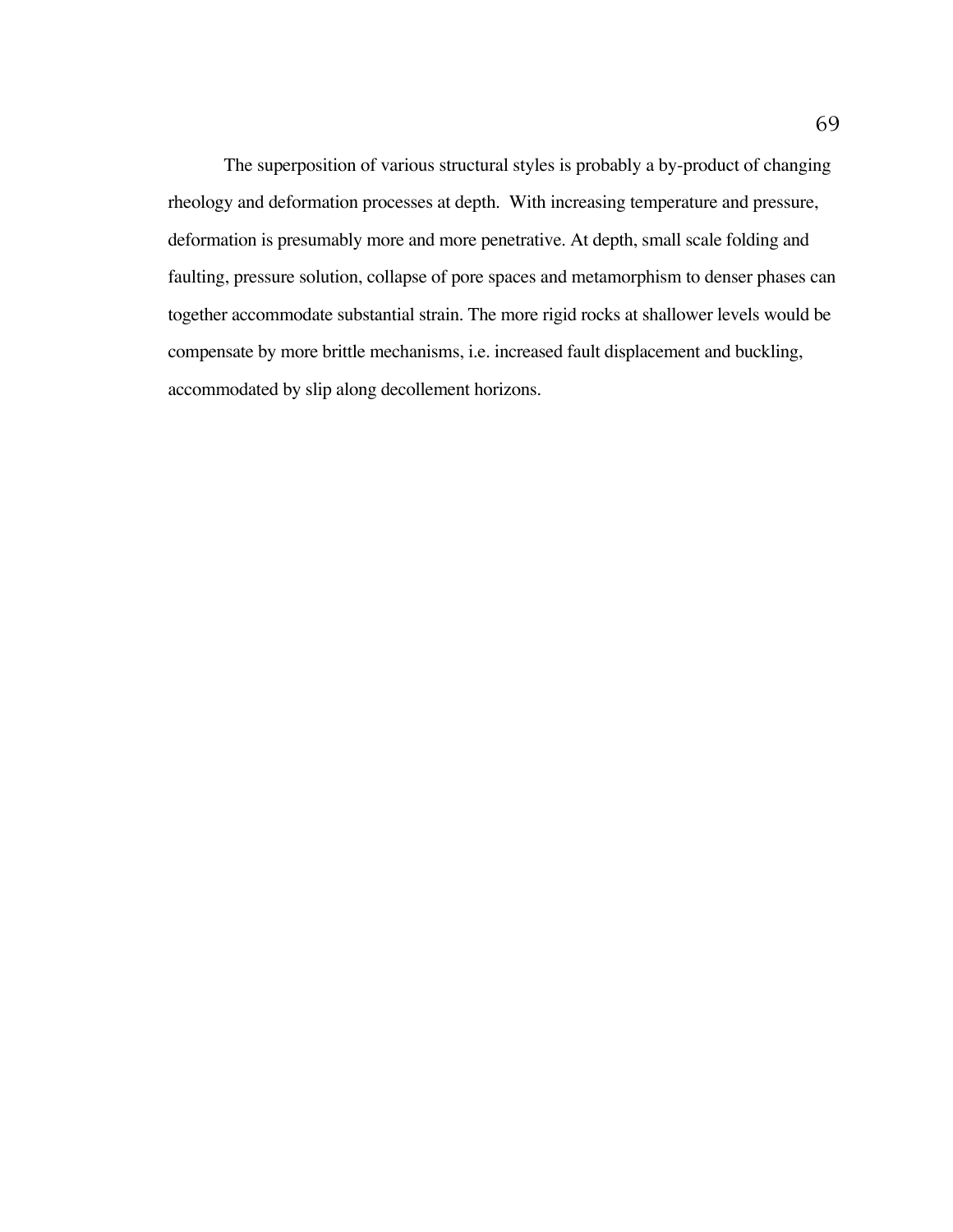# **3. STRAIN VECTORS AND STRAIN CHANGES**

### **3.1 Columbia embayment**

P-axes in the Columbia Basin suggest maximum contraction directed about N15E, with considerable local scatter from nearly northwest to nearly northeast (Figure 22). The scatter is presumably the result of some combination of fault block interactions, other variations in stress (e.g., those due to topographic gradients), and uncertainties in deriving the mechanisms. T-axes are mostly vertical, reflecting the dominance of crustal thickening rather than conjugate faulting as the means of contraction. In the southern Cascade Range the latter becomes more important.

Movement of GPS stations relative to North America is NNE (Figure 10). There is probably a small component of recoverable strain from the subduction zone directed ENE, which may explain why the GPS vectors are directed slightly more easterly than the focal mechanisms.

Fault orientations and slip vectors determined for faults near the OWL suggest a very similar maximum principle strain directed slightly east of north (Figure 23). Most of these faults cut Plio-Pleistocene strata. Striations from reverse faults in southwest Washington also suggest contraction directed about N15E (Wells, 1999), supporting the notion that the northeast- to east- trending folds of the Puget-Willamette lowland and the Yakima fold belt form a single interlinked system (Beeson et al., 1989).

The NNE-directed contraction active at present, and in the recent geologic past, is somewhat different than the NNW contraction implied by the mostly ENE-trending Yakima folds and NNW-striking Columbia River basalt dikes (Figure 3). The major implications of this are that typical ENE-trending Yakima fold structures should on average have a small left-lateral component, and that the Olympic Wallowa line is predominantly contractional, with a subordinate component of dextral strike slip.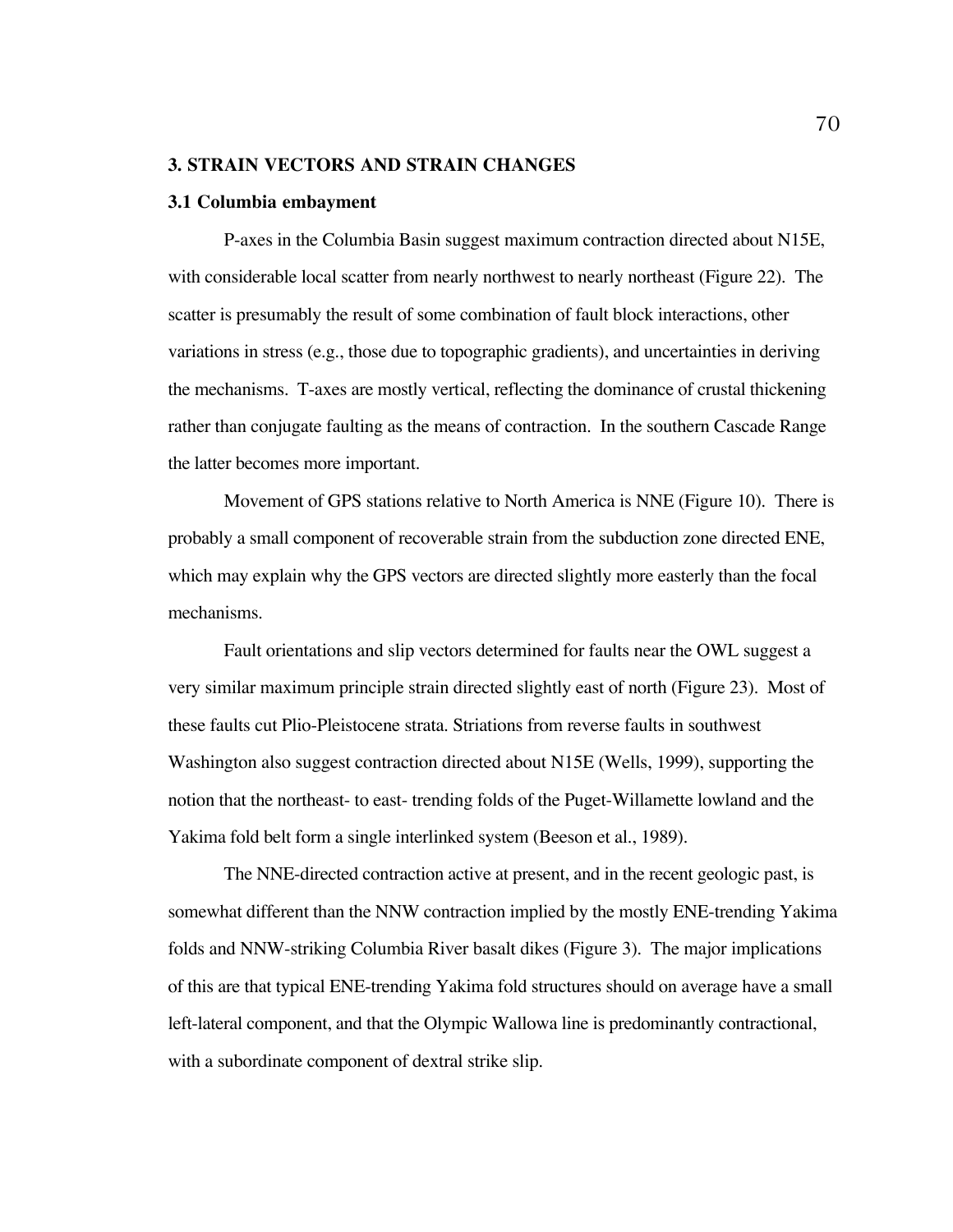Barrash et al. (1983) suggested the change between the NNW- and NNE- directed regimes of the Columbia Basin occurred about 10 million years ago, while Lawrence (1979) suggested the change occurred in the early Pliocene in the Blue Mountains, based on changes in the orientation of joint systems. The NNW orientation of even the youngest CRB dikes (10-6 Ma), the apparent lack of major relief on the OWL until after about 7 Ma (Walls et al., 1994), and the abrupt drop in the volume of volcanic detritus from the southern Washington Cascades at about 6 Ma all suggest a latest Miocene date for the transition.

Barrash et al. (1983) and Walls et al. (1994) suggested that the NNE contraction was at first very rapid but slowed abruptly by the middle Pliocene: basalt gravels of the Thorp Formation and equivalents appear to rest on a pediment that beveled deformed strata of the late Miocene Ellensburg formation. However in the absence of diagnostic tephras, it is difficult to distinguish the Thorp and equivalents from later Pleistocene gravels, so the pediments in most cases may be younger. Unequivocal Thorp and Ringold sediments are commonly strongly folded and/or faulted as, for example, on Rattlesnake Mountain (Reidel et al., 1989), the Saddle Mountains (Reidel, 1984) and Manastash Ridge (Miner, unpublished mapping). While the Ellensburg-Thorp unconformity is significant, it does not mark the end of deformation in the Columbia Basin.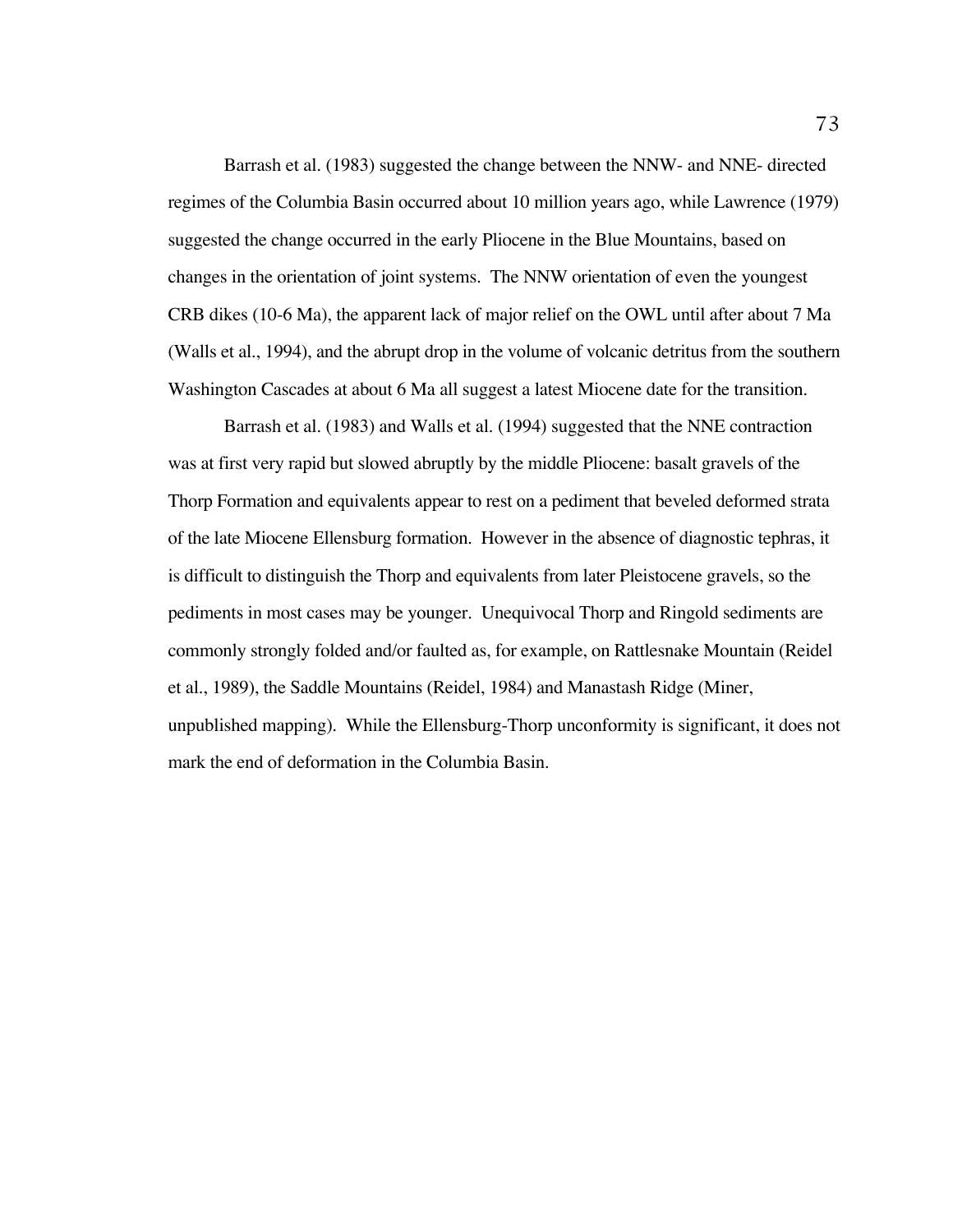# **3.2 Modulation of strain by dynamic topography**

Contraction is not exclusively NNE directed in Washington, especially in the areas to the north underlain by more crystalline basement. P*-*axes in the northwest Cascades, northern Puget Sound and Vancouver Island tend to trend northwest. In the Chelan area *P*axes are bimodally distributed, with contraction directed both approximately northeast and northwest (Figure 24). The northeast-trending structures of lower Grand Coulee, initially parallel to basement trends, curve eastward, paralleling the basalt margin (Figure 18). The Blue Mountains uplift is also somewhat concentric to the Columbia Basin, and there are several focal mechanisms with northwest-trending P- or nodal axes.

The northeast half of Washington, with its thicker, more buoyant crust, has long acted as a strong "backstop" against which southwestern Washington is deforming, mostly dissipating NNE-directed stress. The mixture of P*-*axes in the transition zone suggests that the maximum and intermediate compressional stresses are similar enough in magnitude that the resulting strain axes readily exchange in response to local effects. This in turn implies that horizontal compressive stress is roughly isotropic, and that contraction can potentially occur in any direction, depending on local conditions. High topographic gradients, as along the edge of the Columbia Basin, may generate the critical differential stress. The orientation of weak zones in the basement is also an important control. The strain "ellipsoid" in the Entiat area can be visualized by flattening an upright boiled egg somewhat more WNW-SSE than ENE-SSW. The opposite is generally the case to the south. In both cases uplifts and basins are rhombic, and it may be more useful to visualize strain in terms of a prism (e.g. cleavage rhomb) with the long (dilatational) axis subvertical.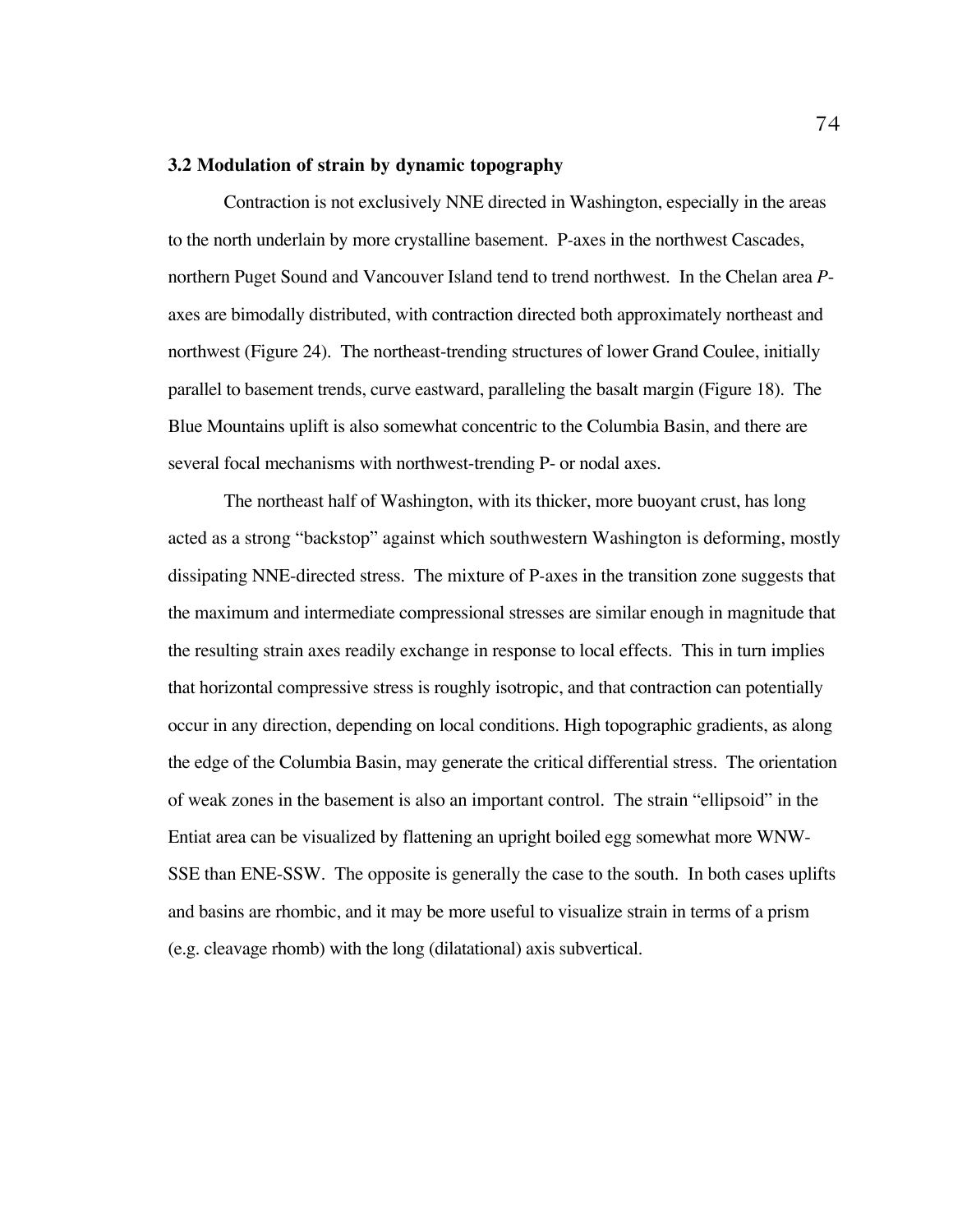The downgoing Juan de Fuca plate is strongly arched under the Olympic Mountains, northern Puget Sound and the Okanogan highlands (Bostock and VanDecar, 1995). P*-*axes seem to parallel the contours of the arch in Puget Sound (Ma et al., 1996). Above the crest of the arch in the North Cascades there are a few focal mechanisms suggesting NW-SE dilatation, apparently complementing the contractional mechanisms in the Entiat area, which lies above the southeast limb of the arch. While a slab arch subducting in a steady fashion need not have a strong surface effect, a change in the dip of the slab or tightening of the arch would constrict the overlying mantle, causing uplift and flow away from the arch. The Juan de Fuca plate system reorganized in the early Pliocene, when the Explorer and Gorda subplates began moving independently of the main Juan de Fuca plate (Riddihough, 1984). The resulting change in motion of the Juan de Fuca plate appears to have complicated the geometry of the slab arch (Bostock and VanDecar, 1995). The arch itself may have originated in the Miocene: 20-14 Ma plutons in the North Cascades appear to have increasingly pronounced NE trends, perhaps due to tension above the crest of the arch.

To the south, along a line extending from Willapa Bay through Snoqualmie Pass, the downgoing Juan de Fuca plate appears to be torn and to the south assumes a steeper dip (Michaelson and Weaver, 1986). This appears to correlate with the persistently low Columbia River corridor (the Columbia trans-arc lowland of Beeson et al., 1989). Other, perhaps interrelated controls on the anomalously low topography of this portion of the forearc, arc and backarc are the older age of subducting crust and the partly to dominantly mafic crust of the upper plate, especially Siletzia (Trehú et al., 1994; Wells et al., 1998).

Like the Olympic-Okanogan arch, the Klamath-Blue Mountain uplift appears to be young, and it may have a similar cause. Very rapid uplift of the Klamath Mountains may be related to subduction of the younger crust of the Gorda plate (McNutt, 1983), but even the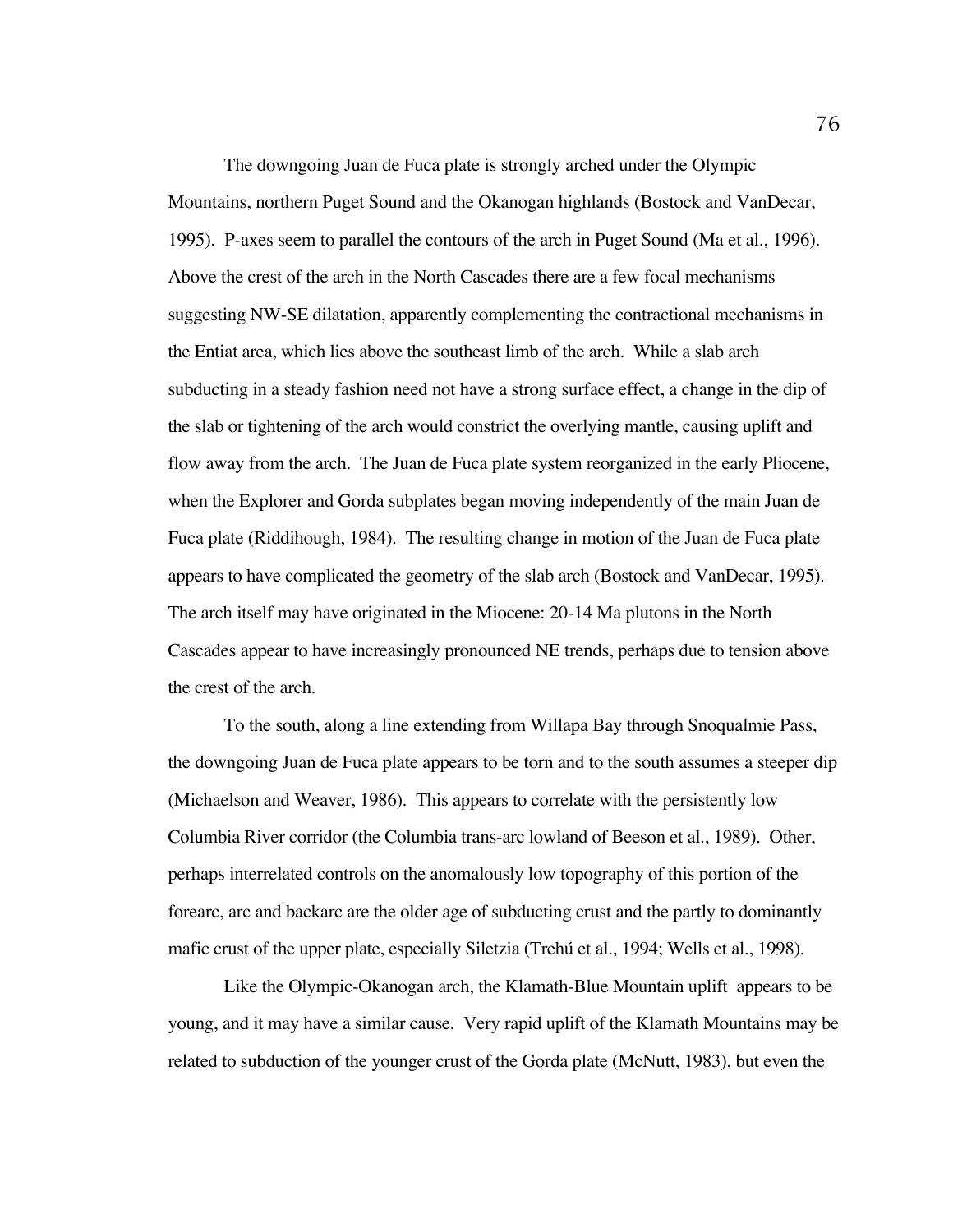far inboard end of the Blue Mountains has also risen at significant rates in the last few million years. Approximately half of the 2 km of uplift in the Hells Canyon area is Pliocene and younger (Bond, 1963). Similarly, the base of the Columbia River Basalts now lies at altitudes as high as 3 km in the Wallowa Mountains.

Uplift of the B.C. Coast Mountains commenced about 10 Ma, and accelerated in the Pliocene (Farley et al., 2001). The latter may correlate to the breakoff and probable underplating of the Explorer subplate (Riddihough, 1984). Total post-10 Ma uplift in the Mt. Waddington area is about 3 km (Matthews, 1991). The downplunge end of this uplift is represented by the modern Washington Cascade Range, which is uplifted about 2 km in the north and 1 km in the south. At the Columbia Gorge much of this uplift appears to be Pliocene and younger (Beeson et al., 1989). Presumably the Cascade uplift is also due to the subduction of progressively more bouyant oceanic crust. The high topography and high heat flow of the Cascades make them prone to gravitational spreading. In retrospect it is not surprising that the 1996 Duvall earthquake was directed west, in contrast to the northerly directed maximum principle strain in the Puget lowland.

Neotectonic uplift in the northwest appears to be widespread, perhaps extending to the Rocky Mountains. Horizontal crustal strains over much of the region are low, however, and do not necessarily correlate to the topography. Mantle response to changing plate margin conditions in the Pliocene may be one factor. Along this line two processes can be envisioned: failure or steepening of portions of the Juan de Fuca slab may have allowed mantle upwelling, or shallowing of subduction may have displaced mantle material eastward or away from slab culminations. In addition, the Yellowstone hotspot plays a strong role in topography and structure (Suppe et al., 1975). Whatever processes are responsible, rapid differential uplift is a widespread in the region, and its role in generating critical stresses and earthquakes is perhaps underappreciated.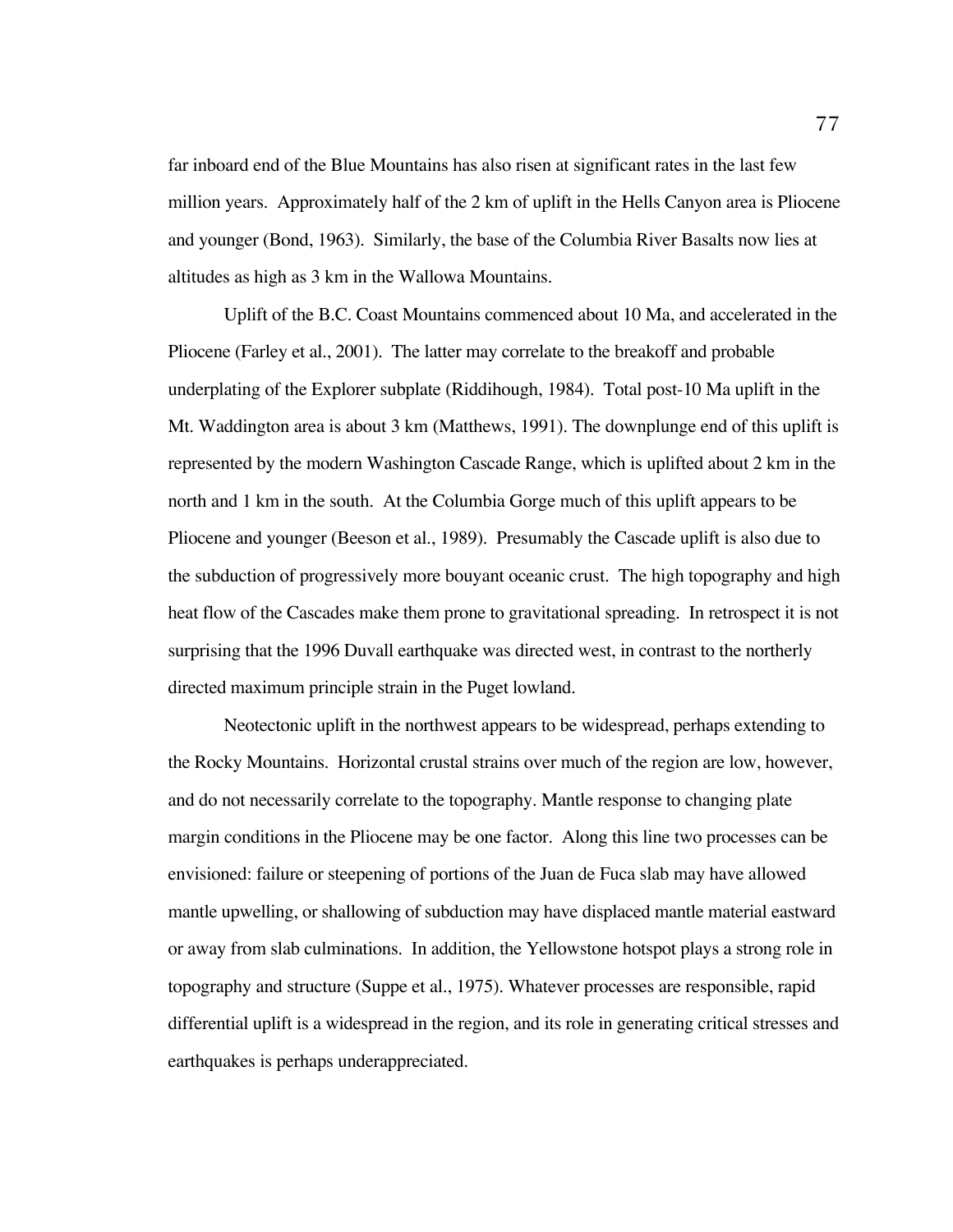# **3.3 Relationship of the Yakima fold belt to the Basin and Range province**

Most Yakima folds trend west-southwest, parallel to the Olympic-Okanogan arch and Blue Mountains uplift. While the Blue Mountains are to some extent an anticlinal uplift, the Blue Mountain front can also be viewed as a monoclinal step separating the Northern Basin and Range, with its high topography and heat flow, from the Columbia Basin, a persistent, anomalous topographic low. Based on analogy with the northern flank of the Alps and the fold belt of the Jura, Laubscher (in Kienle et al, 1977) suggested that the Yakima fold belt formed due to a combination of north-directed gravitational collapse and right lateral wrenching of the Tertiary cover sequence. Indeed the Oregon Basin and Range and the Blue Mountains contain numerous down-to-the-north normal and oblique rightnormal faults (Walker and MacLeod, 1991) that are the apparent complements of the contractional and oblique right-reverse structures of the Yakima foldbelt. The structural block bounded by the OWL, Brothers fault zone, Cascade crest and the western edge of the craton can be viewed as an extensional allochthon (with a contracting toe), that is also undergoing dextral shear.

Active strain measured with GPS suggests that gravitational collapse may still be feeding the Yakima fold belt. Sites in the Yakima fold belt are moving to the NNE, while sites in the northern Basin and Range, including Burns, are moving WNW. This implies some divergence as well as right lateral shear. Although the GPS velocities have been explained in terms of rigid block motion involving most of Oregon (McCaffrey et al., 2000), geologic and paleomagnetic evidence instead suggests distributed shear at a variety of scales (e.g., Sheriff, 1984). Major structures in the Blue Mountains such as the John Day fault appear to have a mid-late Miocene contractional history followed by a latest Miocene and younger (post-Rattlesnake tuff) extensional episode (Thayer and Brown, 1966). The Oregon Basin and Range appears be expanding northward at the expense of the Yakima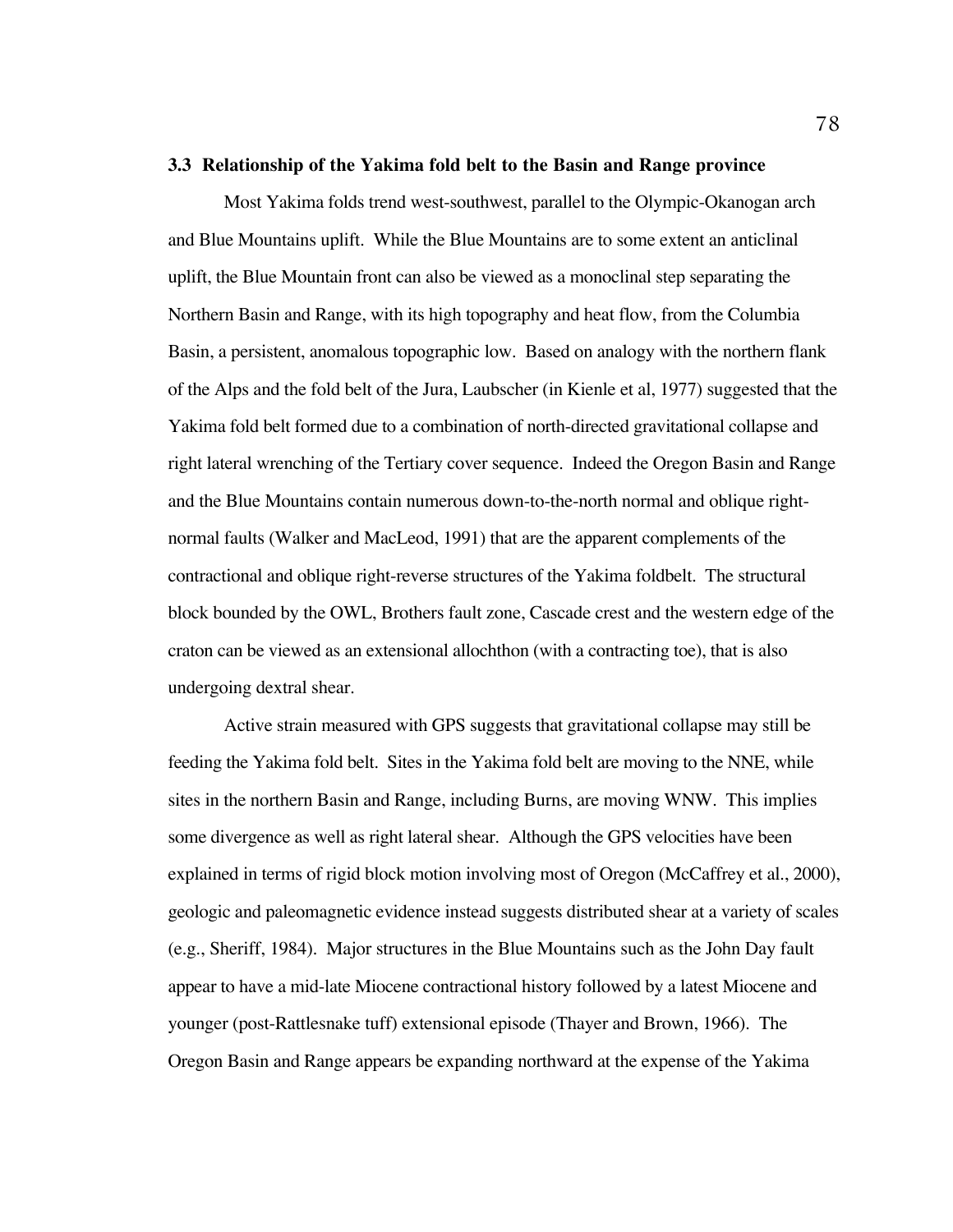foldbelt: the Blue Mountains were a depocenter as late as the middle Miocene. They appear to have undergone rather young uplift, and incipient gravitational collapse. This is part of a broader, complex, and evolving system of intraplate deformation (Hemphill-Haley, 1999), for which block models are at best an approximation.

### **3.4. Origin and nature of the Olympic-Wallowa line (OWL)**

The OWL is the most prominent of a family of faults and associated structures in eastern Washington and Oregon. This system is fairly penetrative on a regional scale (Figure 10), but only a few of the fault zones have a pronounced structural expression. These faults appear to act as transforms accommodating differential motion within and in front of the northern Basin and Range (Lawrence, 1976). However their latter-day function does not necessarily explain their origin. A number of authors have speculated that the OWL has an older history. Any explanation of the origin of the OWL, however, must also account for other structures in the system, for example the Brothers fault zone (BFZ). This precludes the origin of the OWL as a pre-Tertiary terrane boundary (because the BFZ cuts at a high angle across such terranes). A related idea, that the OWL is a preexisting structure that subsequently acted as the continuation of the Straight Creek fault, appears untenable for a number of reasons (Cheney, 1999). There is good evidence that the Straight Creek continues southward; its apparent end at the OWL is simply due to overlap by late- to postkinematic strata and perhaps a small left step. However the Straight Creek fault and OWL do appear to have interacted in the middle Eocene, and the EEL also may be defined by mid-Eocene structures. The OWL family does seem to have an older history.

The OWL family of structures closely corresponds to the westward excursion of Cordilleran structural and magmatic trends (Wise, 1963). Given the evidence that this pattern may have originated in the latest Cretaceous or earliest Tertiary, the OWL family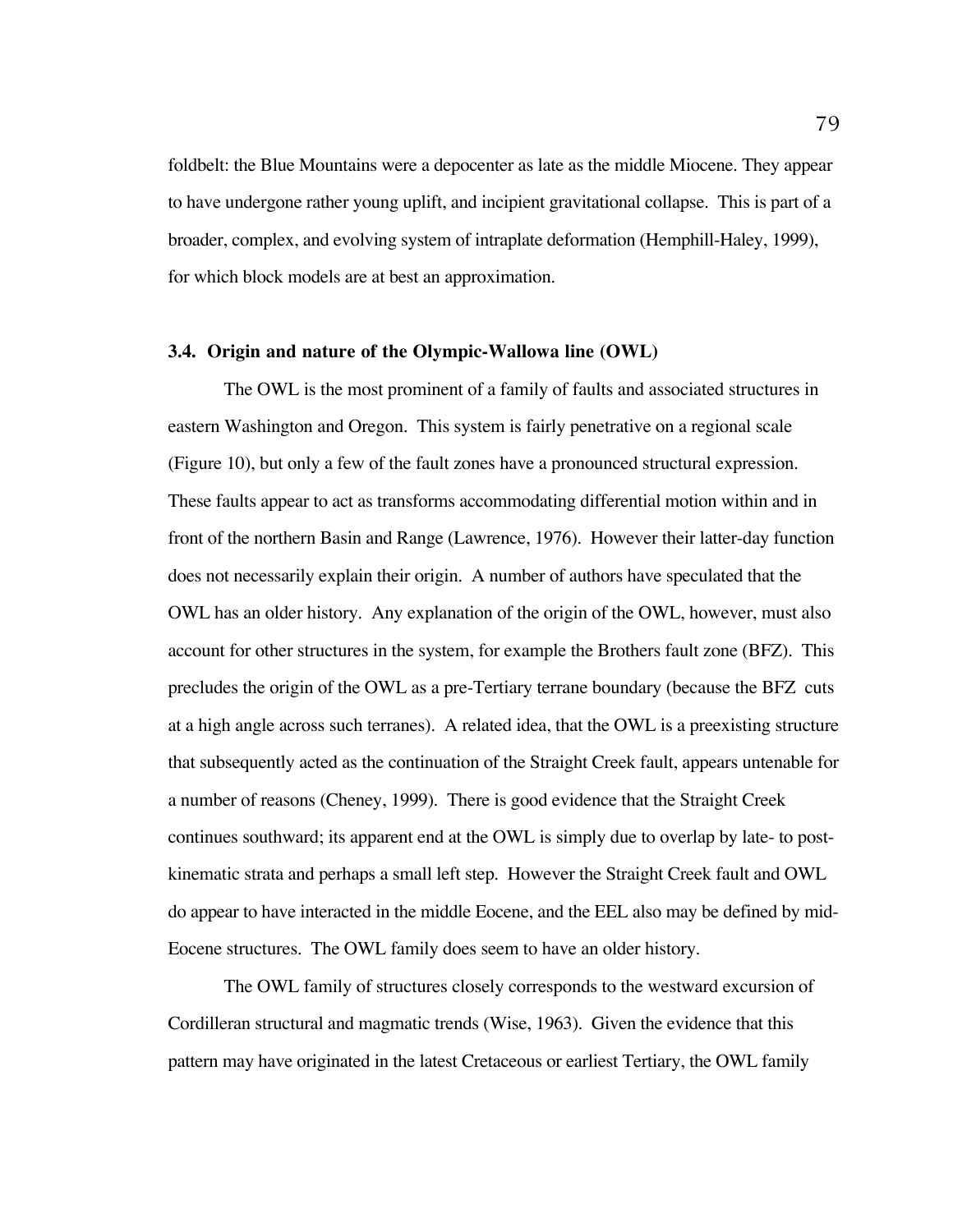may simply have originated during expansion of the proto-Basin and Range. However this hypothesized expansion seems may have been much different in style than the post-middle Eocene Basin and Range (Hodges and Walker, 1992). Furthermore the OWL and EEL have identical trends to their southern brethren, despite the fact that prior to the middle Eocene the continental margin was apparently quite irregular, and the north and south sides of the Columbia embayment were likely under the influence of separate oceanic plates.

The OWL does not in fact appear to extend as far as the Olympics; like other structures of the system it cannot be traced with much confidence past the Cascade crest. The western ends of these structures correspond to the eastern margin of Siletzia. Because Siletzia appears to have collided in the middle Eocene, might not the initiation of the OWLtype structures be related? Their orientation relative to the Straight Creek fault is quite similar to antithetic Reidel shears  $(R')$  that accommodate the "venetian blind" style of rotation. Wells and Coe (1985) presented paleomagnetic evidence that suggested that this style accommodated rotation during accretion and translation of the Gray's River volcanics (Siletzia). Collision would seem to favor this style because it simultaneously accommodates shear and contraction. OWL-parallel sinistral/oblique structures appear to accommodate active rotation of the modern Cascadia forearc (Goldfinger et al., 1997). In the mid-Eocene the much stronger contraction may have caused a dextral shear couple between the Straight Creek fault and the craton. Collision plausibly accounts for the formation of a regionally coherent fault system cutting across a complex preexisting structural fabric. The OWL in the middle Eocene seems to have been dominantly contractional, but there is some suggestion of a left lateral component in fabrics of the Taneum Lake and Easton Ridge fault zones. The EEL may be a good place to further test the hypothesis, because it is developed in rocks with late Cretaceous to middle Eocene cooling dates.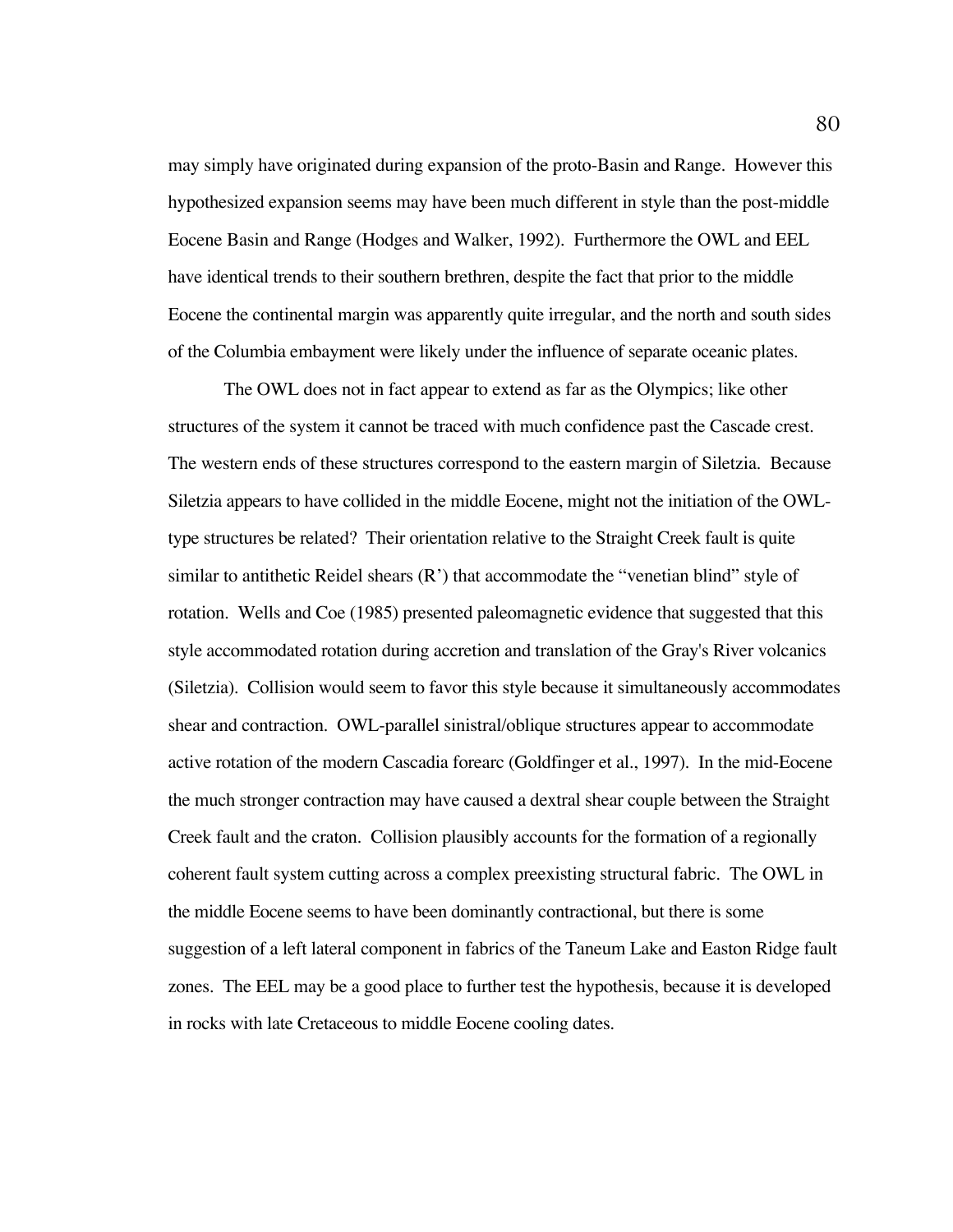# **4. WHAT LIES UNDER THE BASALTS?**

### **4.1. Speculations based on the Baja BC hypothesis**

Rodi (in Barrash et al., 1983) inferred from seismic data that underneath the basalts, a major break between "continental" (i.e. granitic) and "oceanic" (gabbroic) basement trended east-west and lay north of the OWL. This appears to correspond to an abrupt thickening of the Tertiary section (Figure 25), also along an east-west step (Glover, 1985; Reidel et al., 1989). A similar step occurs east of Snoqualmie Pass, where a series of major faults accommodates the transition from the North Cascades/Coast belt to lower-grade and less-intruded terranes correlative with those of the northwest Cascades, San Juan Islands, and southern Vancouver Island (Brown, 1987; Miller et al., 1993). When last seen on the east flank of the Cascades, these faults strike northwest-southeast, parallel to the OWL, but appear to be swinging into more east-west strikes away from the right lateral Straight Creek fault (as more clearly do their offset equivalents west of the Straight Creek fault). I speculate that east west-trend of folds within and north of the OWL are controlled by these faults, and that the north part of the Pasco Basin is likely underlain by terranes of the Northwest Cascades system (NWCS) and "Eastern melange belt" (EMB). In this scenario the rapid thickening of the Tertiary section across the Saddle Mountains area is the exact counterpart of the thickening of Tertiary rocks between the north and south Cascades. The apparent correspondence of the OWL with this transition in the Cascades is somewhat accidental.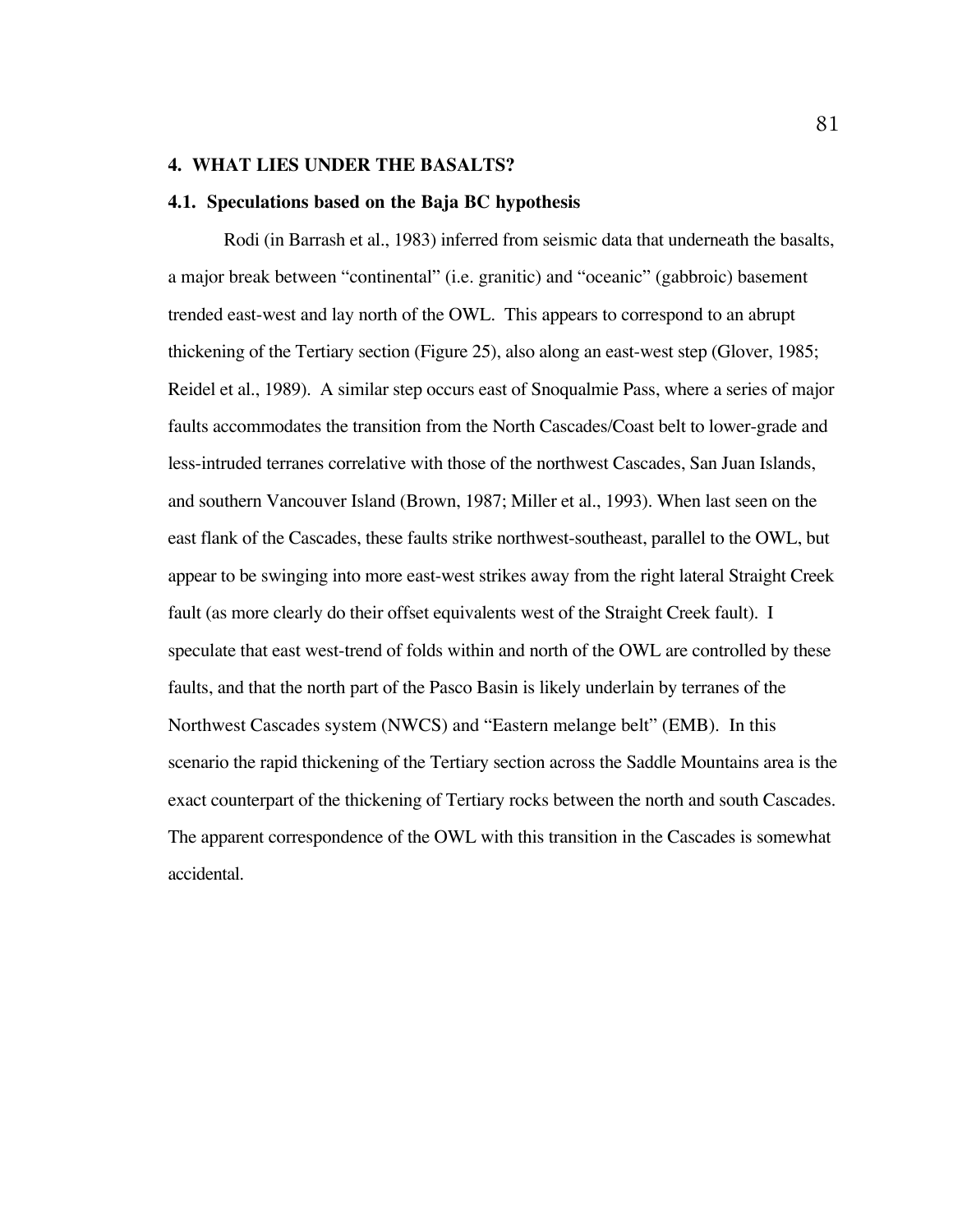The east-trending Yakima folds end abruptly at a series of high angle structures (occupied by Saddle Mountains basalt dikes) that are roughly on trend with the Pasayten fault (Finn and Stanley, 1997; Reidel et al., 1994). Although later thrust faulting presumably conceals the break, the Pasayten trend marks the boundary between the Insular and Intermontane superterranes, which are apparently displaced roughly 2000km relative to each other (Cowan et al., 1997; Wynne et al., 1995). NWCS and EMB rocks appear to have accreted by the mid-Cretaceous, prior to translation, so it is reasonable that they should be truncated (Figure 26). The probable terrane boundary intruded by the dikes (Reidel, 1994) appears to bend into and be cut by the KBML, which has been postulated to be part of the Baja BC boundary system (Riddihough et al., 1986).

The KBML may continue as the Hite fault, which bounds the Blue Mountains terranes and may offset the west-striking portion of the Salmon River suture (to the Cheney fracture zone?). The continuity of the KBML and Hite fault seems to support the notion that the Insular and Intermontane terranes moved together for a time. This late stage translation was distributed over a broad zone including areas often considered undisplaced craton. Both the Pasayten and Hite systems have previously been considered likely sutures between craton and outboard terranes (Reidel et al., 1994). However the Hite fault is outboard of the Blue Mountain accreted terranes, and so, therefore is the Palouse slope, which lies west of the Hite fault system and east of the Pasayten trend. The western portion of the Palouse slope is therefore probably peri-cratonic and considerably displaced. The Hite fault is also on trend with the eastern boundary of the Omineca Belt in the Purcell trench. The northern Rocky Mountain trench appears to have locally accommodated at least 1000km of slip (Gabrielse, 1985). This presumably was transferred via the Omineca-Okanogan belt to faults roughly along the KBML.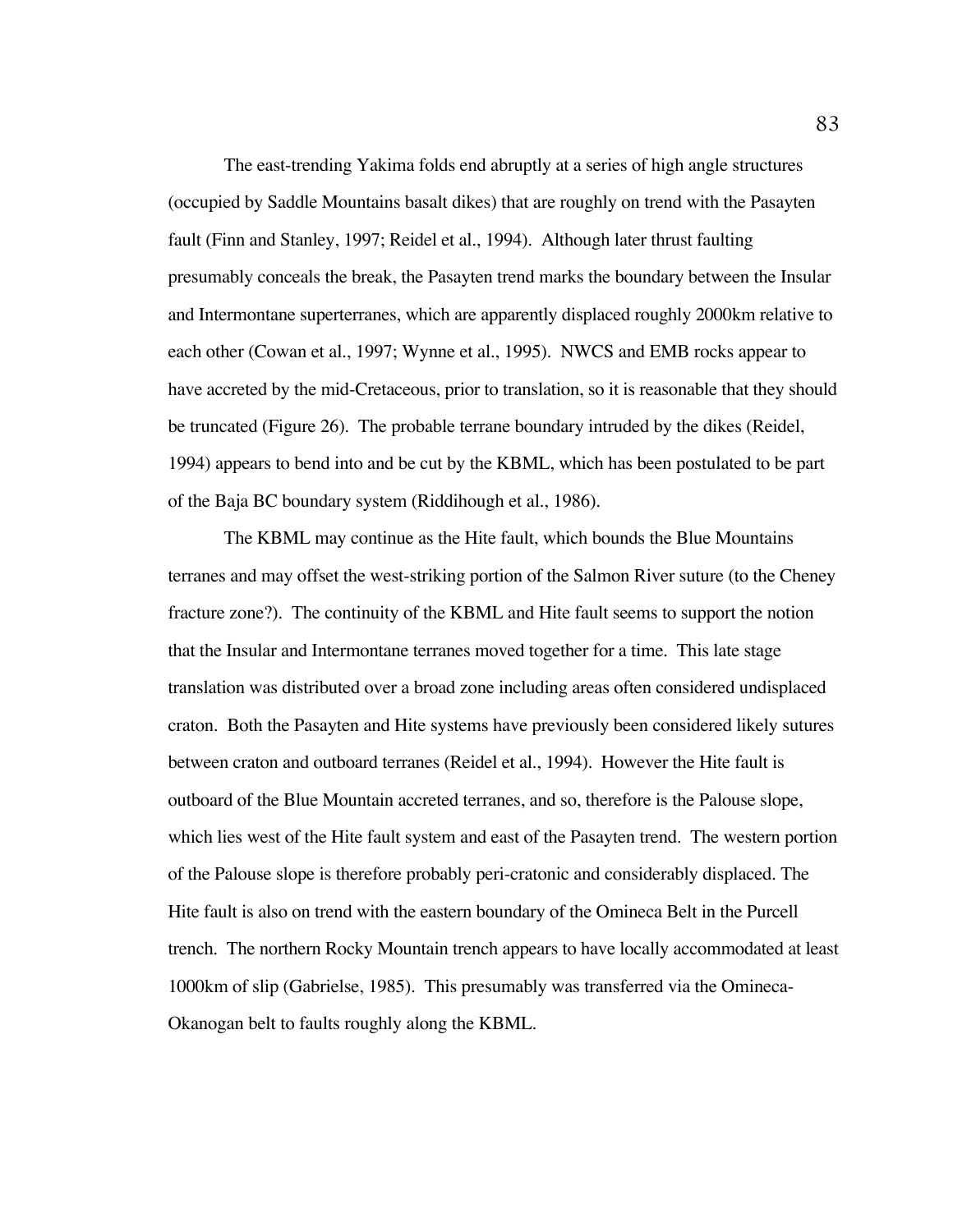## **4.2. Eocene structural continuity**

On somewhat firmer ground, Eocene structures can be plausibly traced by overlying drape folds in the Columbia River basalt. For example the Leavenworth, Eagle Creek and Entiat faults all appear to turn south, paralleling the trend of the Straight Creek fault (Tabor et al., 1982). The Hog Ranch uplift, which appears to correspond to the hanging wall of the Leavenworth fault, is the most pronounced example of this and has been much noted (Campbell, 1989; Reidel et al., 1994). The Hog Ranch axis is a broad upwarp and diffuse tear structure in the basalts. It accommodates the change in vergence from south to north on several folds with a generally right-lateral sense. The Entiat fault appears to be the master fault of the Chiwaukum Basin; it perhaps continues under Sentinel Gap. Late Eocene strike slip on the Entiat fault implies extension across the Sentinel Gap trend. Thus the deepest part of the Columbia Basin may correspond to a late Eocene graben or downwarp. This is probably not the dramatic rift envisioned by Catchings and Mooney (1988), but rather a more local basin generated by fault-fold interference (Reidel et al., 1994).

Structures on trend with the Republic graben can be traced into the Chelan and Wenatchee blocks, which are distinguished by somewhat different uplift histories. Much of the Chelan block did not cool below hornblende and biotite blocking temperatures until the middle Eocene, contemporaneous with strong contraction across the block-bounding Entiat fault. Some NW to NNW directed extensional fabrics (Haugerud et al., 1991; Miller and Patterson, 2000), however, are likely early Eocene. Prior to the middle Eocene, the Chelan block was continuous with and similar in structure to the Okanogan metamorphic complexes, but perhaps less extended. The Wenatchee block and areas south and west appear less extended still; ductile fabrics of Eocene age are not widespread. Nevertheless evidence for major normal faulting, in part low angle, appears to be widespread, especially within and at the base of the Swauk formation. Fission track dates suggest exhumation of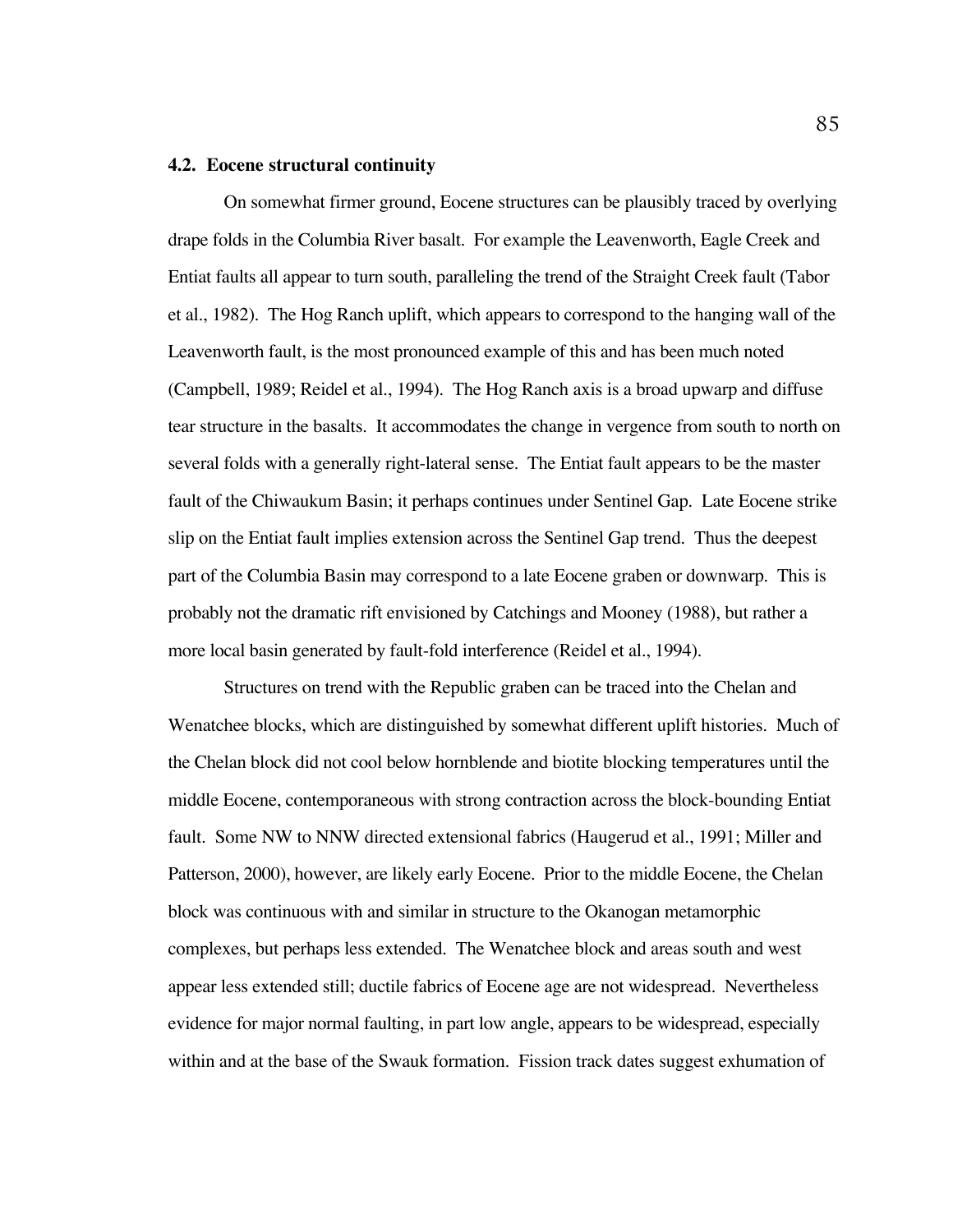the Mt. Stuart area in the early Eocene (Evans, 1994). The strong but less deep seated extension toward the early Eocene margin is consistent with extension being driven by divergence of the downgoing Kula and Farallon plates (Babcock et al., 1994; Breitsprecher and Thorkelson, 2001): the slab window and temperature of the lower crust would have increased eastward.

# **5. SUMMARY AND CONCLUSIONS**

Seismicity reveals that active deformation of the Columbia Basin involves the entire seismogenic crust, but is accommodated somewhat differently at various crustal levels. This results in a basically thick-skinned regime that is regionally and locally overprinted by more thin-skinned deformation. Longer wavelength uplifts such as the Wenatchee Mountains and Satus Pass uplift are deep-seated, and locally appear to be bounded by moderately dipping reverse faults extending to at least 20 km, where they likely flatten into ductile shear zones in the lower crust. A shallower decollement at 5-10 km appears to be more or less regional in extent and controls the basic geometry of Yakima folds. Much of this upper crustal seismicity appears to define axial surfaces. The faults themselves appear to be broadly listric, steepening somewhat upward. The great variation in structural style along and between folds is attributable to fault-bend and kink-style, liftoff folds controlled by slip at the base and within the Columbia River basalts. Thin-skinned structures in the Tertiary rocks probably accommodate shortening that is taken up by more penetrative shortening at depth.

The direction of maximum principle contraction in the Columbia Basin is approximately N15E. This is generally the case for the southwestern half of the state, and significantly different from the NNW Miocene direction inferred from fold axes and orientation of dikes as young as 6 Ma. The implied clockwise rotation of strain axes in the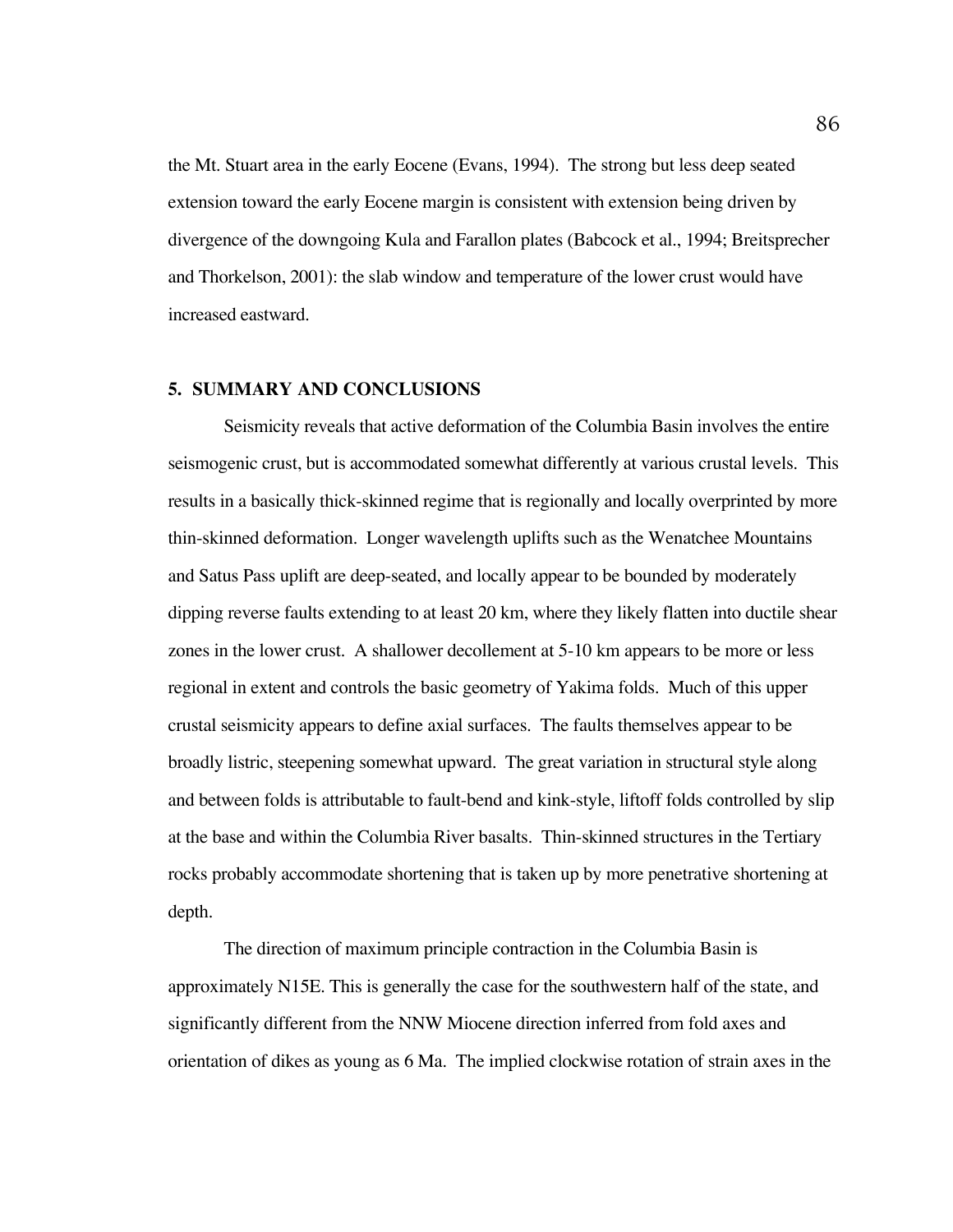latest Miocene or early Pliocene is consistent with earlier studies of young but not clearly active structures (Barrash et al., 1983; Lawrence, 1979). The onset of contraction across the OWL and extension in the Blue Mountains appear to date from this time. The two processes are presumably interlinked, and are the latest manifestation of the function of the Columbia Basin as a gravitational sink (Laubscher, in Kienle et al., 1977)

Long-wavelength uplift since the late Miocene is widespread and presumably due in part to the mantle response to changing plate motion. This relatively rapid uplift appears to be more or less independent of horizontal strain rates in the crust and is an underappreciated source of crustal stresses. The Coast Mountains/Cascades anticlinorium and the superposed Olympic-Okanogan upwarp are prominent examples of such uplifts, which began in the Miocene but accelerated in the Pliocene.

The two-stage history of the OWL since the Miocene demonstrates that some caution is necessary when speculating on its possible earlier history. It is clearly not a Cretaceous terrane boundary and it is not the continuation of the Straight Creek fault. It and the related EEL (Entiat-Ephrata line, a.k.a. Badger Mountain) do appear to have been active in the middle Eocene, however, at the same time as the Straight Creek. Based on analogy with active structures of the Cascadia forearc and widespread evidence for sinistral motions in the middle Eocene I speculate that the OWL family of structures may have originated as R' shears that accommodated some of the dextral shear between Siletzia and the craton in the middle Eocene. However an earlier late Cretaceous-early Eocene origin as transforms accommodating extension is possible (Hooper and Conrey, 1989). Seismicity appears to support the notion that the Naches fault is a throughgoing fault at depth, possibly the original master fault of the OWL (Campbell, 1989).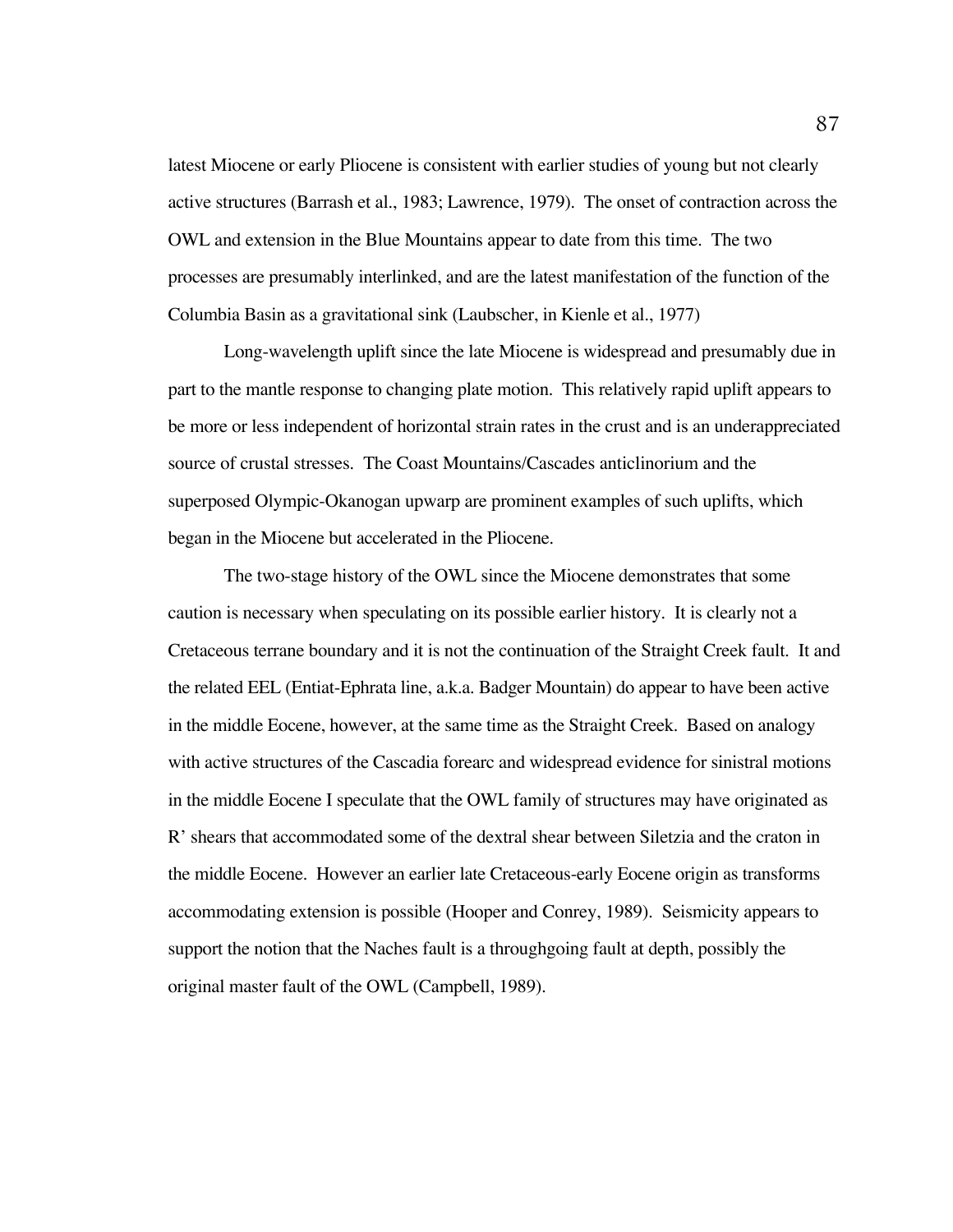The sub-basalt structure of the Columbia Basin is no less complex than the geology exposed around its perimeter. However the paucity of geophysical data allows great conceptual freedom. Based on the Baja BC hypothesis and the assumption that the Pasayten fault-Ice Harbor trend, KBML, and Hite fault approximate major crustal boundaries, it is possible to construct a vaguely plausible terrane map of Washington. The southern margin of Baja BC emerges as a likely control of the east-west structures on the north side of the greater Pasco Basin, including its westward extension under the OWL. The step in basement properties and the thickness of Tertiary strata around the Saddle Mountains appears to continue under the Kittitas Valley (Jarchow, 1991) and is exposed in the Central Cascades, where it has generally, and probably mistakenly, been associated with the OWL. On firmer ground, detailed studies of Eocene deformation in the Cascades now allow a more realistic appraisal of the possible history of such structures as the Entiat fault. The present strain regime can to some extent be viewed as a minor resurgence of that of the middle Eocene event: most obviously, the rhombohedral uplifts and basins between the Straight Creek fault and the Sentinel Gap trend have been reactivated in a similar transpressive fashion.

Relocation of earthquakes using a more realistic velocity model and/or differential travel times is necessary to substantiate the very preliminary correlations presented here. Detailed, three-dimensional crustal tomography of the Columbia Basin appears to be a worthy goal (Glover, 1985; Jarchow, 1991), and might shed light on some of the most fundamental questions about the history of the Cordillera.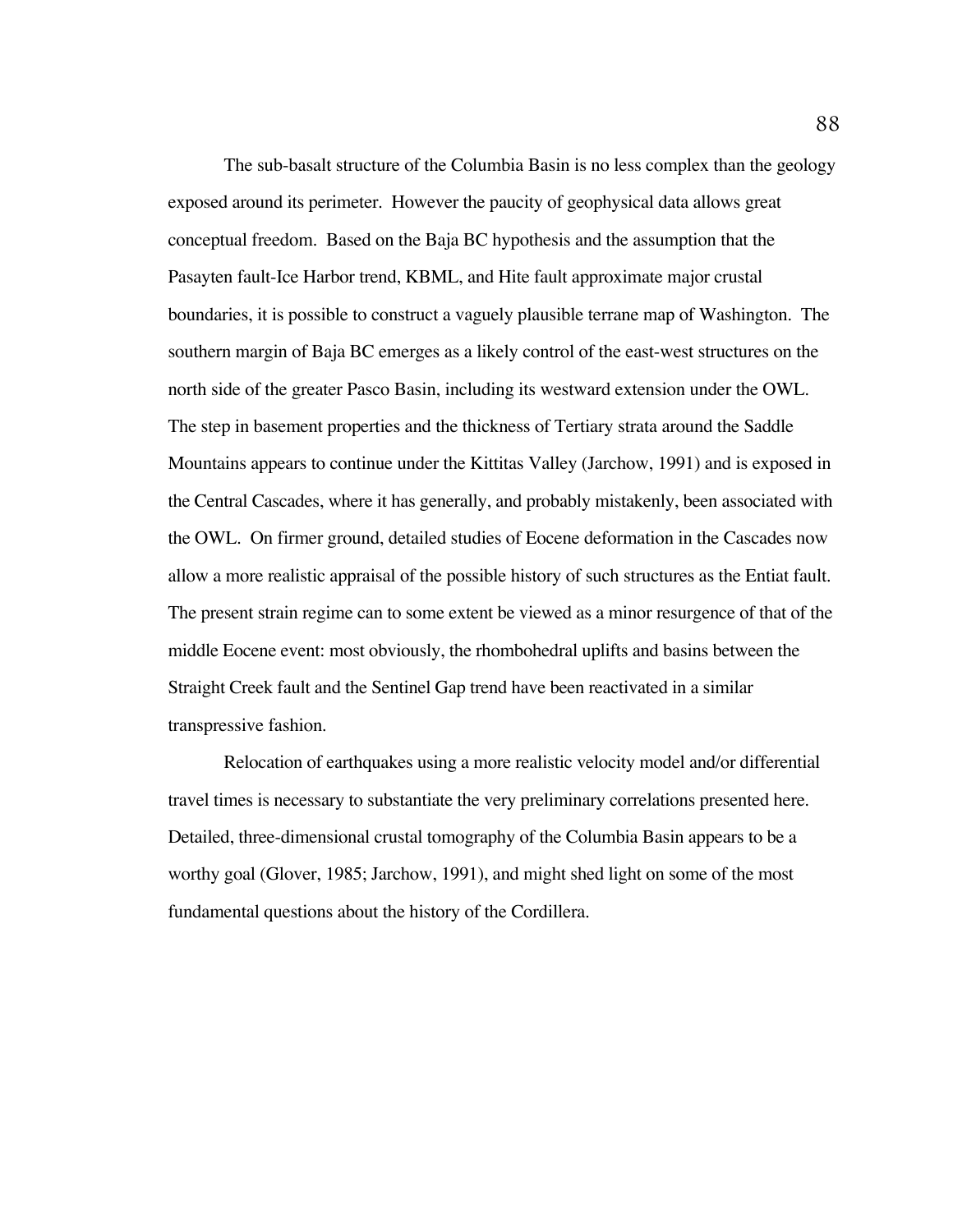# **III. REFERENCES**

- Alt, D., Sears, J. M., and Hyndman, D. W., 1988, Terrestrial maria; the origins of large basalt plateaus, hotspot tracks and spreading ridges: Journal of Geology, v. 96, p. 647-662.
- Ashleman, J. C., 1979, The geology of the western half of the Kachess Lake quadrangle, Washington [M.S. thesis]: University of Washington, 88 p.
- Babcock, R. S., Suczek, C. A., and Engebretson, D. C., 1994, The Crescent "terrane", Olympic Peninsula and southern Vancouver Island: Washington Department of Geology and Earth Resources Bulletin, v. 80, p. 141-157.
- Babcock, R. S., Suczek, C. A., and Engebretson, D. C., 1995, An early to mid-Eocene large igneous province in the Oregon-Washington Coast Ranges: AAPG Pacific Section meeting; abstracts, v. 79 (4), p. 578.
- Baldwin, E. M., and Perttu, R., 1980, Paleogene stratigraphy and structure along the Klamath borderland, Oregon: Oregon Department of Geology and Mineral Industries Bulletin, v. 101, p. 9-37.
- Barrash, W., Bond, J., and Venkatakrishnan, R., 1983, Structural evolution of the Columbia Plateau in Washington and Oregon: American Journal of Science, v. 283, p. 897- 935.
- Beck, M. E., 1984, Has the Washington-Oregon Coast Range moved northward?: Geology, v. 12, p. 737-740.
- Beeson, M. H., Tolan, T. L., and Anderson, J. L., 1989, The Columbia River Basalt Group in western Oregon: geologic structures and other factors that controlled flow emplacement: Geological Society of America Special Paper, 239, p. 223-246.
- Bentley, R. D., 1977, Stratigraphy of the Yakima basalts and structural evolution of the Yakima ridges in the western Columbia Plateau, *in* Brown, E. H., and Ellis, R. C., eds., Geological excursions in the Pacific Northwest : Boulder, CO, Geological Society of America, p. 339-390.
- Bentley, R. D. and Campbell, Newell P., 1983a, Geologic map of the Ellensburg Quadrangle, Washington: Washington (State) Department of Geology and Earth Resources Geologic Map GM-28, scale 1:62,500.
- Bentley, R. D. and Campbell, Newell P., 1983b, Geologic map of the Yakima Quadrangle, Washington: Washington (State) Department of Geology and Earth Resources Geologic Map GM-29, scale 1:62,500.
- Bestland, E. A., Hammond, P. E., Blackwell, D. L. S., Kays, M. A., Retallack, G. J., and Stimac, J., 2001, Geologic framework of the Clarno Unit, John Day Fossil Beds National Monument, central Oregon: Oregon Geology, v. 61, p. 3-19.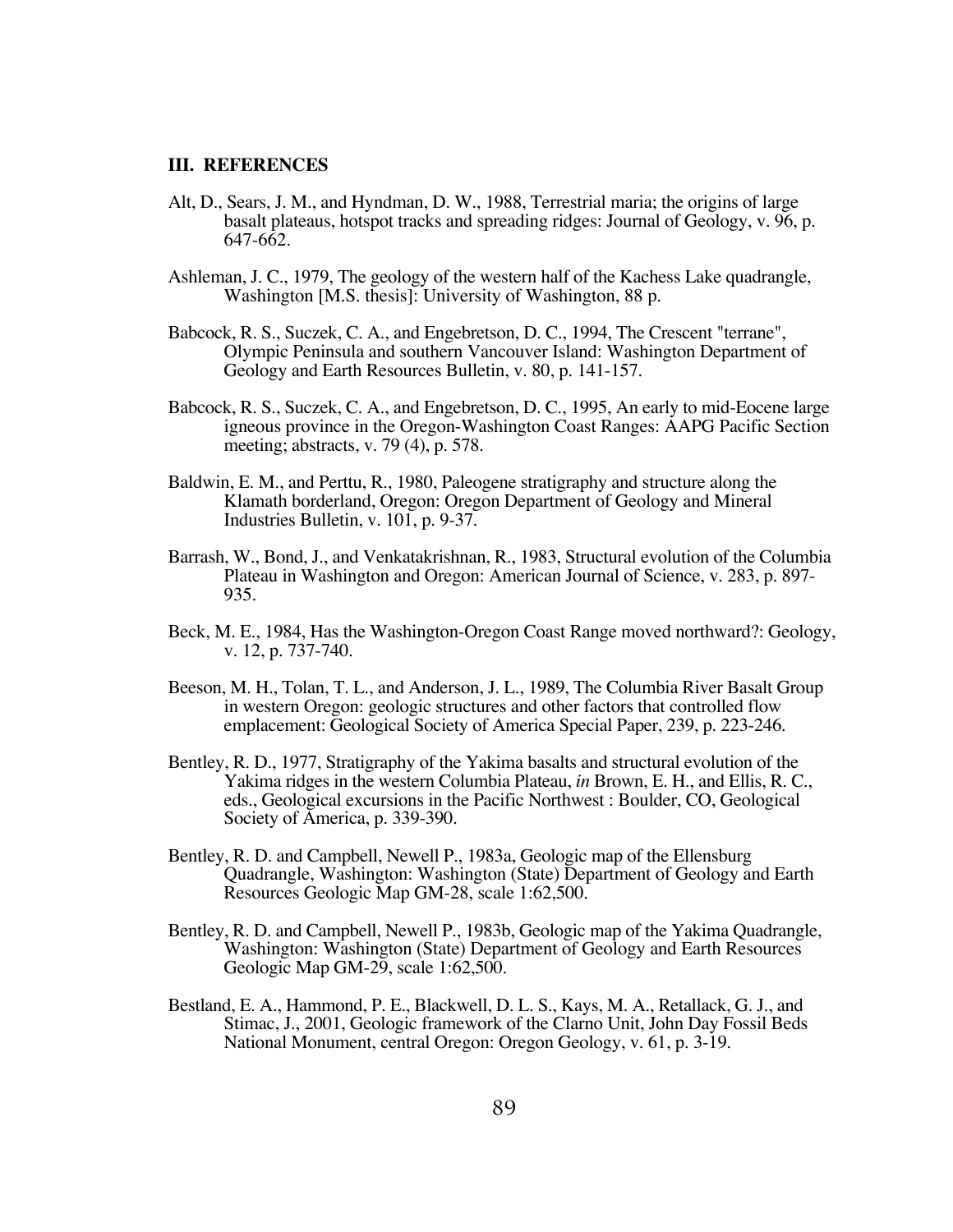- Bond, J. G., 1963, Geology of the Clearwater embayment: Idaho Bureau of Mines and Geology Pamphlet 128, 83 p.
- Bostock, M. G., and VanDecar, J. C., 1995, Upper mantle structure of the northern Cascadia subduction zone: Canadian Journal of Earth Sciences, v. 32, p. 1-12.
- Brandon, M. T., and Vance, J. A., 1992, Tectonic evolution of the Cenozoic Olympic subduction complex, Washington state, as deduced from fission track ages for detrital zircons: American Journal of Science, v. 292, p. 565-636.
- Breitsprecher, K., and Thorkelson, D. J., 2001, Spatial coincidence of the Kula-Farallon slab window with trench-distal volcanism of the Eocene magmatic belt in the southern Cordillera, *in* Slave-Northern Cordillera Lithosperic Evolution (SNORCLE) Transect and Cordilleran Tectonics Workshop Meeting, p. 178-183.
- Brown, E. H., 1987, Structural geology and accretionary history of the Northwest Cascades system, Washington and British Columbia: Geological Society of America Bulletin, v. 99, p. 201-214.
- Campbell, N. P., 1989, Structural and stratigraphic interpretaion of rocks under the Yakima fold belt, Columbia Basin, based on recent surface mapping and well data: Geological Society of America Special Paper 239, p. 209-222.
- Campbell, N. P., and Bentley, R. D., 1981, Late Quaternary deformation of the Toppenish Ridge uplift in south-central Washington: Geology, v. 9, p. 519-524.
- Carkin, B. A., 1989, The geology and petrology of the Fifes Peak Formation in the Cliffdell area, central Cascades, Washington [M.S. thesis]: Western Washington University, 157 p.
- Catchings, R. D., and Mooney, W. S., 1988, Crustal structure of the Columbia Plateau: Evidence for continental rifting: Journal of Geophysical Research, v. 93, p. 454-474.
- Cheney, E. S., 1994, Cenozoic unconformity-bounded sequences of central and eastern Washington: Washington Division of Geology and Earth Resources Bulletin, v. 80, p. 115-139.
- Cheney, E. S., 1999, Straightening the southern end of the Straight Creek fault (SCF), Cascade Range, Washington: Tertiary sequence stratigraphy and recurrent dextral displacement: Geological Society of America Abstracts with Programs, v. 28 (1), p. A-311.
- Chester, J. S., Logan, J. M., and Spang, J. H., 1991, Influence of layering and boundary conditions on fault-bend and fault-propagation folding: Geological Society of America Bulletin, v. 103, p. 1059-1072.
- Clowes, R. M., Brandon, M. T., Green, A. G., Yorath, C. J., Brown, A. S., Kanesewich, E. R., and Spencer, C., 1987, LITHOPROBE - southern Vancouver Island: Cenozoic subduction complex imaged by deep seismic reflections: Canadian Journal of Earth Sciences, v. 24, p. 31-51.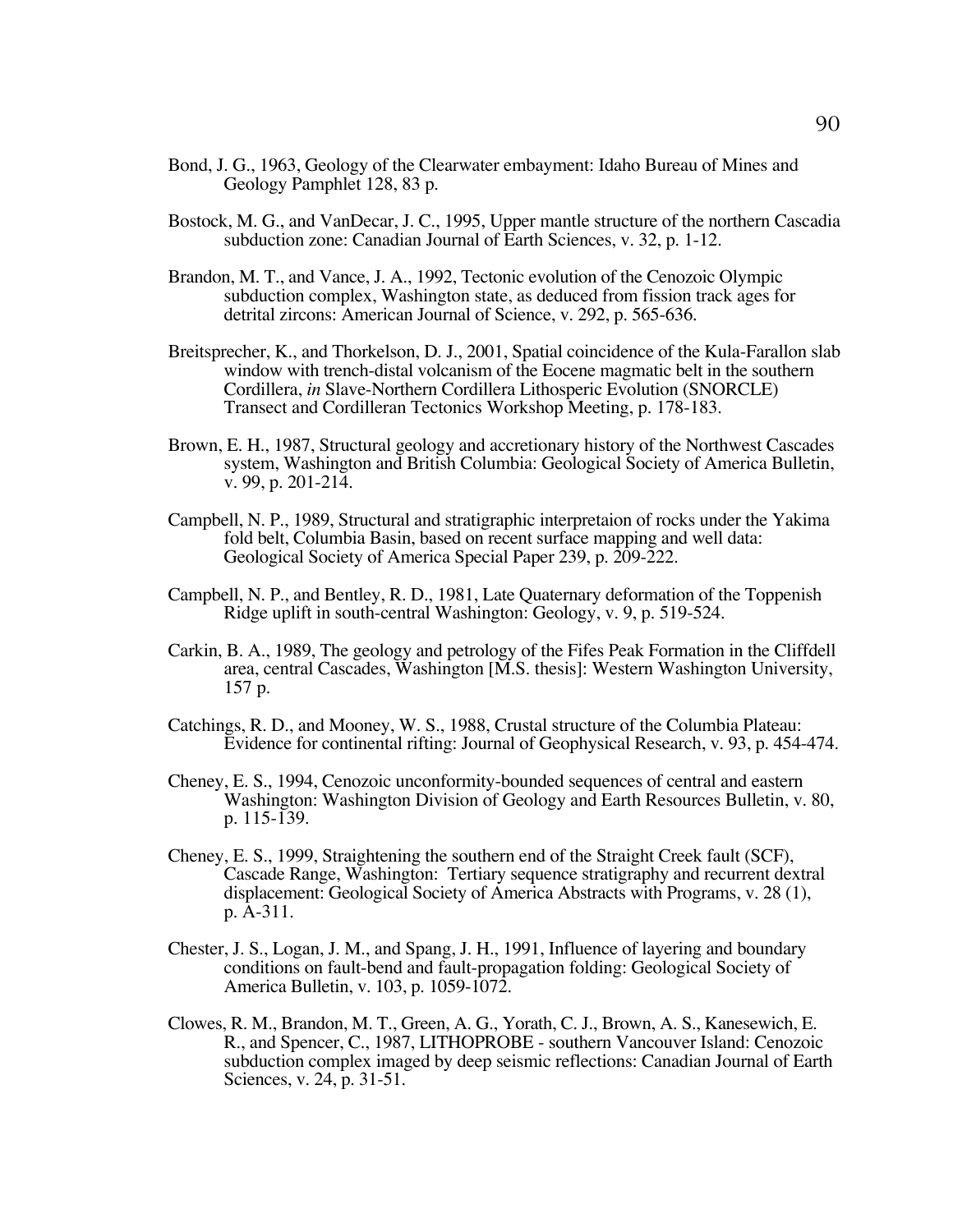- Coleman, M. E., and Parrish, R. R., 1991, Eocene dextral strike-slip and extensional faulting in the Bridge River terrane, southwest British Columbia: Tectonics, v. 10, p. 1222- 1238.
- Condie, K. C., 1997, Generation of upper and lower continental crust; Possible roles of arcs and oceanic plateaus: Geological Society of America Abstracts with Programs, v. 29, no. 6, p. 244.
- Cowan, D. S., Brandon, M. T., and Garver, J. I., 1997, Geologic tests of hypotheses for large coastwise displacements; A critique illustrated by the Baja British Columbia controversy: American Journal of Science, v. 297, p. 117-173.
- Davis, A. S., and Plafker, G., 1986, Eocene basalts form the Yakutat terrane: Evidence for the origin of an accreting terrane in southern Alaska: Geology, v. 14, p. 963-966.
- Dickinson, W. R., 1976, Sedimentary basins developed during evolution of Mesozoic-Cenozoic arc-rench system in western North America: Canadian Journal of Earth Sciences, v. 13, p. 1268-1287.
- Dragovich, J. D., Zollweg, J. E., Qamar, A. I., and Norman, D. K., 1997, The Macaulay Creek thrust, the 1990 5.2-magnitude Deming earthquake, and Quaternary geologic anomalies in the Deming area, western Whatcom County, Washington - cause and effects?: Washington Geology, v. 25, p. 15-27.
- Duncan, R. A., 1982, A captured island chain in the Coast Range of Oregon and Washington: Journal of Geophysical Research, v. 87, p. 10827-10837.
- Ellis, R. C., 1959, The geology of the Dutch Miller Gap area, Washington [Ph.D. thesis]: University of Washington, 112 p.
- Engebretson, D. C., Cox, A., and Gordon, R. G., 1985, Relative motions between oceanic and continental plates in the Pacific Basin: Geological Society of America Special Paper 206, 59 p.
- England, T. D. J., and Calon, T. J., 1991, The Cowichan fold and thrust system, Vancouver Island, southwestern British Columbia: Canadian Journal of Earth Sciences, v. 103, p. 336-362.
- England, T. D. J., Currie, L. D., Massey, N. W. D., Roden-Tice, M. K., and Miller, D. S., 1997, Apatite fission-track dating of the Cowichan fold and thrust system, southern Vancouver Island, British Columbia: Canadian Journal of Earth Sciences, v. 34, p. 635-645.
- Evans, J. E., 1994, Depositional history of the Eocene Chumstick Formation: Implications of tectonic partitioning for the history of the Leavernworth and Entiat-Eagle Creek fault systems, Washington: Tectonics, v. 13, p. 1425-1444.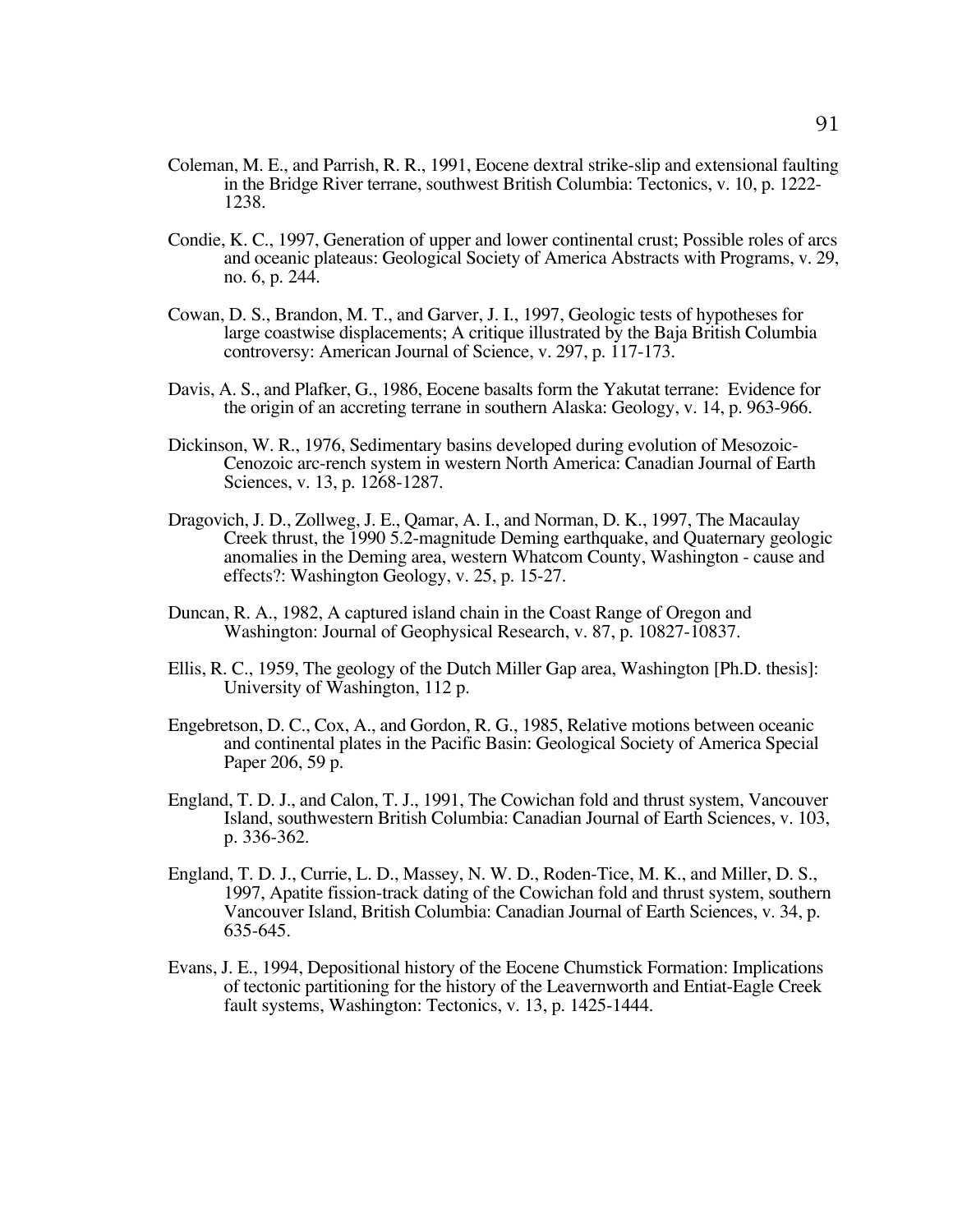- Evans, J. E., and Ristow, R. J., 1994, Depositional history of the southeastern outcrop belt of the Chuckanut Formation: implications for the Darrington-Devil's Mountain and Straight Creek fault zones, Washington (U.S.A.): Canadian Journal of Earth Sciences, v. 31, p. 1727-1743.
- Ewing, T. E., 1980, Paleogene tectonic evolution of the Pacific Northwest: Journal of Geology, v. 88, p. 619-638.
- Fairchild, L. H., and Cowan, D. S., 1982, Structure, petrology, and tectonic history of the Leech River complex northwest of Victoria, Vancouver Island: Canadian Journal of Earth Sciences, v. 19, p. 1817-1835.
- Farley, K. A., Rusmore, M. E., and Bogue, S. W., 2001, Post-10 Ma uplift and exhumation of the northern Coast Mountains, British Columbia: Geology, v. 29, p. 99-102.
- Finn, C. A., Phillips, W. M., and Williams, D. L., 1984, Gravity map of the state of Washington and adjacent areas: USGS Open-File Report 84-416, scale 1:250,000.
- Finn, C., and Stanley, W. D., 1997, Something old, something new, something borrowed, something blue - a new perspective on seismic hazards in Washington using aeromagnetic data: Washington Geology, v. 25, p. 3-7.
- Fox, K. F., 1994, Geology of metamorphic core complexes and associated extensional structures in north-central Washington: Washington Division of Geology and Earth Resources Bulletin, v. 80, p. 21-47.
- Frizzell, V. A., Tabor, R. W., Booth, D. B., Ort, K. M., and Waitt, R. B., 1984, Preliminary geologic map of the Snoqualmie Pass 1:100,000 quadrangle, Washington: USGS, OF-84-693.
- Frizzell, V. A., Tabor, R. W., Zartman, R. E., and Blome, C. D., 1987, Late Mesozoic or early Tertiary melanges in the western Cascades of Washington: Washington Division of Geology and Earth Resources Bulletin, v. 77, p. 129-145.
- Gabrielse, H.,1985, Major dextral transcurrent displacements alone the northern Rocky Mountain Trench and related lineaments in north-central British Columbia: Geological Society of America Bulletin, v. 96, p. 1-14.
- Gard, Leonard M., 1968, Bedrock geology of the Lake Tapps Quadrangle, Pierce County, Washington: USGS Professional Paper 388-B, map scale 1:62,500
- Garver, J. I., and Brandon, M. T., 1994, Erosional denudation of the British Columbia coast ranges as determined from fission-track ages of detrital zircon from the Tofino basin, Olympic Peninsula, Washington: Geological Society of America Bulletin, v. 106, p. 1398-1412.
- Glover, D. W., 1985, Crustal structure of the Columbia Basin, Washington from borehole and refraction data [M.S. thesis]: University of Washington, 71 p.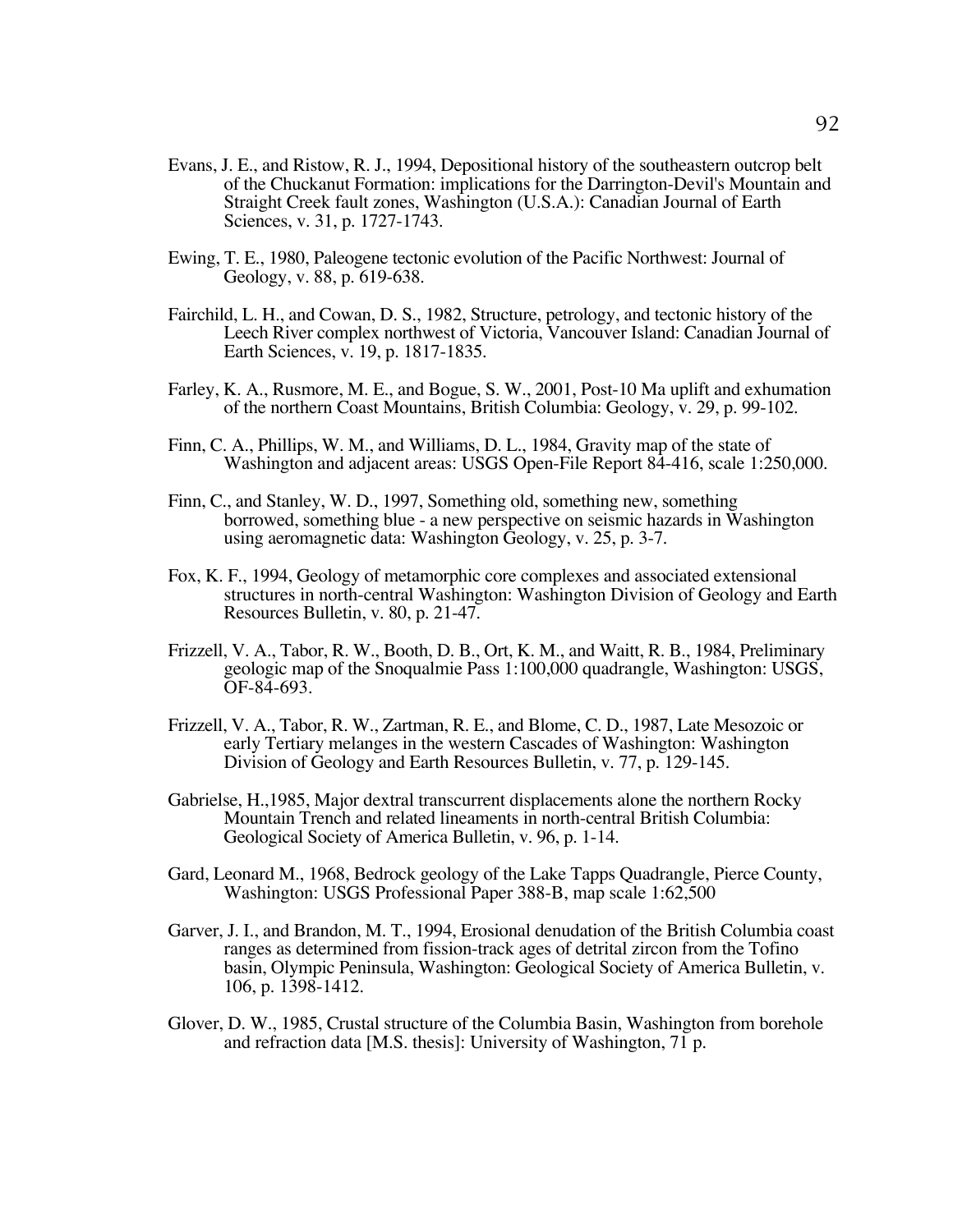- Goldfinger, C., Kulm, L. D., Yeats, R. S., McNeill, L., and Hummon, C., 1997, Oblique strike-slip faulting of the central Cascadia submarine forearc: Journal of Geophysical Research, v. 102, p. 8217-8243.
- Gower, Howard D., Yount, James C., and Crosson, Robert S., 1985, Seismotectonic map of the Puget Sound region, Washington: USGS Miscellaneous Investigations Series Map I-1613.
- Graven, E. P., 1990, Structure and tectonics of the southern Willamette Valley, Oregon [M.S. thesis]: Oregon State University, 119 p.
- Gresens, R. L., Naeser, C. W., and Whetten, J. T., 1981, Stratigraphy and age of the Chumstick and Wenatchee formations: Tertiary fluvial and lacustrine rocks, Chiwaukum graben, Washington: Geological Society of America Bulletin, v. 92, p. 841-876.
- Grolier, M. J., and Bingham, J. W., 1978, Geology of parts of Grant, Adams, and Franklin Counties, east-central Washington, Washington (State) Division of Geology and Earth Resources Bulletin 71, 91 p.
- Grommé, C. S., Beck, M. E., and Wells, R. E., 1986, Paleomagnetism of the Tertiary Clarno Formation of central Oregon and its significance for the tectonic history of the Pacific Northwest: Journal of Geophysical Research, v. 91, p. 14089-14103.
- Hammond, P. E., 1979, A tectonic model for evolution of the Cascade Range, *in* Armentrout, J. M., Cole, M. R., and TerBest, H., eds., Pacific Coast Paleogeography Symposium no. 3: Cenozoic paleogeography of the western United States , p. 219-237.
- Haugerud, R. A., van der Heyden, P., Tabor, R. W., Stacey, J. S., and Zartman, R. E., 1991, Late Cretaceous and early Tertiary plutonism and deformation in the Skagit Gneiss Complex, North Cascade Range, Washington and British Columbia: Geological Society of America Bulletin, v. 103, p. 1297-1307.
- Heller, P. L., Renne, P. R., and O'Neil, J. R., 1992, River mixing rate, residence time, and subsidence rates from isotopic indicators: Eocene sandstones of the U.S. Pacific Northwest: Geology, v. 20, p. 1095-1098.
- Heller, P. L., and Ryberg, P. T., 1983, Sedimentary record of subduction to forearc transition in the rotated Eocene basin of western Oregon: Geology, v. 11, p. 380- 383.
- Heller, P. L., Tabor, R. W., and Suczek, C. A., 1987, Paleogeographic evolution of the United States Pacific Northwest during Paleogene time: Canadian Journal of Earth Sciences, v. 24, p. 1652-1667.
- Hemphill-Haley, Mark A., 1999, Multiscaled analyses of contemporary crustal deformation of western North America: Eugene, University of Oregon PhD thesis, 237 p.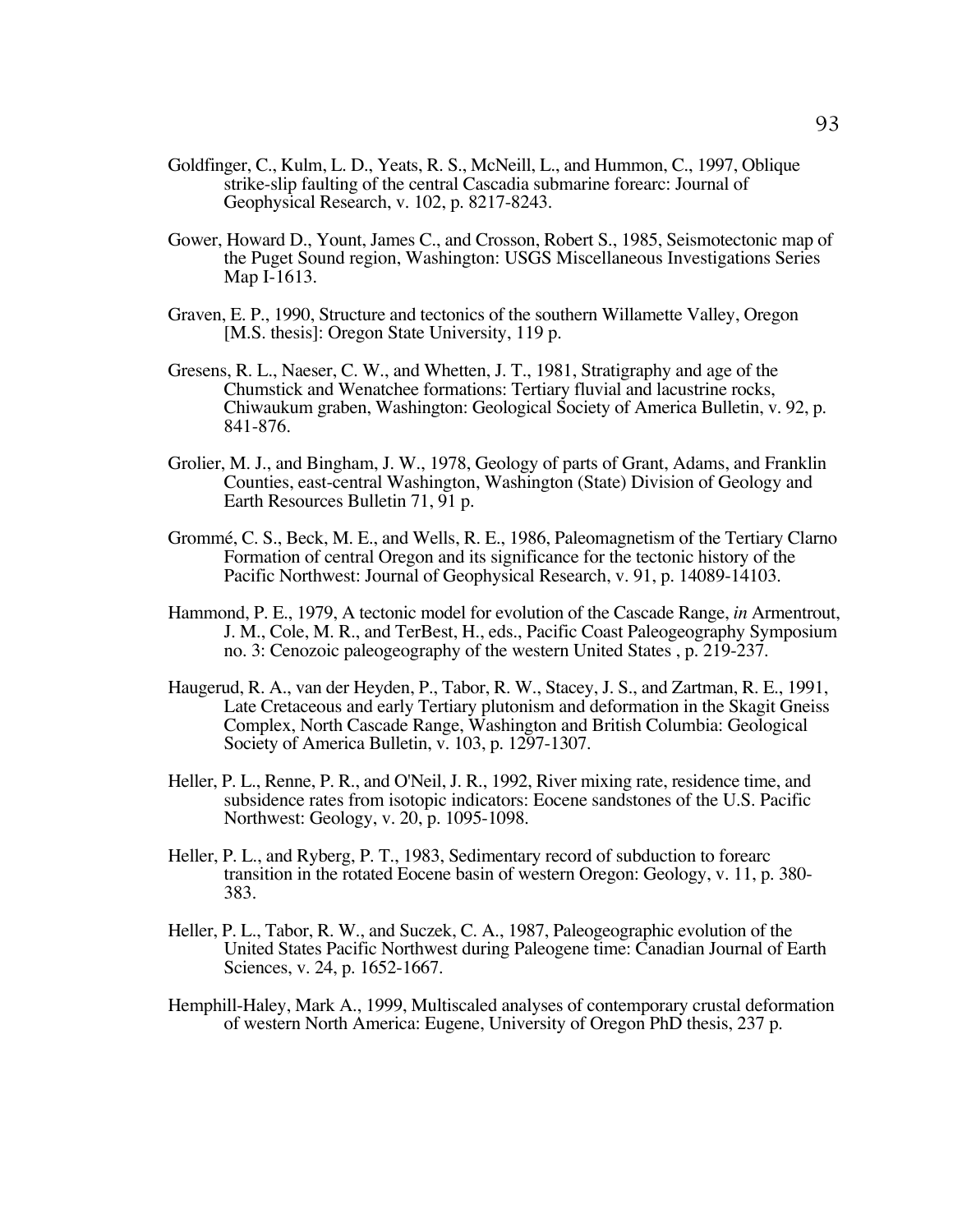- Henderson, L. J., and Engebretson, D. C., 1984, Mesozoic aseismic ridges of the Farallon plate and southward migration of shallow subduction during the Laramide orogeny: Tectonics, v. 3, p. 121-132.
- Hodges, K. V., and Walker, J. D., 1992, Extension in the Cretaceous Sevier orogen, North American Cordillera: Geological Society of America Bulletin, v. 104.
- Hooper, P. R., Binger, G. B., and Lees, K. R., 2002, Ages of the Steens and Columbia River flood basalts and their relationship to extension-related calc-alkalic volcanism in eastern Oregon: Geological Society of America Bulletin, v. 114, p. 43-50
- Hooper, P. R., and Conrey, R. M., 1989, A model for the tectonic setting of the Columbia River Basalt eruptions: Geological Society of America Special Paper, v. 239, p. 293- 306.
- Jarchow, C. M., 1991, Investigations of magmatic underplating beneath the northwestern Basin and Range province, Nevada, seismic data acquisition and tectonic problems of the Columbia Plateau, Washington, and the nature of the Mohorovicic discontinuity worldwide [PhD thesis]: Stanford, 271 p.
- Johnson, S. Y., Potter, C. J., and Armentrout, J. M., 1994, Origin and evolution of the Seattle fault and Seattle basin, Washington: Geology, v. 22, p. 71-74.
- Kienle, C. F., Bentley, R. D., and Anderson, J. L., 1977, Geologic reconnaissance of the Cle Elum-Wallula lineament and related structures: report to Shannon &Wilson, Inc., 33 p.
- Kucks, Robert S., 1999, Aeromagnetic map of the conterminous United States: USGS Open-File Report 99-0557.
- Lawrence, R. D., 1976, Strike-slip faulting terminates the Basin and Range province in Oregon: Geological Society of America Bulletin, v. 87, p. 846-850.
- Lawrence, R. D., 1979, Tectonic significance of regional jointing in Columbia River Basalt, north-central Oregon: Northwest Science, v. 53, p. 33-42.
- Leeman, W. P., Smith, D. R., Hildreth, W., Palacz, Z., and Rogers, N., 1990, Compositional diversity of late Cenozoic basalts in a transect across the southern Washington Cascades: implications for subduction zone magmatism: Journal of Geophysical Research, v. 95, p. 19561-19582.
- Lees, J., 1995, Xmap8 [now Geotouch]: Three-dimensional GIS for geology and geophysics: Seismological Research Letters, v. 66, p. 33-37.
- Livaccari, R. F., Burke, K., and Sengor, A. M. C., 1981, Was the Laramide orogeny related to subduction of an oceanic plateau?: Nature, v. 289, p. 276-278.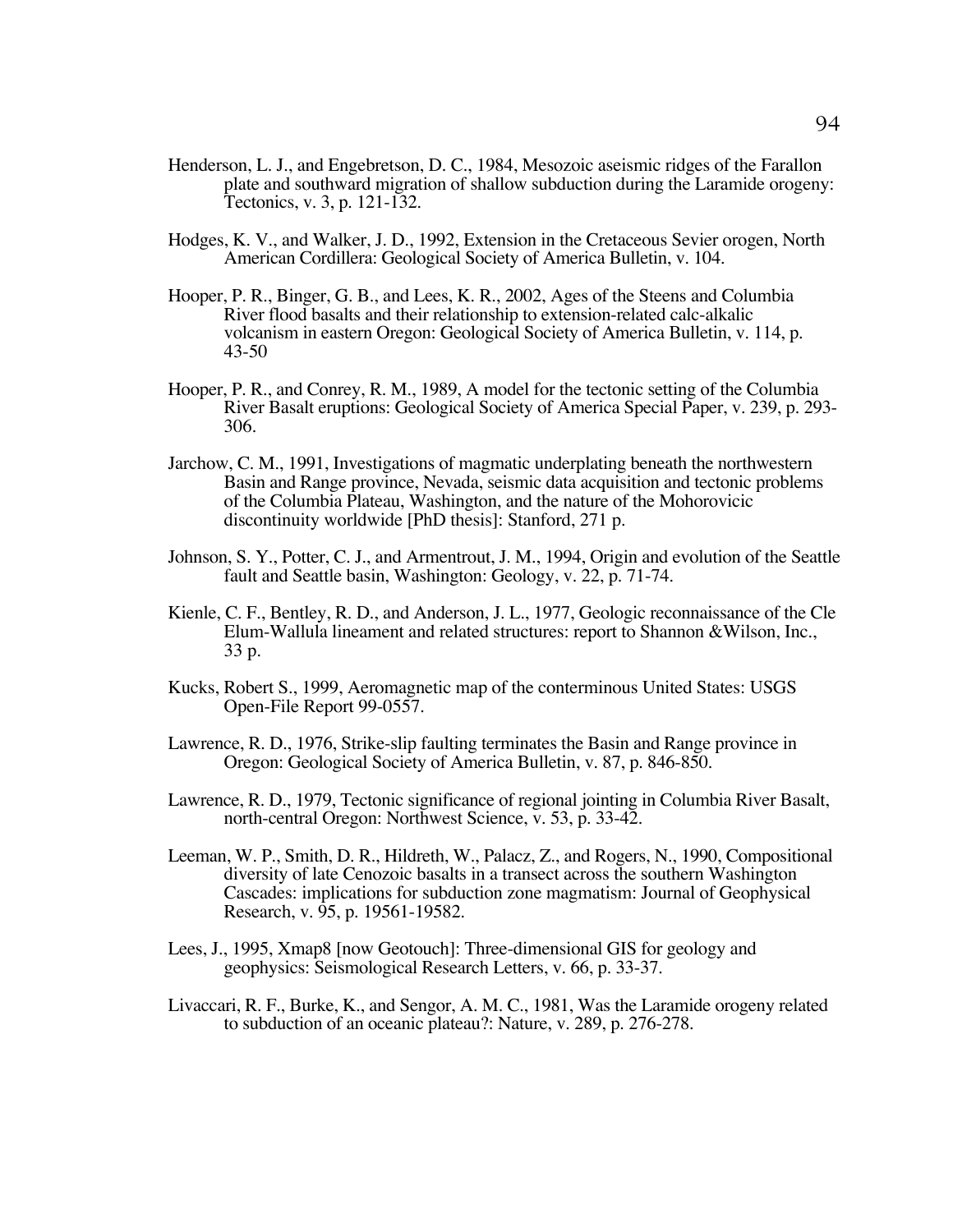- Ludwin, R. S., Weaver, C. S., and Crosson, R. S., 1991, Seismicity of Washington and Oregon, *in* Slemmons, D. B., Engdahl, E. R., Zoback, M. D., and Blackwell, D. D., eds., Neotectonics of North America: Decade of North Amerca Geology (DNAG) Decade Map, v 1, Geological Society of America, p. 77-98.
- Ma, L., Crosson, R. S., and Ludwin, R., 1996, Western Washington earthquake focal mechanisms and their relationship to regional tectonic stress: Assessing earthquake hazards and reducing risk in the Pacific Northwest; USGS Professional Paper P-1560, v. 1, p. 257-283.
- Mackin, J. H., and Cary, A. S., 1965, Origin of Cascade landscapes: Washington (State) Division of Geology and Earth Resources Information Circular 41, 35 p.
- Magloughlin, J. F., 1993, A Nason terrane trilogy: I, Nature and significance of pseudotachylite; II, Summary of the structural and tectonic history; III, Major and trace element geochemistry and strontium and neodymium isotope geochemistry of the Chiwaukum Schist, anphibolite, and meta-tonalite gneiss of the Nason terrane [PhD thesis]: University of Minnesota, Minneapolis, 325 p.
- Mankinen, E. A., and Irwin, W. P., 1990, Review of paleomagnetic data from the Klamath Mountains, Blue Mountains, and Sierra Nevada; Implications for paleogeographic reconstructions, *in* Harwood, D. S., and Miller, M. M., eds., Paleozoic and early Mesozoic paleogeographic relations; Sierra Nevada, Klamath Mountains, and related terranes: Geological Society of America Special Paper 255, p. 397-409
- Massey, N. W. D., 1986, Metchosin Igneous Complex, southern Vancouver Island: Ophiolite stratigraphy developed in an emergent island setting: Geology, v. 14, p. 602-605.
- Matthews, W. H., 1991, Physiographic evolution of the Canadian Cordillera, *in* Gabrielse, H., and Yorath, C. J., eds., Geology of the Cordilleran Orogeny in Canada: The Geology of North America [DNAG], v. G-2, p. 403-418.
- McCaffrey, R., Long, M. D., Goldfinger, C., Zwick, P. C., Nabelek, J. L., Johnson, C. K., and Smith, C., 2000, Rotation and plate locking at the southern Cascadia subduction zone: Geophysical Research Letters, v. 27, p. 3117-3120.
- McGroder, M. F., 1991, Reconciliation of two-sided thrusting, burial metamorphism, and diachronous uplift in the Cascades of Washington and British Columbia: Geological Society of America Bulletin, v. 103, p. 189-209.
- McKey, Bates, 1972, Cascadia; The Geologic Evolution of the Pacific Northwest: New York, McGraw-Hill, 394 p.
- McNutt, M. K., 1983, Influence of plate subduction of isostatic compensation in northern California: Tectonics, v. 2, p. 399-415.
- Michaelson, C. A., and Weaver, C. S., 1986, Upper mantle structure from teleseismic P wave arrivals in Washington and northern Oregon: Journal of Geophysical Research, v. 91, p. 2077-2094.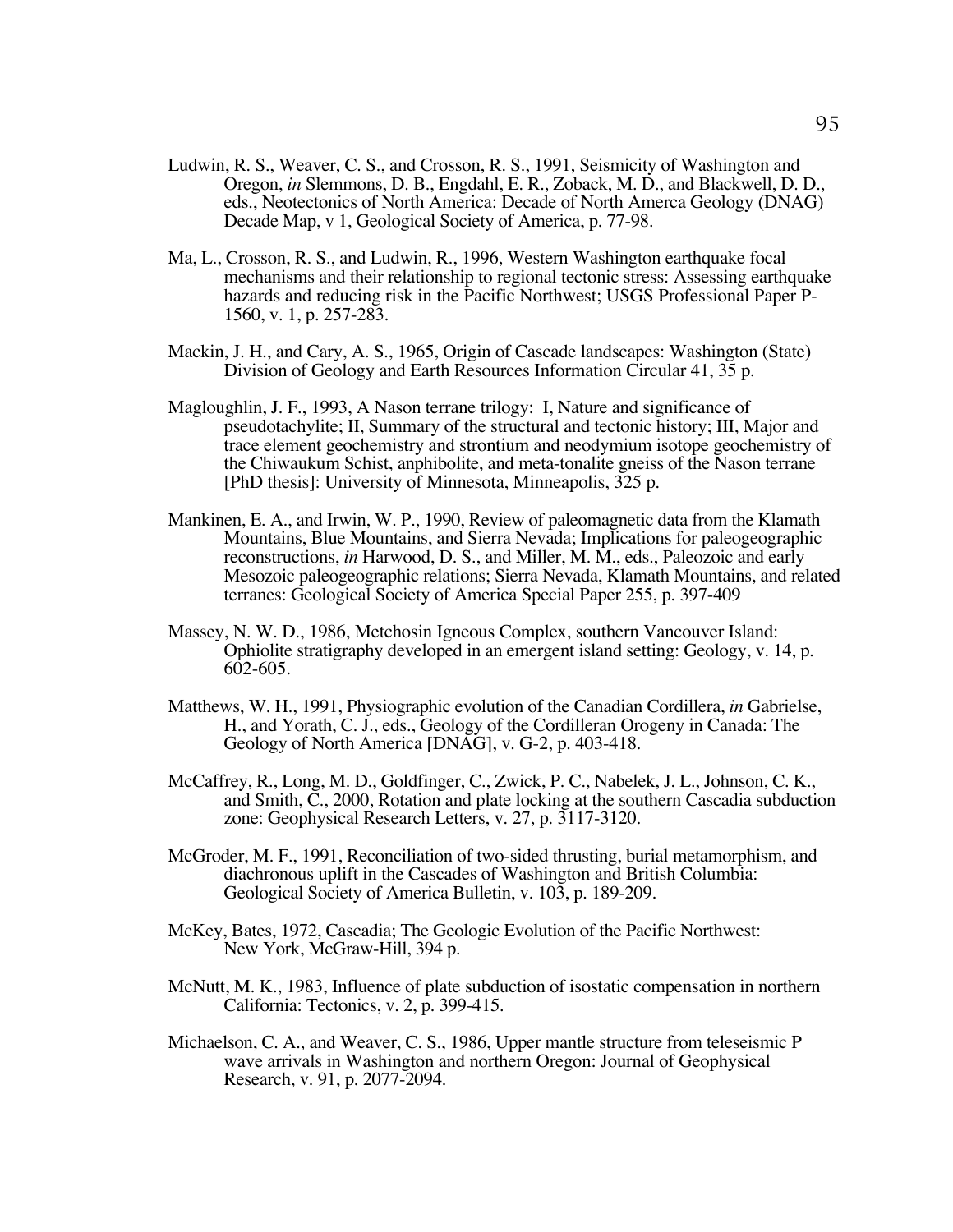- Miller, M. M., Johnson, D., Rubin, C. M., Dragert, H., Wang, K., Qamar, A., and Goldfinger, C., 2001, GPS-determination of along-strike variation in Cascadia margin kinematics: Implications for relative plate motion, subduction zone coupling, and permanent deformation: Tectonics, v. 20, p. 161-176.
- Miller, R. B., 1989, The Mesozoic Rimrock Lake Inlier, southern Washington Cascades; implications for the basement to the Columbia Embayment: Geological Society of America Bulletin, v. 101, p. 1289-1305.
- Miller, R. B., Mattinson, J. M., Goetsch-Funk, S. A., Hopson, C. A., and Treat, C. L., 1993, Tectonic evolution of Mesozoic rocks in the southern and central Washington Cascades, *in* Dunn, G., and McDougall, K., eds., Mesozoic Paleogeography of the western United States - II , Pacific Section, SEPM, p. 81-98.
- Miller, R. B., and Paterson, S. R., 2000, Regional subhorizontal stretching during Eocene ductile deformation and exhumation of the Cascades core, Washington: Geological Society of America Cordilleran Abstracts with Programs, v. 32, no. 6, p. A-31.
- Misch, P., 1966, Tectonic evolution of the Northern Cascades of Washington State, *in* Gunning, H. C., ed., Tectonic history and mineral deposits of the Western Cordillera: Special Volume 8, Canadian Institute of Mining and Metallurgy, p. 101-148.
- Monger, J. W. H., 1984, Cordilleran tectonics: a Canadian perspective: Bull. Soc. Geol. France, v. 26, p. 255-278.
- Mosher, D. C., Johnson, S. Y., Rathwell, G. J., Kung, R. B., and Rhea, S. B., 2000, Neotectonics of the eastern Juan de Fuca Strait; a digital geological and geophysical atlas: Geological Survey of Canada Open File Report 3931.
- Muller, J. E., 1979, Chemistry and origin of the Eocene Metchosin volcanics, Vancouver Island, British Columbia: Canadian Journal of Earth Sciences, v. 17, p. 199-208.
- Murphy, J. B., Oppliger, G. L., Brimhall, G. H., and Hynes, A., 1998, Plume-modified orogeny: An example from the western United States: Geology, v. 26, p. 731-734.
- Murray, M. H., and Lisowski, M., 2000, Strain accumulation along the Cascadia subduction zone: Geophysical Research Letters, v. 27, p. 3631-3643.
- O'Connor, J. M., Stoffers, P., Wijbrans, J. R., Shannon, P. M., and Morrissey, T., 2000, Evidence from episodic seamount volcanism for pulsing of the Icelandic plume in the past 70 Myr: Nature, v. 408, p. 21-28.
- Owens, R. R., 1995, The hydrology of the Kittitas Valley, Washington [M.S. thesis]: Central Washington University, 205 p.
- Parrish, R. R., Carr, S. D., and Parkinson, D. L., 1988, Eocene Extensional tectonics and geochronology of the southern Omineca belt, British Columbia and Washington: Tectonics, v. 7, p. 181-212.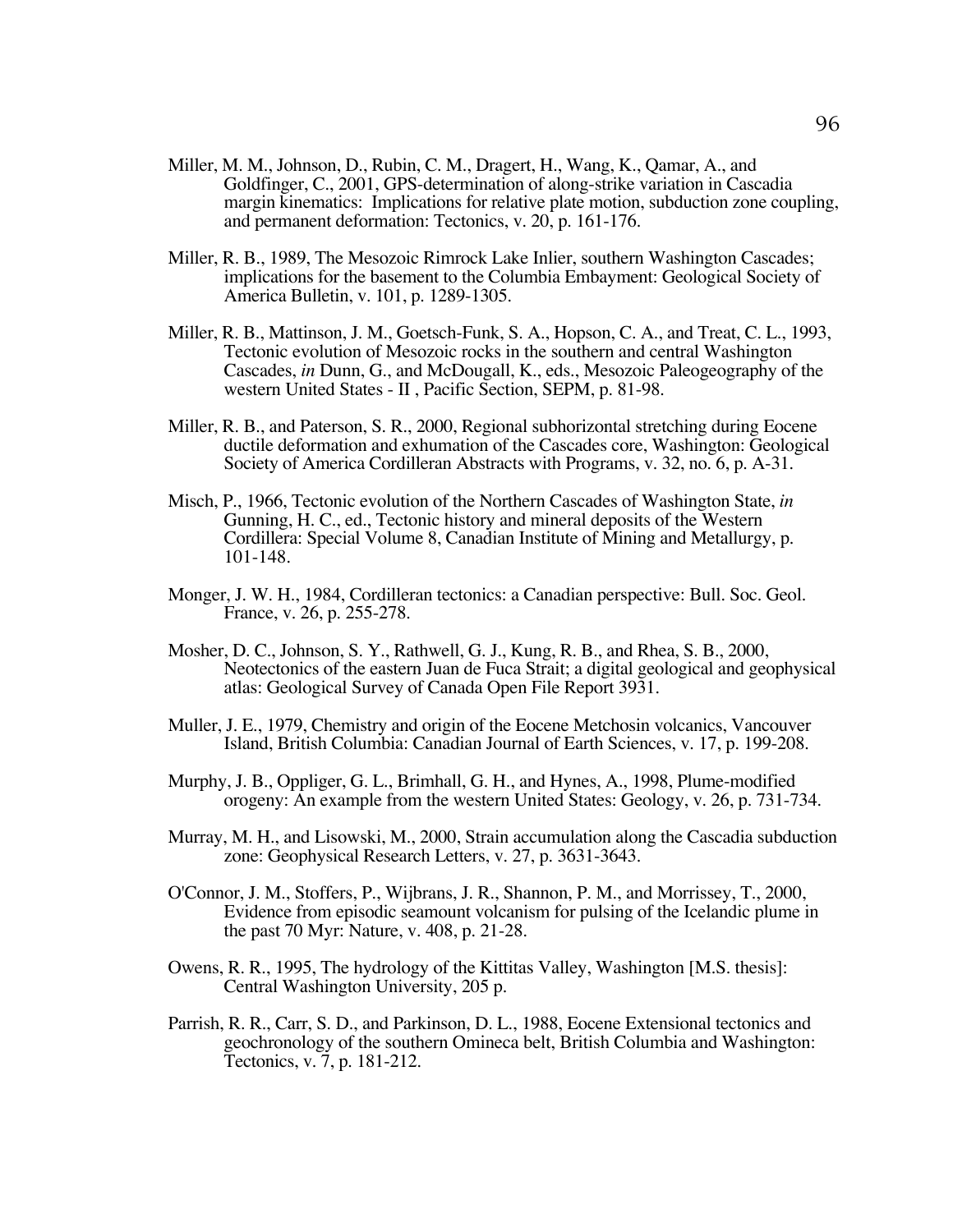- Perttu, R. K., 1976, Structural geology of the northeast quarter of the Dutchman Butte quadrangle, southwest Oregon [M.S. thesis]: Portland State University, 62 p.
- Petterson, M. G., Neal, C. R., Mahoney, J. J., Kroenke, L. W., Saunders, A. D., Babbs, T. L., Duncan, R. A., Tolia, D., and McGrail, B., 1997, Structure and deformation of north and central Malaita, Solomon Islands; tectonic implications for the Ontong Java Plateau-Solomon arc collision, and for the fate of oceanic plateaus: Tectonophysics, v. 283, p. 1-33.
- Price, R. A., and Carmichael, D. M., 1986, Geometric test for Late Cretaceous-Paleogene intracontinental transform faulting in the Canadian Cordillera: Geology, v. 14, p. 468-471.
- Pyle, D. G., Hanan, B. B., Graham, D. W., and Duncan, R. A., 1997, Siletzia; geochemistry and geochronology of Yellowstone Hot Spot volcanism in a suboceanic setting: Geological Society of America Abstracts with Programs, v. 29, no. 6, p. 298.
- Raisz, E., 1945, The Olympic-Wallowa lineament: American Journal of Science, v. 243-A, p. 479-485.
- Reidel, S. P., 1984, The Saddle Mountains: The evolution of an anticline in the Yakima fold belt: American Journal of Science, v. 284, p. 942-978.
- Reidel, S. P., Campbell, N. P., Fecht, K. R., and Lindsey, K. A., 1994, Late Cenozoic structure and stratigraphy of south-central Washington: Washington Division of Geology and Earth Resources Bulletin, v. 80, p. 159-180.
- Reidel, S. P., Fecht, K. R., Hagood, M. C., and Tolan, T. L., 1989, The geologic evolution of the central Columbia Plateau: Geological Society of America Special Paper, v. 239, p. 247-264.
- Repasky, T. R., Campbell, N. P., and Busacca, A. J., 1998, Earthquake hazard study in the vicinity of Toppenish Basin, south-central Washington: USGS NEHRP Report, 27 p.
- Richards, Mark A., Duncan, Robert A., and Courtillot, Vincent E., 1989, Flood basalts and hot-spot tracks; plume heads and tails: Science, v. 246, p. 103-107.
- Riddihough, R. P., 1984, Recent plate movements of the Juan de Fuca plate system: Journal of Geophysical Research, v. 89, p. 6980-6994.
- Riddihough, R., Finn, C., and Couch, R., 1986, Klamath-Blue Mountain lineament, Oregon: Geology, v. 14, p. 528-531.
- Rogers, Albert M., Walsh, Timothy J., Kockelman, William J., and Priest, George R., eds., 1996, Assessing earthquake hazards and reducing risk in the Pacific Northwest, v. 1: USGS Professional Paper 1560, 306 p.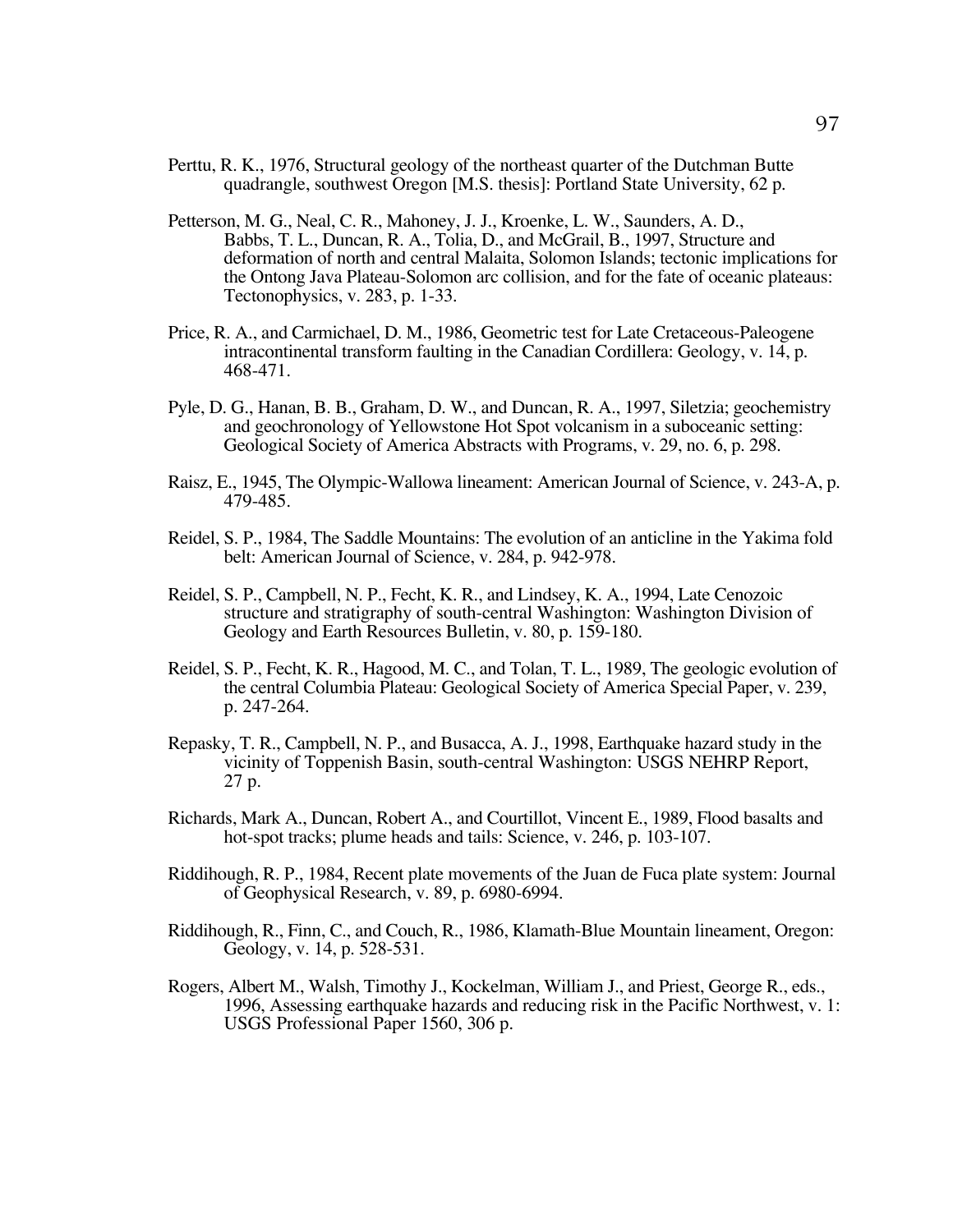- Schuster, J. E., Gulick, C.W., Reidel, S. P., Fecht, K. R., and Zurenko, S., Geologic map of Washington--southeast quadrant: Washington (State) Department of Geology and Earth Resources Geologic Map GM-45, scale 1:250,000.
- Shannon and Wilson, Inc., 1977, Preliminary evaluation of the Roslyn and Green River coal fields, Washington State: City of Seattle Dept. of Lighting.
- Sheriff, Steven D., 1984, Paleomagnetic evidence for spatially distributed post-Miocene rotation of Washington and Oregon: Tectonics, v. 3, p. 397-408.
- Shilhanek, A. B., 1992, The sedimentology, petrology and tectonic significance of the middle Eocene Flattery Breccia, Lyre Formation, northwestern Olympic Peninsula, Washington [M.S. thesis]: Western Washington University, 85 p.
- Shor, G. G., Dehlinger, P., Kirk, H. K., and French, W. S., 1968, Seismic refraction studies of Oregon and northern California: Journal of Geophysical Research, v. 73, p. 2175-2194.
- Simpson, R. W., and Cox, A., 1977, Paleomagnetic evidence for tectonic rotation of the Oregon Coast Range: Geology, v. 5, p. 585-589.
- Sinton, C. W., Duncan, R. A., Storey, M., Lewis, J., and Estrada, J. J., 1998, An oceanic flood basalt province within the Caribbean Plate: Earth and Planetary Science Letters, v. 155, p. 221-235.
- Smith, Walter H. F. and Sandwell, David T., 1997, Global sea floor topography from satellite altimetry and ship depth soundings: Science, v. 277, p. 1956-1962.
- Snavely, P. D., MacLeod, N. S., and Wagner, H. C., 1968, Tholeiitic and alkalic basalts of the Eocene Siletz River volcanics, Oregon Coast Range: American Journal of Science, v. 266, p. 454-481.
- Snavely, P. D., and Wells, R. E., 1989, Paleogene geologic history of the Oregon-Washington continental margin: Geological Society of America Abstracts with Programs (Cordilleran Section), v. 21 (5), p. 151.
- Sobczyk, S. M., 1994, Crustal thickness and structure of the Columbia Plateau using geophysical methods [Doctoral thesis]: Washington State University, 226 p.
- Stanley, W. D., Gwilliam, W. J., Latham, Gary, and Westhusing, Keith, 1992, The southern Washington Cascades conductor; a previously unrecognized thick sedimentary sequence?: AAPG Bulletin, v. 76, p. 1569-1585.
- Stanley, W.D., Heran, William D., and Finn, Carol, 1988, A major Eocene suture in the southern Washington Cascades; are hydrocarbon source rocks buried beneath volcanic flows?, *in* Carter, Lorna M, ed., Fourth annual V. E. McKelvey forum on mineral and energy resources: USGS, p. 59.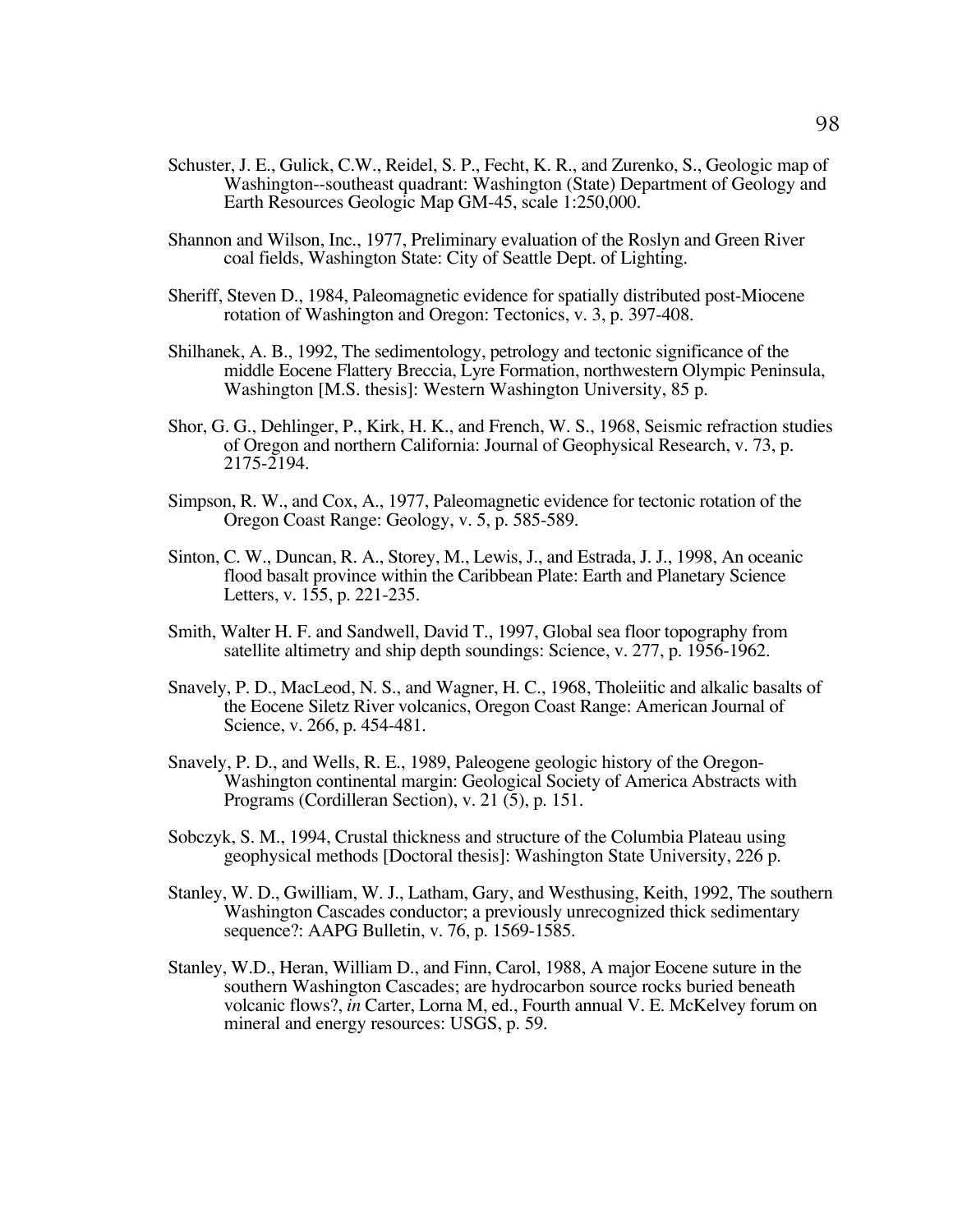- Stanley, W. D., Johnson, S. Y., Qamar, A. I., Weaver, C. S., and Williams, J. M., 1996, Tectonics and seismicity of the southern Washington Cascade Range: Bulletin of the Seismological Society of America, v. 86, p. 1-18.
- Stanley, W.D., Villasenor, A., and Benz, H., 1999, Subduction zone and crustal dynamics of western Washington: A tectonic model for earthquake hazards evaluation: USGS Open-File Report 99-311.
- Stock, J., and Molnar, P., 1988, Uncertainties and implications of the Late Cretaceous and Tertiary position of North America relative to the Farallon, Kula, and Pacific plates: Tectonics, v. 7, p. 1339-1384.
- Stoffel, K. L., Joseph, N. L., Waggoner, S. Z., Gulick, C. W., Korosec, M. A., and Bunning, B. B., 1991, Geologic map of Washington; Northeast quadrant: Washington Division of Geology and Earth Resources Map 39.
- Suppe, J., and Connors, C. D., in press, Shear fault-bend folding: AAPG Memoir.
- Suppe, J., Powell, C., and Berry, R., 1975, Regional topography, seismicity, Quaternary volcanism, and the present-day tectonics of the western United States: American Journal of Science, v. 275-A, p. 397-436.
- Tabor, R. W., and Cady, W. M., 1978, Geologic map of the Olympic Peninsula, Washington: USGS Miscellaneous Investigations Map I-994.
- Tabor, R.W., Frizzell, V. A., Booth, D. B. and Waitt, R. B., 2000, Geologic map of the Snoqualmie Pass 30 x 60 minute quadrangle, Washington: USGS Miscellaneous Investigations Map I-2538, scale 1:100.000.
- Tabor, R. W., Frizzell, V. A., Booth, D. B., Waitt, R. B., Whetten, J. T., and Zartman, R. E., 1993, Geologic map of the Skykomish River 30- by 60-minute quadrangle, Washington: USGS Miscellaneous Investigations Map I-1963, scale 1:100:000.
- Tabor, R. W., Waitt, R. B., Frizzell, V. A., Swanson, D. A., Byerly, G. R., and Bentley, R. D., 1982, Geologic map of the Wenatchee 1:100,000 quadrangle, central Washington: USGS Miscellaneous Investigations Map I-1311.
- Thayer, T. P., and Brown, C. E., 1966, Geologic map of the Aldrich Mountain Quadrangle, Grant County, Oregon: USGS Geologic Quadrangle Map GQ-0438, scale 1:62,500.
- Thorkelson, D. J., and Taylor, R. P., 1989, Cordilleran slab windows: Geology, v. 17, p. 833-836.
- Trehú, A. M., Asudeh, I., Brocher, T. M., Luetgert, J. H., Mooney, W. D., Nabelek, J. L., and Nakamura, Y., 1994, Crustal architecture of the Cascadia forearc: Science, v. 265, p. 237-243.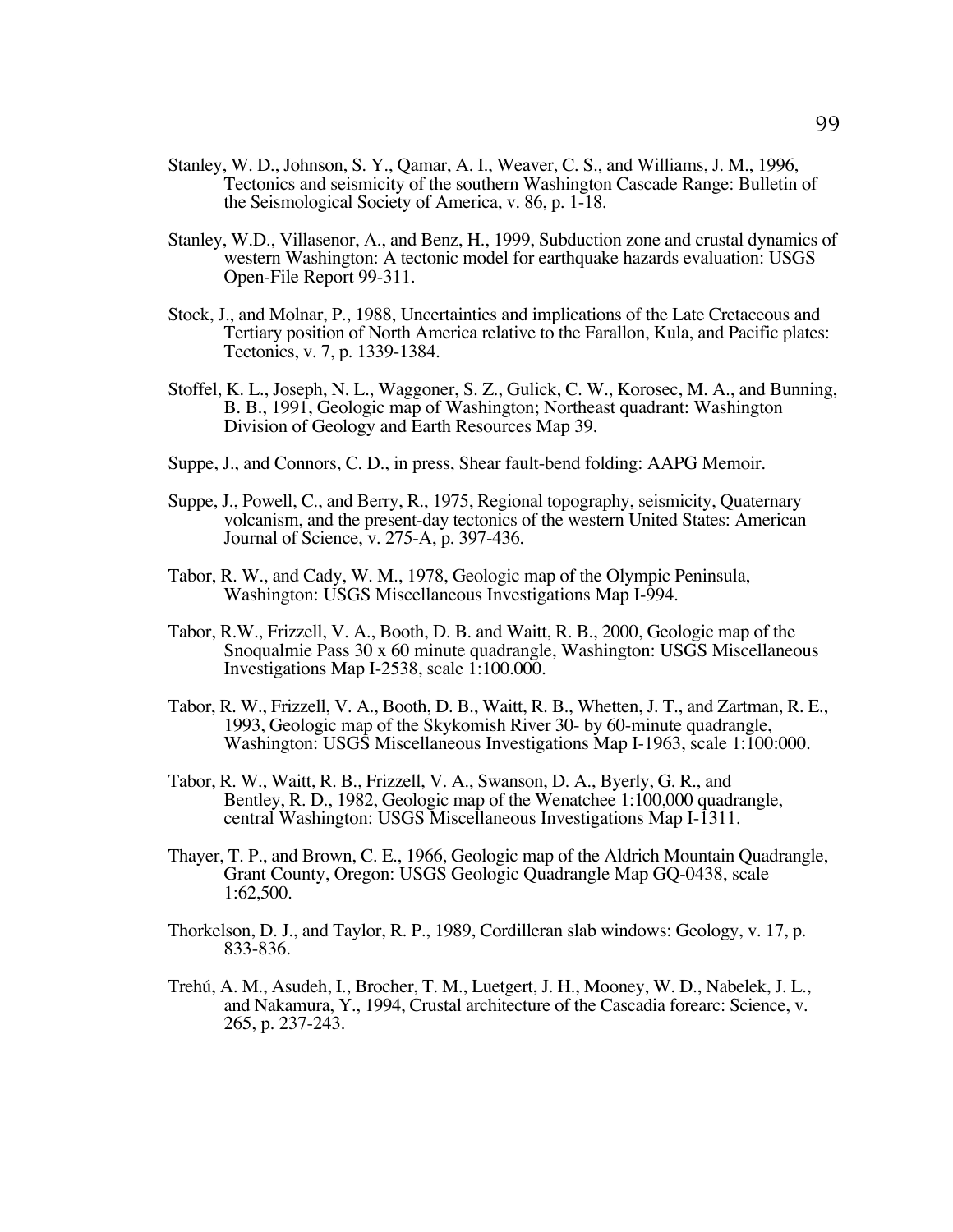- Trehú, A. M., Lin, G., Maxwell, E., and Goldfinger, C., 1995, A seismic reflection profile across the Cascadia subduction zone offshore central Oregon: New constraints on methane distribution and crustal structure: Journal of Geophysical Research, v. 100, p. 15101-15116.
- Umhoefer, P. J., and Miller, R. B., 1996, Mid-Cretaceous thrusting in the southern Coast Belt, British Columbia and Washington, after strike-slip fault reconstruction: Tectonics, v. 15, p. 545-565.
- Umhoefer, P. J., and Schiarizza, P., 1996, Latest Cretaceous to early Tertiary dextral strikeslip faulting on the southeastern Yalakom fault system, southeastern Coast Belt, British Columbia: Geological Society of America Bulletin, v. 108, p. 768-785.
- Vance, J. A., and Miller, R. B., 1994, Another look at the Fraser River-Straight Creek fault (FRSCF): Washington Department of Geology and Earth Resources Bulletin, v. 80, p. 227.
- Vine, James D., 1969, Geology and coal resources of the Cumberland, Hobart, and Maple V quadrangles, King County, Washington: USGS Professional Paper P-0624, 67 p., map scale 1:24,000.
- Waitt, R. B., 1979, Late Cenozoic deposits, landforms, stratigraphy, and tectonism in Kittitas Valley, Washington, USGS Professional Paper 1127, 17 p.
- Walker, G. W., and MacLeod, N. S., 1991, Geologic Map of Oregon: USGS Special Geologic Map (digital version 1993), scale:1:500,000.
- Walls, C. P., Lapen, T. J., Powell, J. E., and Bentley, R. D., 1994, Timing of deformation across the Selah Butte anticline and vicinity, Yakima fold belt, central Washington: Geological Society of America Abstracts with Programs (Cordilleran Section), v. 26 (2), p. 102.
- Walsh, T. J., Karosec, M. A., Phillips, W. M., Logan, R. L., and Schasse, H.W., 1987, Geologic map of Washington--southwest quadrant: Washington (State) Department of Geology and Earth Resources Geologic Map GM-34, scale 1:250,000.
- Wells, R., 1999, Distinguishing Cascadia forearc migration from subduction related deformation, *in* PANGA Investigator Meeting, Sidney, B.C., p. 21.
- Wells, R. E., and Coe, R. S., 1985, Paleomagnetism and geology of Eocene volcanic rocks of southwest Washington, implications for mechanisms of tectonic rotation: Journal of Geophysical Research, v. 90, p. 1925-1947.
- Wells, R. E., Engebretson, D. C., Snavely, P. D., and Coe, R. S., 1984, Cenozoic plate motions and the volcano-tectonic evolution of western Oregon and Washington: Tectonics, v. 3, p. 275-294.
- Wells, R. E., and Heller, P. L., 1988, The relative contribution of accretion, shear, and extension to Cenozoic tectonic rotation in the Pacific Northwest: Geological Society of America Bulletin, v. 100, p. 325-338.